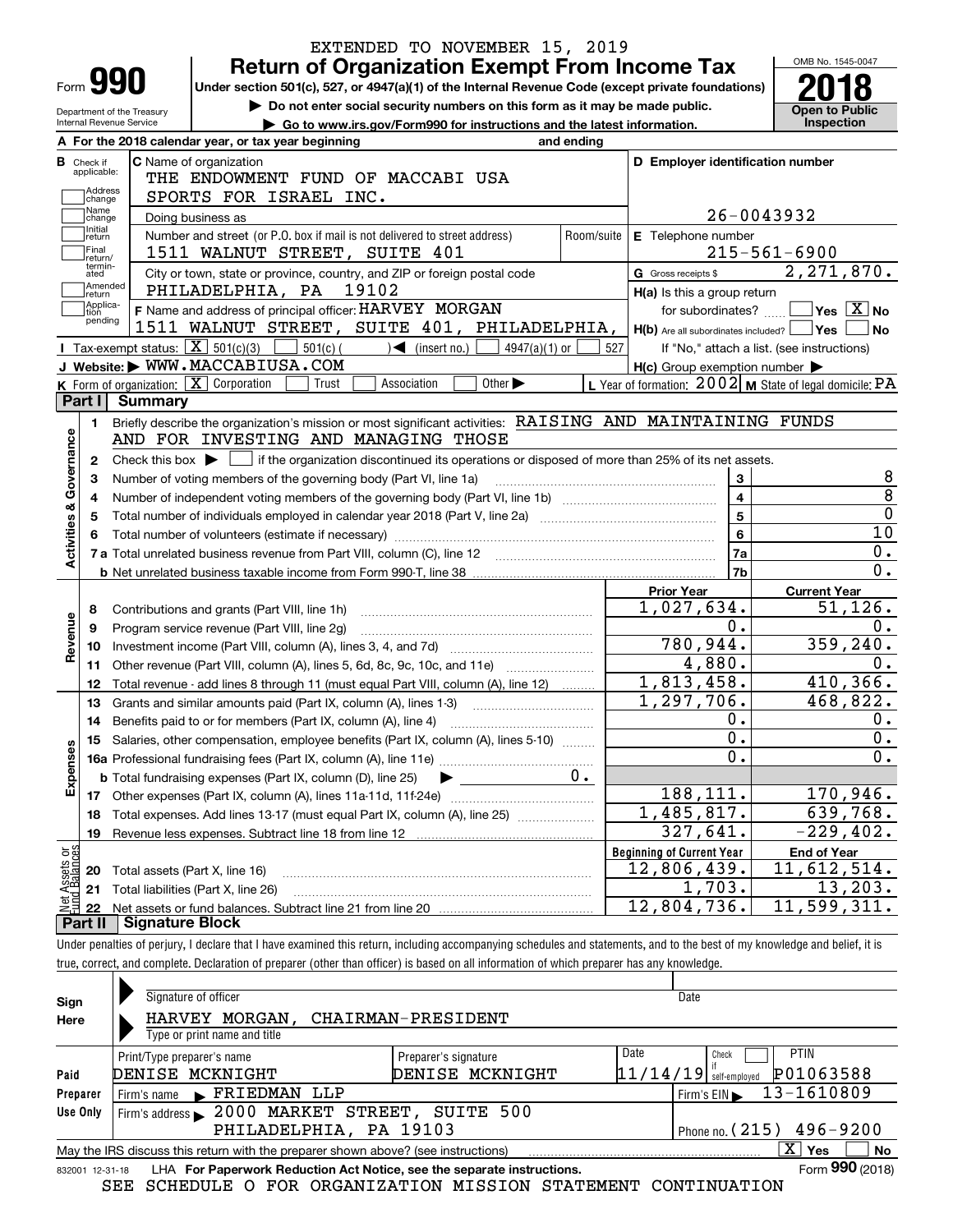|              | THE ENDOWMENT FUND OF MACCABI USA                                                                                                                                                                                                                                                    |                |                                                 |
|--------------|--------------------------------------------------------------------------------------------------------------------------------------------------------------------------------------------------------------------------------------------------------------------------------------|----------------|-------------------------------------------------|
|              | SPORTS FOR ISRAEL INC.<br>Form 990 (2018)                                                                                                                                                                                                                                            | $26 - 0043932$ | Page $2$                                        |
|              | <b>Part III Statement of Program Service Accomplishments</b>                                                                                                                                                                                                                         |                |                                                 |
|              |                                                                                                                                                                                                                                                                                      |                |                                                 |
| 1            | Briefly describe the organization's mission:<br>THE ORGANIZATION IS RESPONSIBLE FOR RAISING FUNDS, FOR MAINTAINING                                                                                                                                                                   |                |                                                 |
|              | FUNDS, AND FOR INVESTING AND MANAGING THOSE ENDOWMENT FUNDS                                                                                                                                                                                                                          |                |                                                 |
|              | CONTRIBUTED IN ORDER TO SUPPORT QUALIFIED, CHARITABLE ORGANIZATIONS.                                                                                                                                                                                                                 |                |                                                 |
|              |                                                                                                                                                                                                                                                                                      |                |                                                 |
| $\mathbf{2}$ | Did the organization undertake any significant program services during the year which were not listed on the                                                                                                                                                                         |                |                                                 |
|              | prior Form 990 or 990-EZ?                                                                                                                                                                                                                                                            |                | $\boxed{\phantom{1}}$ Yes $\boxed{\text{X}}$ No |
|              | If "Yes." describe these new services on Schedule O.                                                                                                                                                                                                                                 |                |                                                 |
| 3            | Did the organization cease conducting, or make significant changes in how it conducts, any program services?                                                                                                                                                                         |                | $\Box$ Yes $\Box$ No                            |
|              | If "Yes," describe these changes on Schedule O.                                                                                                                                                                                                                                      |                |                                                 |
| 4            | Describe the organization's program service accomplishments for each of its three largest program services, as measured by expenses.<br>Section 501(c)(3) and 501(c)(4) organizations are required to report the amount of grants and allocations to others, the total expenses, and |                |                                                 |
|              | revenue, if any, for each program service reported.                                                                                                                                                                                                                                  |                |                                                 |
| 4a           | $\frac{468,822.}{468,822.}$ including grants of \$28,822. Thevenue \$200.000 (Revenue \$200.000)<br>$(\textsf{Expenses $ } \texttt{\&}$<br>(Code:                                                                                                                                    |                |                                                 |
|              | GRANTS GIVEN TO QUALIFIED 501(C)(3) ORGANIZATIONS.                                                                                                                                                                                                                                   |                |                                                 |
|              |                                                                                                                                                                                                                                                                                      |                |                                                 |
|              |                                                                                                                                                                                                                                                                                      |                |                                                 |
|              |                                                                                                                                                                                                                                                                                      |                |                                                 |
|              |                                                                                                                                                                                                                                                                                      |                |                                                 |
|              |                                                                                                                                                                                                                                                                                      |                |                                                 |
|              |                                                                                                                                                                                                                                                                                      |                |                                                 |
|              |                                                                                                                                                                                                                                                                                      |                |                                                 |
|              |                                                                                                                                                                                                                                                                                      |                |                                                 |
|              |                                                                                                                                                                                                                                                                                      |                |                                                 |
|              |                                                                                                                                                                                                                                                                                      |                |                                                 |
| 4b           |                                                                                                                                                                                                                                                                                      |                |                                                 |
|              |                                                                                                                                                                                                                                                                                      |                |                                                 |
|              |                                                                                                                                                                                                                                                                                      |                |                                                 |
|              |                                                                                                                                                                                                                                                                                      |                |                                                 |
|              |                                                                                                                                                                                                                                                                                      |                |                                                 |
|              |                                                                                                                                                                                                                                                                                      |                |                                                 |
|              |                                                                                                                                                                                                                                                                                      |                |                                                 |
|              |                                                                                                                                                                                                                                                                                      |                |                                                 |
|              |                                                                                                                                                                                                                                                                                      |                |                                                 |
|              |                                                                                                                                                                                                                                                                                      |                |                                                 |
|              |                                                                                                                                                                                                                                                                                      |                |                                                 |
|              |                                                                                                                                                                                                                                                                                      |                |                                                 |
| 4с           |                                                                                                                                                                                                                                                                                      |                |                                                 |
|              |                                                                                                                                                                                                                                                                                      |                |                                                 |
|              |                                                                                                                                                                                                                                                                                      |                |                                                 |
|              |                                                                                                                                                                                                                                                                                      |                |                                                 |
|              |                                                                                                                                                                                                                                                                                      |                |                                                 |
|              |                                                                                                                                                                                                                                                                                      |                |                                                 |
|              |                                                                                                                                                                                                                                                                                      |                |                                                 |
|              |                                                                                                                                                                                                                                                                                      |                |                                                 |
|              |                                                                                                                                                                                                                                                                                      |                |                                                 |
|              |                                                                                                                                                                                                                                                                                      |                |                                                 |
|              |                                                                                                                                                                                                                                                                                      |                |                                                 |
|              |                                                                                                                                                                                                                                                                                      |                |                                                 |
|              | 4d Other program services (Describe in Schedule O.)                                                                                                                                                                                                                                  |                |                                                 |
|              | (Expenses \$<br>) (Revenue \$<br>including grants of \$<br>468,822.                                                                                                                                                                                                                  |                |                                                 |
| 4е           | Total program service expenses                                                                                                                                                                                                                                                       |                | Form 990 (2018)                                 |
|              | 832002 12-31-18                                                                                                                                                                                                                                                                      |                |                                                 |
|              | 2                                                                                                                                                                                                                                                                                    |                |                                                 |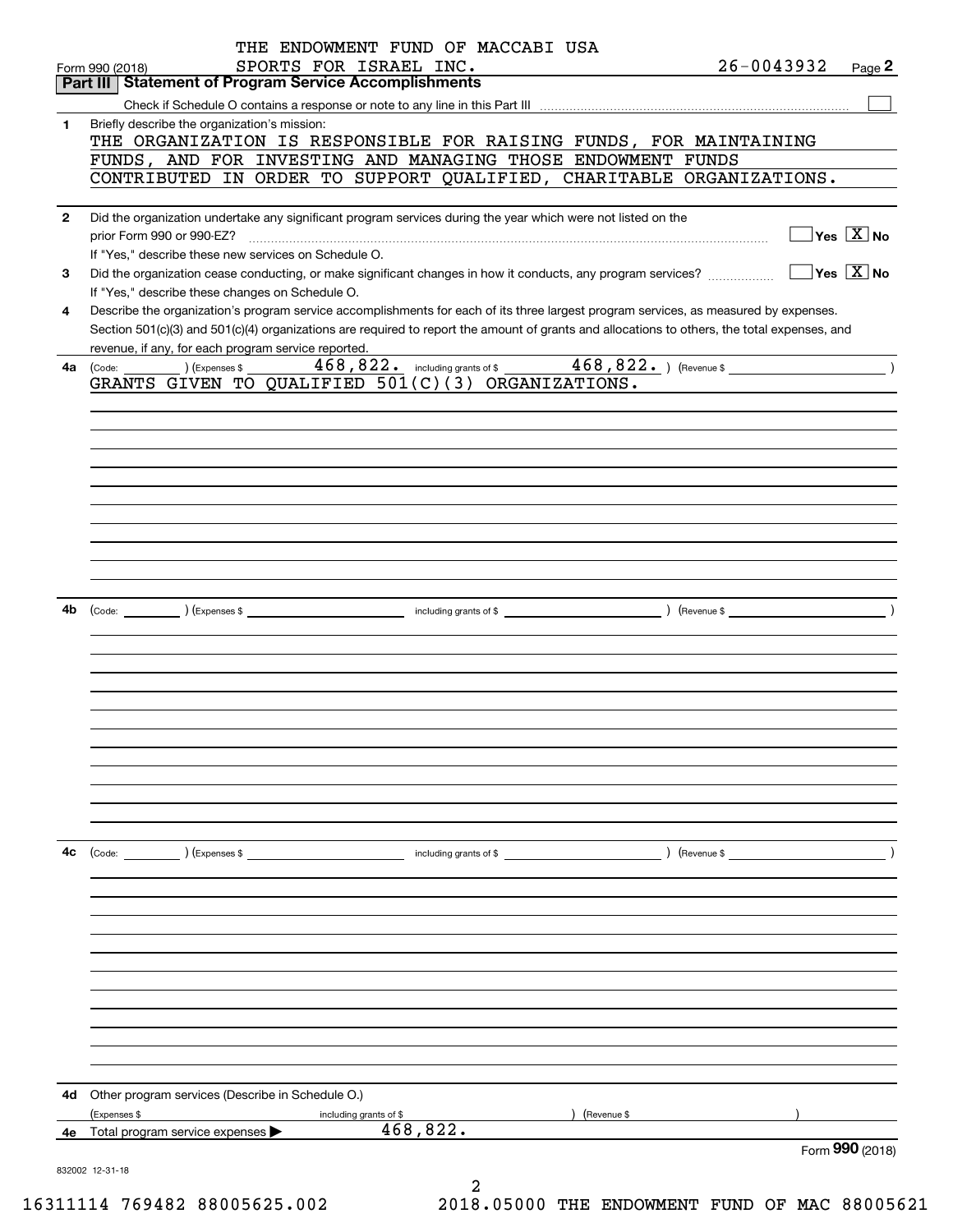|          |                                                                                                                                      |                 | Yes                     | No               |
|----------|--------------------------------------------------------------------------------------------------------------------------------------|-----------------|-------------------------|------------------|
| 1        | Is the organization described in section $501(c)(3)$ or $4947(a)(1)$ (other than a private foundation)?                              |                 |                         |                  |
|          |                                                                                                                                      | 1.              | X                       |                  |
| 2        |                                                                                                                                      | $\overline{2}$  | $\overline{\mathbf{x}}$ |                  |
| 3        | Did the organization engage in direct or indirect political campaign activities on behalf of or in opposition to candidates for      |                 |                         |                  |
|          |                                                                                                                                      | 3               |                         | x                |
|          | Section 501(c)(3) organizations. Did the organization engage in lobbying activities, or have a section 501(h) election in effect     |                 |                         |                  |
|          |                                                                                                                                      | 4               |                         | x                |
| 5        | Is the organization a section 501(c)(4), 501(c)(5), or 501(c)(6) organization that receives membership dues, assessments, or         |                 |                         |                  |
|          |                                                                                                                                      | 5               |                         | x                |
| 6        | Did the organization maintain any donor advised funds or any similar funds or accounts for which donors have the right to            |                 |                         |                  |
|          | provide advice on the distribution or investment of amounts in such funds or accounts? If "Yes," complete Schedule D, Part I         | 6               |                         | x                |
| 7        | Did the organization receive or hold a conservation easement, including easements to preserve open space,                            |                 |                         |                  |
|          |                                                                                                                                      | $\overline{7}$  |                         | x                |
| 8        | Did the organization maintain collections of works of art, historical treasures, or other similar assets? If "Yes," complete         |                 |                         |                  |
|          |                                                                                                                                      | 8               |                         | x                |
| 9        | Did the organization report an amount in Part X, line 21, for escrow or custodial account liability, serve as a custodian for        |                 |                         |                  |
|          | amounts not listed in Part X; or provide credit counseling, debt management, credit repair, or debt negotiation services?            |                 |                         |                  |
|          | If "Yes," complete Schedule D, Part IV                                                                                               | 9               |                         | x                |
| 10       | Did the organization, directly or through a related organization, hold assets in temporarily restricted endowments, permanent        |                 |                         |                  |
|          |                                                                                                                                      | 10              | X                       |                  |
| 11       | If the organization's answer to any of the following questions is "Yes," then complete Schedule D, Parts VI, VII, VIII, IX, or X     |                 |                         |                  |
|          | as applicable.                                                                                                                       |                 |                         |                  |
|          | a Did the organization report an amount for land, buildings, and equipment in Part X, line 10? If "Yes." complete Schedule D.        |                 |                         |                  |
|          |                                                                                                                                      | 11a             |                         | x                |
|          | <b>b</b> Did the organization report an amount for investments - other securities in Part X, line 12 that is 5% or more of its total |                 |                         |                  |
|          |                                                                                                                                      | 11 <sub>b</sub> |                         | x                |
|          | c Did the organization report an amount for investments - program related in Part X, line 13 that is 5% or more of its total         |                 |                         |                  |
|          |                                                                                                                                      | 11c             |                         | x                |
|          | d Did the organization report an amount for other assets in Part X, line 15 that is 5% or more of its total assets reported in       |                 |                         |                  |
|          |                                                                                                                                      | <b>11d</b>      | $\mathbf X$             | x                |
|          | e Did the organization report an amount for other liabilities in Part X, line 25? If "Yes," complete Schedule D, Part X              | 11e             |                         |                  |
| f        | Did the organization's separate or consolidated financial statements for the tax year include a footnote that addresses              |                 | X                       |                  |
|          | the organization's liability for uncertain tax positions under FIN 48 (ASC 740)? If "Yes," complete Schedule D, Part X               | 11f             |                         |                  |
|          | 12a Did the organization obtain separate, independent audited financial statements for the tax year? If "Yes," complete              |                 | X                       |                  |
|          | Schedule D. Parts XI and XII                                                                                                         | 12a             |                         |                  |
|          | <b>b</b> Was the organization included in consolidated, independent audited financial statements for the tax year?                   |                 |                         |                  |
|          | If "Yes," and if the organization answered "No" to line 12a, then completing Schedule D, Parts XI and XII is optional                | 12b             |                         | ᅀ<br>$\mathbf X$ |
| 13       |                                                                                                                                      | 13              |                         | X                |
| 14a      | Did the organization maintain an office, employees, or agents outside of the United States?                                          | 14a             |                         |                  |
| b        | Did the organization have aggregate revenues or expenses of more than \$10,000 from grantmaking, fundraising, business,              |                 |                         |                  |
|          | investment, and program service activities outside the United States, or aggregate foreign investments valued at \$100,000           | 14b             |                         | x                |
| 15       | Did the organization report on Part IX, column (A), line 3, more than \$5,000 of grants or other assistance to or for any            |                 |                         |                  |
|          |                                                                                                                                      | 15              |                         | x                |
| 16       | Did the organization report on Part IX, column (A), line 3, more than \$5,000 of aggregate grants or other assistance to             |                 |                         |                  |
|          |                                                                                                                                      | 16              |                         | x                |
| 17       | Did the organization report a total of more than \$15,000 of expenses for professional fundraising services on Part IX,              |                 |                         |                  |
|          |                                                                                                                                      | 17              |                         | x                |
| 18       | Did the organization report more than \$15,000 total of fundraising event gross income and contributions on Part VIII, lines         |                 |                         |                  |
|          |                                                                                                                                      | 18              |                         | x                |
| 19       | Did the organization report more than \$15,000 of gross income from gaming activities on Part VIII, line 9a? If "Yes."               |                 |                         |                  |
|          |                                                                                                                                      | 19              |                         | X                |
|          | Did the organization operate one or more hospital facilities? If "Yes," complete Schedule H                                          | 20a             |                         | X                |
| 20a<br>b | If "Yes" to line 20a, did the organization attach a copy of its audited financial statements to this return?                         | 20 <sub>b</sub> |                         |                  |
| 21       | Did the organization report more than \$5,000 of grants or other assistance to any domestic organization or                          |                 |                         |                  |
|          |                                                                                                                                      | 21              | x                       |                  |
|          | 832003 12-31-18                                                                                                                      |                 |                         | Form 990 (2018)  |

3 16311114 769482 88005625.002 2018.05000 THE ENDOWMENT FUND OF MAC 88005621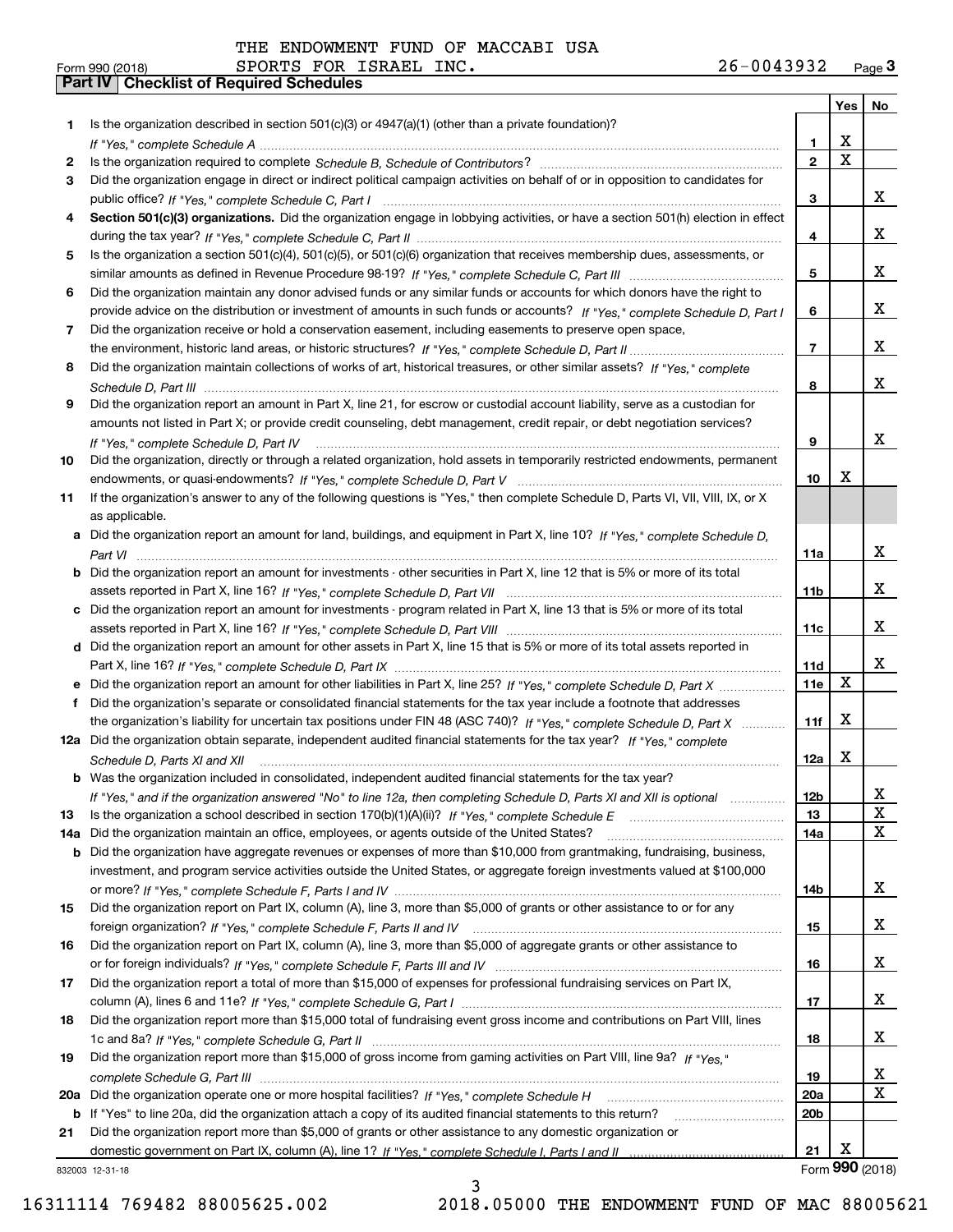*(continued)*

|        |                                                                                                                                                                                                       |                 | Yes | No                      |
|--------|-------------------------------------------------------------------------------------------------------------------------------------------------------------------------------------------------------|-----------------|-----|-------------------------|
| 22     | Did the organization report more than \$5,000 of grants or other assistance to or for domestic individuals on                                                                                         |                 |     |                         |
|        |                                                                                                                                                                                                       | 22              |     | x                       |
| 23     | Did the organization answer "Yes" to Part VII, Section A, line 3, 4, or 5 about compensation of the organization's current                                                                            |                 |     |                         |
|        | and former officers, directors, trustees, key employees, and highest compensated employees? If "Yes," complete                                                                                        |                 |     |                         |
|        |                                                                                                                                                                                                       | 23              |     | x                       |
|        | 24a Did the organization have a tax-exempt bond issue with an outstanding principal amount of more than \$100,000 as of the                                                                           |                 |     |                         |
|        | last day of the year, that was issued after December 31, 2002? If "Yes," answer lines 24b through 24d and complete                                                                                    |                 |     |                         |
|        |                                                                                                                                                                                                       | 24a             |     | x                       |
|        |                                                                                                                                                                                                       | 24b             |     |                         |
|        | c Did the organization maintain an escrow account other than a refunding escrow at any time during the year to defease                                                                                |                 |     |                         |
|        |                                                                                                                                                                                                       | 24с             |     |                         |
|        |                                                                                                                                                                                                       | 24d             |     |                         |
|        | 25a Section 501(c)(3), 501(c)(4), and 501(c)(29) organizations. Did the organization engage in an excess benefit                                                                                      |                 |     |                         |
|        |                                                                                                                                                                                                       | 25a             |     | x                       |
|        | b Is the organization aware that it engaged in an excess benefit transaction with a disqualified person in a prior year, and                                                                          |                 |     |                         |
|        | that the transaction has not been reported on any of the organization's prior Forms 990 or 990-EZ? If "Yes," complete                                                                                 |                 |     |                         |
|        | Schedule L, Part I                                                                                                                                                                                    | 25b             |     | x                       |
| 26     | Did the organization report any amount on Part X, line 5, 6, or 22 for receivables from or payables to any current or                                                                                 |                 |     |                         |
|        | former officers, directors, trustees, key employees, highest compensated employees, or disqualified persons? If "Yes "                                                                                |                 |     |                         |
|        | complete Schedule L, Part II                                                                                                                                                                          | 26              |     | x                       |
| 27     | Did the organization provide a grant or other assistance to an officer, director, trustee, key employee, substantial                                                                                  |                 |     |                         |
|        | contributor or employee thereof, a grant selection committee member, or to a 35% controlled entity or family member                                                                                   |                 |     |                         |
|        |                                                                                                                                                                                                       | 27              |     | x                       |
| 28     | Was the organization a party to a business transaction with one of the following parties (see Schedule L, Part IV                                                                                     |                 |     |                         |
|        | instructions for applicable filing thresholds, conditions, and exceptions):                                                                                                                           |                 |     |                         |
|        | a A current or former officer, director, trustee, or key employee? If "Yes," complete Schedule L, Part IV                                                                                             | 28a             |     | x                       |
| b      | A family member of a current or former officer, director, trustee, or key employee? If "Yes," complete Schedule L, Part IV                                                                            | 28 <sub>b</sub> |     | $\overline{\mathbf{X}}$ |
| c      | An entity of which a current or former officer, director, trustee, or key employee (or a family member thereof) was an officer,                                                                       |                 |     |                         |
|        |                                                                                                                                                                                                       | 28c             |     | x                       |
| 29     |                                                                                                                                                                                                       | 29              |     | X                       |
| 30     | Did the organization receive contributions of art, historical treasures, or other similar assets, or qualified conservation                                                                           |                 |     |                         |
|        |                                                                                                                                                                                                       | 30              |     | x                       |
| 31     | Did the organization liquidate, terminate, or dissolve and cease operations?                                                                                                                          |                 |     |                         |
|        |                                                                                                                                                                                                       | 31              |     | x                       |
| 32     | Did the organization sell, exchange, dispose of, or transfer more than 25% of its net assets? If "Yes," complete                                                                                      |                 |     |                         |
|        |                                                                                                                                                                                                       | 32              |     | x                       |
| 33     | Did the organization own 100% of an entity disregarded as separate from the organization under Regulations                                                                                            |                 |     |                         |
|        |                                                                                                                                                                                                       | 33              |     | x                       |
| 34     | Was the organization related to any tax-exempt or taxable entity? If "Yes," complete Schedule R, Part II, III, or IV, and                                                                             |                 |     |                         |
|        |                                                                                                                                                                                                       | 34              | x   |                         |
|        | 35a Did the organization have a controlled entity within the meaning of section 512(b)(13)?                                                                                                           | <b>35a</b>      |     | x                       |
|        | b If "Yes" to line 35a, did the organization receive any payment from or engage in any transaction with a controlled entity                                                                           |                 |     |                         |
|        |                                                                                                                                                                                                       | 35b             |     |                         |
| 36     | Section 501(c)(3) organizations. Did the organization make any transfers to an exempt non-charitable related organization?                                                                            |                 |     |                         |
|        |                                                                                                                                                                                                       | 36              |     | X.                      |
| 37     | Did the organization conduct more than 5% of its activities through an entity that is not a related organization                                                                                      |                 |     |                         |
|        |                                                                                                                                                                                                       | 37              |     | X.                      |
| 38     | Did the organization complete Schedule O and provide explanations in Schedule O for Part VI, lines 11b and 19?                                                                                        |                 | х   |                         |
| Part V | Note. All Form 990 filers are required to complete Schedule O<br><b>Statements Regarding Other IRS Filings and Tax Compliance</b>                                                                     | 38              |     |                         |
|        | Check if Schedule O contains a response or note to any line in this Part V                                                                                                                            |                 |     |                         |
|        |                                                                                                                                                                                                       |                 |     |                         |
|        |                                                                                                                                                                                                       |                 | Yes | No                      |
|        | 1a Enter the number reported in Box 3 of Form 1096. Enter -0- if not applicable<br>1a<br>0<br>1b                                                                                                      |                 |     |                         |
| b      | Enter the number of Forms W-2G included in line 1a. Enter -0- if not applicable<br>Did the organization comply with backup withholding rules for reportable payments to vendors and reportable gaming |                 |     |                         |
| c      | (gambling) winnings to prize winners?                                                                                                                                                                 | 1c              |     |                         |
|        | 832004 12-31-18                                                                                                                                                                                       |                 |     | Form 990 (2018)         |
|        | 4                                                                                                                                                                                                     |                 |     |                         |
|        |                                                                                                                                                                                                       |                 |     |                         |

16311114 769482 88005625.002 2018.05000 THE ENDOWMENT FUND OF MAC 88005621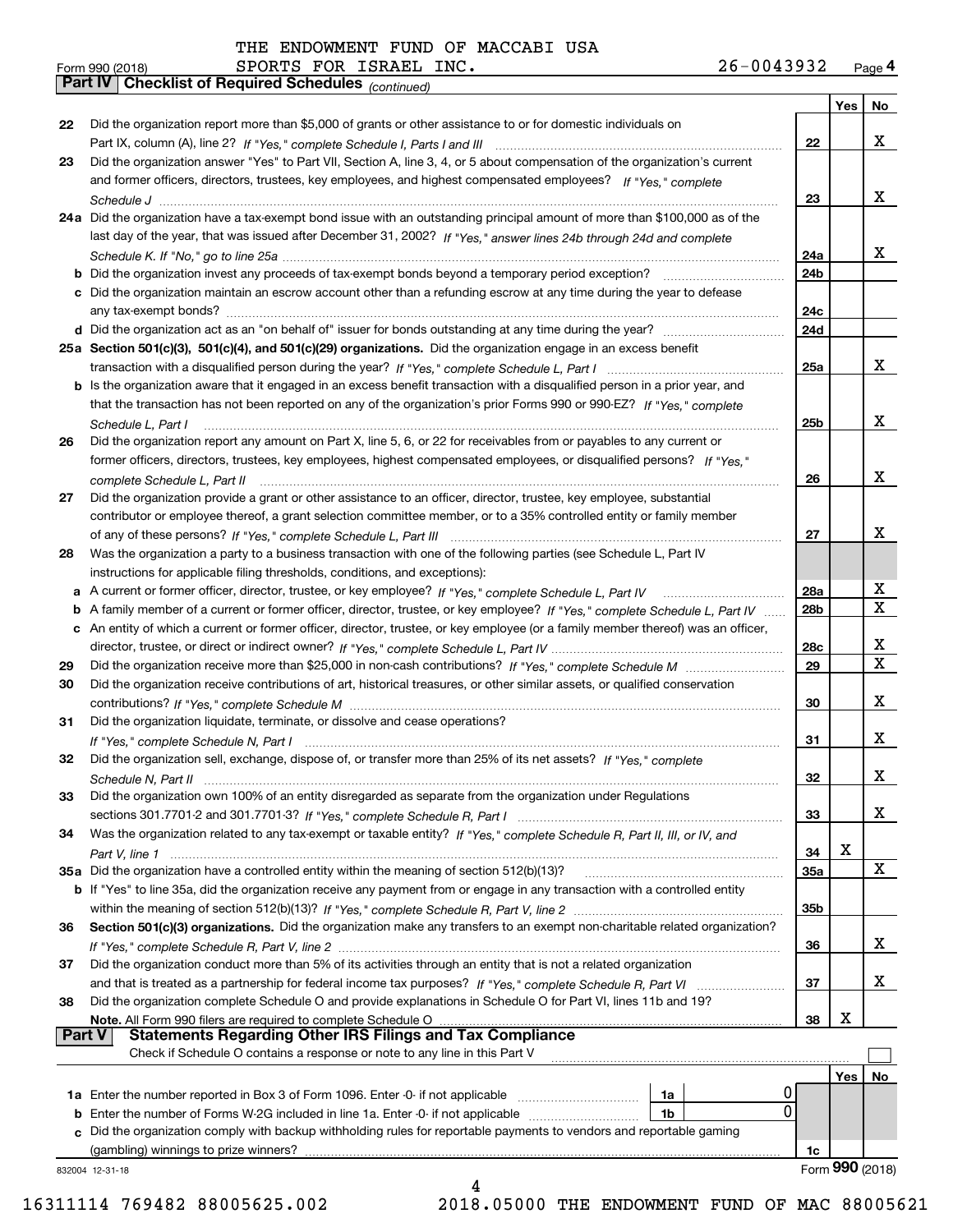| THE ENDOWMENT FUND OF MACCABI USA |  |  |
|-----------------------------------|--|--|
|-----------------------------------|--|--|

|               | $26 - 0043932$<br>SPORTS FOR ISRAEL INC.<br>Form 990 (2018)                                                                                     |   |            |     | $Page$ <sup>5</sup> |  |  |  |  |  |
|---------------|-------------------------------------------------------------------------------------------------------------------------------------------------|---|------------|-----|---------------------|--|--|--|--|--|
| <b>Part V</b> | Statements Regarding Other IRS Filings and Tax Compliance (continued)                                                                           |   |            |     |                     |  |  |  |  |  |
|               |                                                                                                                                                 |   |            | Yes | No                  |  |  |  |  |  |
|               | 2a Enter the number of employees reported on Form W-3, Transmittal of Wage and Tax Statements,                                                  |   |            |     |                     |  |  |  |  |  |
|               | filed for the calendar year ending with or within the year covered by this return<br>2a                                                         | 0 |            |     |                     |  |  |  |  |  |
|               |                                                                                                                                                 |   | 2b         |     |                     |  |  |  |  |  |
|               |                                                                                                                                                 |   | 3a         |     | х                   |  |  |  |  |  |
|               | 3a Did the organization have unrelated business gross income of \$1,000 or more during the year?                                                |   |            |     |                     |  |  |  |  |  |
|               |                                                                                                                                                 |   |            |     |                     |  |  |  |  |  |
|               | 4a At any time during the calendar year, did the organization have an interest in, or a signature or other authority over, a                    |   | 4a         |     | x                   |  |  |  |  |  |
|               |                                                                                                                                                 |   |            |     |                     |  |  |  |  |  |
|               | <b>b</b> If "Yes," enter the name of the foreign country: $\blacktriangleright$                                                                 |   |            |     |                     |  |  |  |  |  |
|               | See instructions for filing requirements for FinCEN Form 114, Report of Foreign Bank and Financial Accounts (FBAR).                             |   |            |     |                     |  |  |  |  |  |
| 5a            | Was the organization a party to a prohibited tax shelter transaction at any time during the tax year?                                           |   | 5а         |     | X                   |  |  |  |  |  |
| b             |                                                                                                                                                 |   | 5b         |     | X                   |  |  |  |  |  |
| c             |                                                                                                                                                 |   | 5c         |     |                     |  |  |  |  |  |
|               | 6a Does the organization have annual gross receipts that are normally greater than \$100,000, and did the organization solicit                  |   |            |     |                     |  |  |  |  |  |
|               | any contributions that were not tax deductible as charitable contributions?                                                                     |   | 6a         |     | x                   |  |  |  |  |  |
|               | b If "Yes," did the organization include with every solicitation an express statement that such contributions or gifts                          |   |            |     |                     |  |  |  |  |  |
|               | were not tax deductible?                                                                                                                        |   | 6b         |     |                     |  |  |  |  |  |
| 7             | Organizations that may receive deductible contributions under section 170(c).                                                                   |   |            |     |                     |  |  |  |  |  |
| a             | Did the organization receive a payment in excess of \$75 made partly as a contribution and partly for goods and services provided to the payor? |   | 7a         |     | х                   |  |  |  |  |  |
| b             | If "Yes," did the organization notify the donor of the value of the goods or services provided?                                                 |   | 7b         |     |                     |  |  |  |  |  |
|               | Did the organization sell, exchange, or otherwise dispose of tangible personal property for which it was required                               |   |            |     |                     |  |  |  |  |  |
|               |                                                                                                                                                 |   | 7c         |     | х                   |  |  |  |  |  |
| d             | 7d                                                                                                                                              |   |            |     |                     |  |  |  |  |  |
| е             | Did the organization receive any funds, directly or indirectly, to pay premiums on a personal benefit contract?                                 |   | 7e         |     | X                   |  |  |  |  |  |
| f             | Did the organization, during the year, pay premiums, directly or indirectly, on a personal benefit contract?                                    |   | 7f<br>7g   |     | X                   |  |  |  |  |  |
| g             | If the organization received a contribution of qualified intellectual property, did the organization file Form 8899 as required?                |   |            |     |                     |  |  |  |  |  |
| h.            | If the organization received a contribution of cars, boats, airplanes, or other vehicles, did the organization file a Form 1098-C?              |   | 7h         |     |                     |  |  |  |  |  |
| 8             | Sponsoring organizations maintaining donor advised funds. Did a donor advised fund maintained by the                                            |   |            |     |                     |  |  |  |  |  |
|               | sponsoring organization have excess business holdings at any time during the year?                                                              |   | 8          |     |                     |  |  |  |  |  |
| 9             | Sponsoring organizations maintaining donor advised funds.                                                                                       |   |            |     |                     |  |  |  |  |  |
| a             | Did the sponsoring organization make any taxable distributions under section 4966?                                                              |   | 9а         |     |                     |  |  |  |  |  |
| b             | Did the sponsoring organization make a distribution to a donor, donor advisor, or related person?                                               |   | 9b         |     |                     |  |  |  |  |  |
| 10            | Section 501(c)(7) organizations. Enter:                                                                                                         |   |            |     |                     |  |  |  |  |  |
|               | 10a                                                                                                                                             |   |            |     |                     |  |  |  |  |  |
|               | 10b <br>Gross receipts, included on Form 990, Part VIII, line 12, for public use of club facilities                                             |   |            |     |                     |  |  |  |  |  |
| 11            | Section 501(c)(12) organizations. Enter:                                                                                                        |   |            |     |                     |  |  |  |  |  |
| a             | Gross income from members or shareholders<br>11a                                                                                                |   |            |     |                     |  |  |  |  |  |
|               | b Gross income from other sources (Do not net amounts due or paid to other sources against                                                      |   |            |     |                     |  |  |  |  |  |
|               | 11b                                                                                                                                             |   |            |     |                     |  |  |  |  |  |
|               | 12a Section 4947(a)(1) non-exempt charitable trusts. Is the organization filing Form 990 in lieu of Form 1041?                                  |   | 12a        |     |                     |  |  |  |  |  |
|               | 12 <sub>b</sub><br><b>b</b> If "Yes," enter the amount of tax-exempt interest received or accrued during the year <i>manument</i>               |   |            |     |                     |  |  |  |  |  |
| 13            | Section 501(c)(29) qualified nonprofit health insurance issuers.                                                                                |   |            |     |                     |  |  |  |  |  |
|               | <b>a</b> Is the organization licensed to issue qualified health plans in more than one state?                                                   |   | <b>13a</b> |     |                     |  |  |  |  |  |
|               | Note. See the instructions for additional information the organization must report on Schedule O.                                               |   |            |     |                     |  |  |  |  |  |
|               | <b>b</b> Enter the amount of reserves the organization is required to maintain by the states in which the                                       |   |            |     |                     |  |  |  |  |  |
|               | 13 <sub>b</sub>                                                                                                                                 |   |            |     |                     |  |  |  |  |  |
|               | 13c                                                                                                                                             |   |            |     |                     |  |  |  |  |  |
| 14a           | Did the organization receive any payments for indoor tanning services during the tax year?                                                      |   | 14a        |     | х                   |  |  |  |  |  |
|               |                                                                                                                                                 |   | 14b        |     |                     |  |  |  |  |  |
| 15            | Is the organization subject to the section 4960 tax on payment(s) of more than \$1,000,000 in remuneration or                                   |   |            |     |                     |  |  |  |  |  |
|               |                                                                                                                                                 |   | 15         |     | х                   |  |  |  |  |  |
|               | If "Yes," see instructions and file Form 4720, Schedule N.                                                                                      |   |            |     |                     |  |  |  |  |  |
| 16            | Is the organization an educational institution subject to the section 4968 excise tax on net investment income?                                 |   | 16         |     | X                   |  |  |  |  |  |
|               | If "Yes," complete Form 4720, Schedule O.                                                                                                       |   |            |     |                     |  |  |  |  |  |

Form (2018) **990**

832005 12-31-18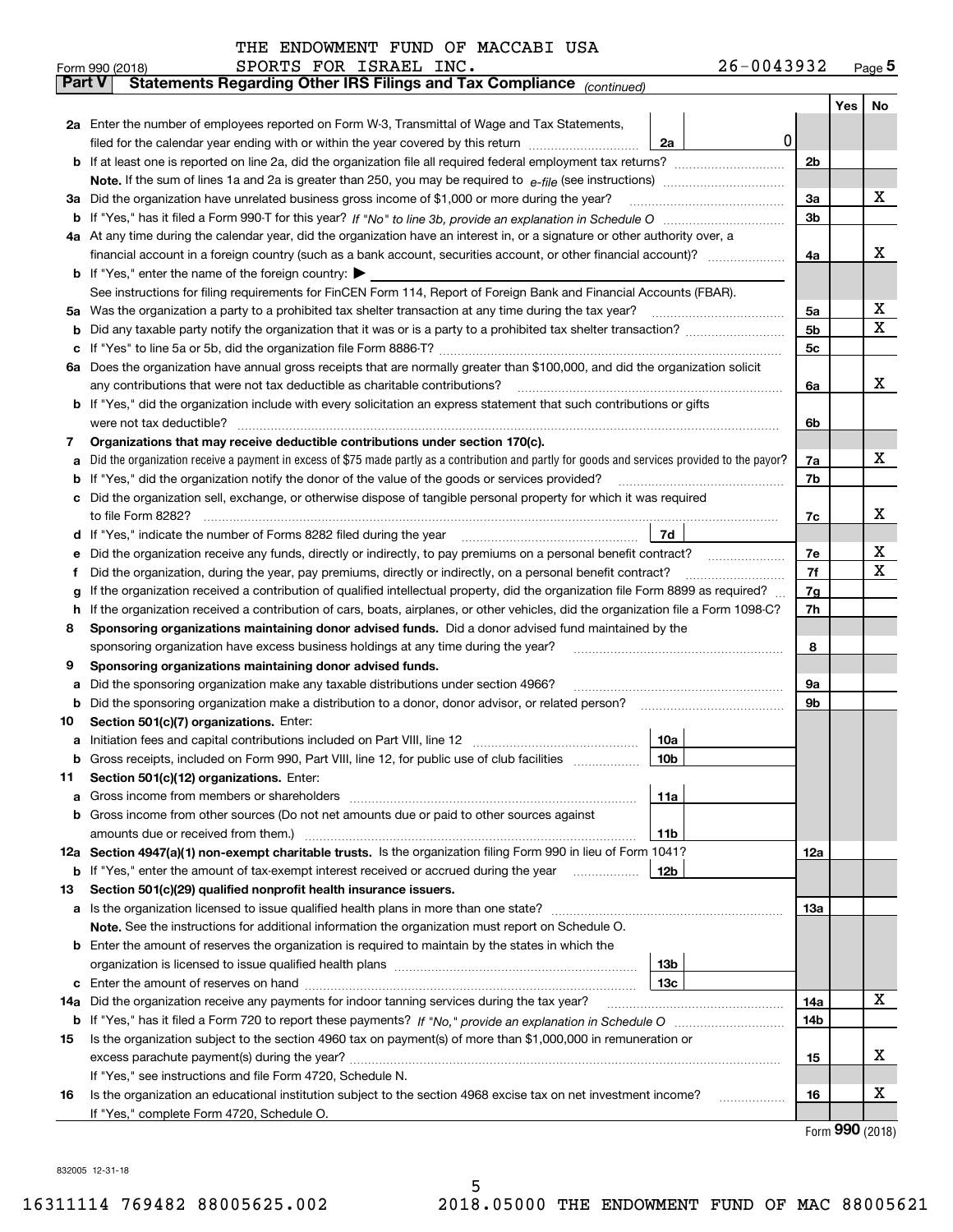*For each "Yes" response to lines 2 through 7b below, and for a "No" response to line 8a, 8b, or 10b below, describe the circumstances, processes, or changes in Schedule O. See instructions.* Form 990 (2018) **CONDICT BEORTS FOR ISRAEL INC.**<br>**Part VI Governance, Management, and Disclosure** For each "Yes" response to lines 2 through 7b below, and for a "No" response

|    |                                                                                                                                                                                                                      |       |  | 8 |                 | Yes   No |                  |  |
|----|----------------------------------------------------------------------------------------------------------------------------------------------------------------------------------------------------------------------|-------|--|---|-----------------|----------|------------------|--|
|    | <b>1a</b> Enter the number of voting members of the governing body at the end of the tax year                                                                                                                        | 1a    |  |   |                 |          |                  |  |
|    | If there are material differences in voting rights among members of the governing body, or if the governing<br>body delegated broad authority to an executive committee or similar committee, explain in Schedule O. |       |  |   |                 |          |                  |  |
|    |                                                                                                                                                                                                                      |       |  | 8 |                 |          |                  |  |
|    | <b>b</b> Enter the number of voting members included in line 1a, above, who are independent <i>manumum</i>                                                                                                           | 1b    |  |   |                 |          |                  |  |
| 2  | Did any officer, director, trustee, or key employee have a family relationship or a business relationship with any other                                                                                             |       |  |   |                 |          | X                |  |
|    | officer, director, trustee, or key employee?                                                                                                                                                                         |       |  |   | $\mathbf{2}$    |          |                  |  |
| 3  | Did the organization delegate control over management duties customarily performed by or under the direct supervision                                                                                                |       |  |   |                 |          |                  |  |
|    |                                                                                                                                                                                                                      |       |  |   | 3               |          | X<br>$\mathbf X$ |  |
| 4  | Did the organization make any significant changes to its governing documents since the prior Form 990 was filed?                                                                                                     |       |  |   | $\overline{4}$  |          |                  |  |
| 5  |                                                                                                                                                                                                                      |       |  |   | 5               |          | $\mathbf X$      |  |
| 6  |                                                                                                                                                                                                                      |       |  |   | 6               |          | $\mathbf X$      |  |
| 7a | Did the organization have members, stockholders, or other persons who had the power to elect or appoint one or                                                                                                       |       |  |   |                 |          |                  |  |
|    |                                                                                                                                                                                                                      |       |  |   | 7a              |          | x                |  |
|    | <b>b</b> Are any governance decisions of the organization reserved to (or subject to approval by) members, stockholders, or                                                                                          |       |  |   |                 |          |                  |  |
|    | persons other than the governing body?                                                                                                                                                                               |       |  |   | 7b              |          | х                |  |
| 8  | Did the organization contemporaneously document the meetings held or written actions undertaken during the year by the following:                                                                                    |       |  |   |                 |          |                  |  |
| a  |                                                                                                                                                                                                                      |       |  |   | 8a              | X        |                  |  |
|    |                                                                                                                                                                                                                      |       |  |   | 8b              | X        |                  |  |
| 9  | Is there any officer, director, trustee, or key employee listed in Part VII, Section A, who cannot be reached at the                                                                                                 |       |  |   |                 |          |                  |  |
|    |                                                                                                                                                                                                                      |       |  |   | 9               |          | x                |  |
|    | Section B. Policies (This Section B requests information about policies not required by the Internal Revenue Code.)                                                                                                  |       |  |   |                 |          |                  |  |
|    |                                                                                                                                                                                                                      |       |  |   |                 | Yes      | No               |  |
|    |                                                                                                                                                                                                                      |       |  |   | 10a             |          | X                |  |
|    | <b>b</b> If "Yes," did the organization have written policies and procedures governing the activities of such chapters, affiliates,                                                                                  |       |  |   |                 |          |                  |  |
|    |                                                                                                                                                                                                                      |       |  |   | 10 <sub>b</sub> |          |                  |  |
|    | 11a Has the organization provided a complete copy of this Form 990 to all members of its governing body before filing the form?                                                                                      |       |  |   | 11a             | X        |                  |  |
|    | <b>b</b> Describe in Schedule O the process, if any, used by the organization to review this Form 990.                                                                                                               |       |  |   |                 |          |                  |  |
|    |                                                                                                                                                                                                                      |       |  |   | 12a             | X        |                  |  |
| b  |                                                                                                                                                                                                                      |       |  |   | 12 <sub>b</sub> | х        |                  |  |
|    | c Did the organization regularly and consistently monitor and enforce compliance with the policy? If "Yes." describe                                                                                                 |       |  |   |                 |          |                  |  |
|    | in Schedule O how this was done manufactured and continuum control of the Schedule O how this was done manufactured and continuum control of the Schedule O how this was done                                        |       |  |   | 12c             |          | х                |  |
| 13 |                                                                                                                                                                                                                      |       |  |   | 13              | X        |                  |  |
| 14 | Did the organization have a written document retention and destruction policy? manufactured and the organization have a written document retention and destruction policy?                                           |       |  |   | 14              | X        |                  |  |
| 15 | Did the process for determining compensation of the following persons include a review and approval by independent                                                                                                   |       |  |   |                 |          |                  |  |
|    | persons, comparability data, and contemporaneous substantiation of the deliberation and decision?                                                                                                                    |       |  |   |                 |          |                  |  |
|    |                                                                                                                                                                                                                      |       |  |   | <b>15a</b>      |          | X                |  |
|    |                                                                                                                                                                                                                      |       |  |   | 15 <sub>b</sub> |          | $\mathbf X$      |  |
|    | If "Yes" to line 15a or 15b, describe the process in Schedule O (see instructions).                                                                                                                                  |       |  |   |                 |          |                  |  |
|    | 16a Did the organization invest in, contribute assets to, or participate in a joint venture or similar arrangement with a                                                                                            |       |  |   |                 |          |                  |  |
|    | taxable entity during the year?                                                                                                                                                                                      |       |  |   | 16a             |          | х                |  |
|    | b If "Yes," did the organization follow a written policy or procedure requiring the organization to evaluate its participation                                                                                       |       |  |   |                 |          |                  |  |
|    | in joint venture arrangements under applicable federal tax law, and take steps to safeguard the organization's                                                                                                       |       |  |   |                 |          |                  |  |
|    | exempt status with respect to such arrangements?                                                                                                                                                                     |       |  |   | 16 <sub>b</sub> |          |                  |  |
|    | <b>Section C. Disclosure</b>                                                                                                                                                                                         |       |  |   |                 |          |                  |  |
| 17 | List the states with which a copy of this Form 990 is required to be filed $\blacktriangleright$ PA                                                                                                                  |       |  |   |                 |          |                  |  |
| 18 | Section 6104 requires an organization to make its Forms 1023 (1024 or 1024 A if applicable), 990, and 990-T (Section 501(c)(3)s only) available                                                                      |       |  |   |                 |          |                  |  |
|    | for public inspection. Indicate how you made these available. Check all that apply.                                                                                                                                  |       |  |   |                 |          |                  |  |
|    | $X$ Upon request<br>Another's website<br>Own website<br>Other (explain in Schedule O)                                                                                                                                |       |  |   |                 |          |                  |  |
| 19 | Describe in Schedule O whether (and if so, how) the organization made its governing documents, conflict of interest policy, and financial                                                                            |       |  |   |                 |          |                  |  |
|    |                                                                                                                                                                                                                      |       |  |   |                 |          |                  |  |
|    | statements available to the public during the tax year.                                                                                                                                                              |       |  |   |                 |          |                  |  |
| 20 | State the name, address, and telephone number of the person who possesses the organization's books and records<br>ORGANIZATION - 215-561-6900                                                                        |       |  |   |                 |          |                  |  |
|    | 1511 WALNUT STREET, SUITE 401,<br>PHILADELPHIA,<br>PA                                                                                                                                                                | 19102 |  |   |                 |          |                  |  |
|    |                                                                                                                                                                                                                      |       |  |   |                 |          |                  |  |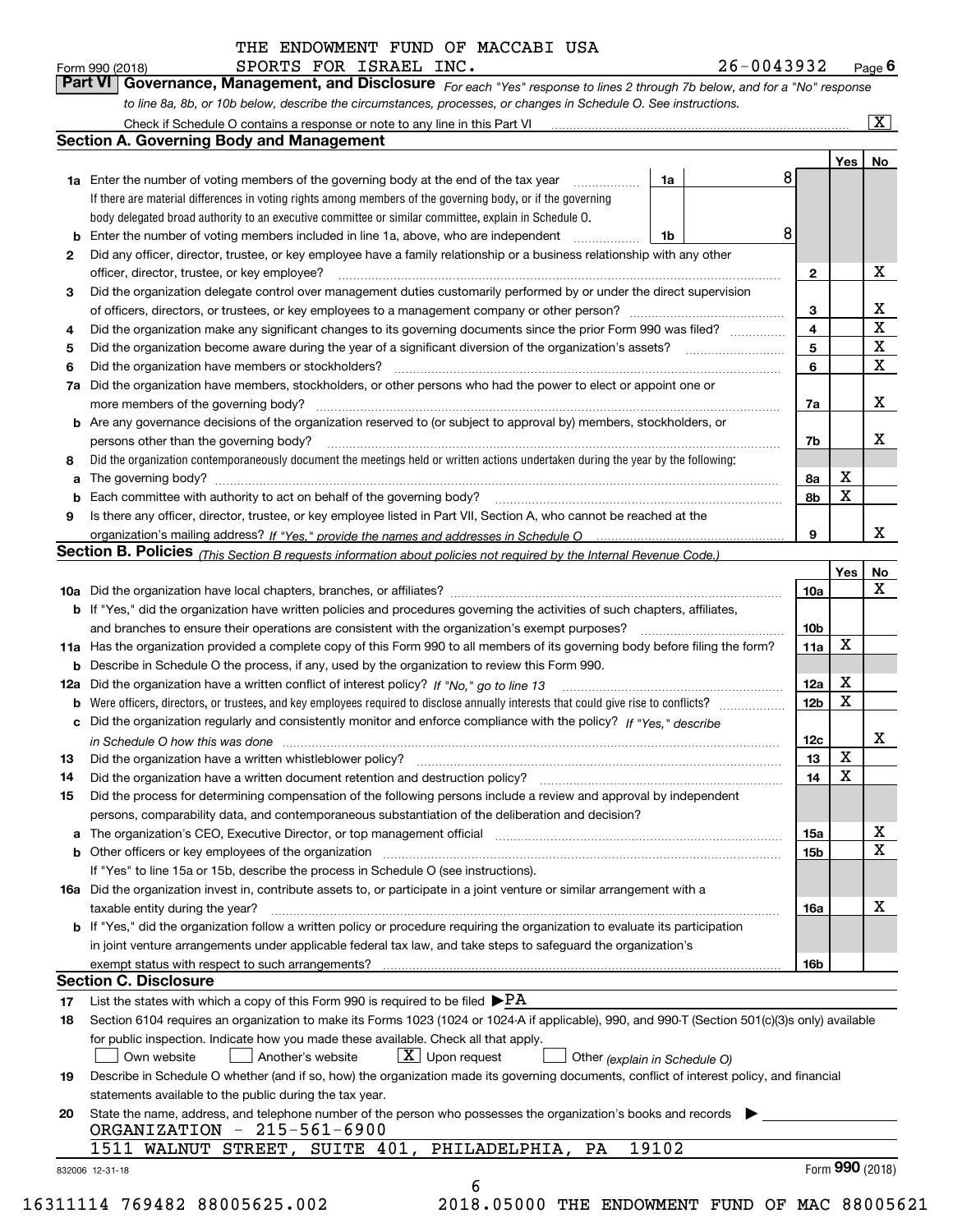$\mathcal{L}^{\text{max}}$ 

# Form 990 (2018) SPORTS FOR ISRAEL INC. 26-0043932 <sub>Page</sub> **7Part VII Compensation of Officers, Directors, Trustees, Key Employees, Highest Compensated**

#### **Employees, and Independent Contractors**

Check if Schedule O contains a response or note to any line in this Part VII

**Section A. Officers, Directors, Trustees, Key Employees, and Highest Compensated Employees**

**1a**  Complete this table for all persons required to be listed. Report compensation for the calendar year ending with or within the organization's tax year.

**•** List all of the organization's current officers, directors, trustees (whether individuals or organizations), regardless of amount of compensation. Enter -0- in columns (D), (E), and (F) if no compensation was paid.

**(A)**

● List all of the organization's **current** key employees, if any. See instructions for definition of "key employee."

**•** List the organization's five current highest compensated employees (other than an officer, director, trustee, or key employee) who received reportable compensation (Box 5 of Form W-2 and/or Box 7 of Form 1099-MISC) of more than \$100,000 from the organization and any related organizations.

 $\bullet$  List all of the organization's **former** officers, key employees, and highest compensated employees who received more than \$100,000 of reportable compensation from the organization and any related organizations.

**•** List all of the organization's former directors or trustees that received, in the capacity as a former director or trustee of the organization, more than \$10,000 of reportable compensation from the organization and any related organizations.

List persons in the following order: individual trustees or directors; institutional trustees; officers; key employees; highest compensated employees; and former such persons.

 $\boxed{\textbf{X}}$  Check this box if neither the organization nor any related organization compensated any current officer, director, or trustee.

| (A)                  | (B)               |                                |                                                                  |             | (C)          |                                 |           | (D)             | (E)                           | (F)                   |
|----------------------|-------------------|--------------------------------|------------------------------------------------------------------|-------------|--------------|---------------------------------|-----------|-----------------|-------------------------------|-----------------------|
| Name and Title       | Average           |                                | Position<br>(do not check more than one                          |             |              |                                 |           | Reportable      | Reportable                    | Estimated             |
|                      | hours per         |                                | box, unless person is both an<br>officer and a director/trustee) |             | compensation | compensation                    | amount of |                 |                               |                       |
|                      | week<br>(list any |                                |                                                                  |             |              |                                 |           | from<br>the     | from related<br>organizations | other<br>compensation |
|                      | hours for         |                                |                                                                  |             |              |                                 |           | organization    | (W-2/1099-MISC)               | from the              |
|                      | related           |                                |                                                                  |             |              |                                 |           | (W-2/1099-MISC) |                               | organization          |
|                      | organizations     |                                |                                                                  |             |              |                                 |           |                 |                               | and related           |
|                      | below             | Individual trustee or director | Institutional trustee                                            |             | Key employee | Highest compensated<br>employee |           |                 |                               | organizations         |
|                      | line)             |                                |                                                                  | Officer     |              |                                 | Former    |                 |                               |                       |
| (1) HARVEY MORGAN    | 40.00             |                                |                                                                  |             |              |                                 |           |                 |                               |                       |
| CHAIRMAN-PRESIDENT   | 15.00             | $\mathbf X$                    |                                                                  | $\mathbf X$ |              |                                 |           | $\mathbf 0$ .   | 0.                            | $0_{\cdot}$           |
| (2) JOEL ROODYN      | 10.00             |                                |                                                                  |             |              |                                 |           |                 |                               |                       |
| VICE PRESIDENT       | 1.00              | $\mathbf x$                    |                                                                  | $\mathbf X$ |              |                                 |           | $\mathbf 0$ .   | $\mathbf 0$ .                 | $0_{.}$               |
| (3) STEPHEN BERLINER | 0.30              |                                |                                                                  |             |              |                                 |           |                 |                               |                       |
| <b>BOARD MEMBER</b>  | 1.00              | $\mathbf X$                    |                                                                  |             |              |                                 |           | $\mathbf 0$ .   | $\mathbf 0$ .                 | $\mathbf 0$ .         |
| (4) RONALD CARNER    | 0.30              |                                |                                                                  |             |              |                                 |           |                 |                               |                       |
| <b>BOARD MEMBER</b>  | 1.00              | $\mathbf X$                    |                                                                  |             |              |                                 |           | $\mathbf 0$ .   | $\mathbf 0$ .                 | $\mathbf 0$ .         |
| (5) JOEL MAGERMAN    | 0.30              |                                |                                                                  |             |              |                                 |           |                 |                               |                       |
| BOARD MEMBER         | 1.00              | $\mathbf X$                    |                                                                  |             |              |                                 |           | $\mathbf 0$ .   | $\mathbf 0$ .                 | 0.                    |
| (6) NANCY NEFF       | 0.30              |                                |                                                                  |             |              |                                 |           |                 |                               |                       |
| BOARD MEMBER         | 1.00              | $\mathbf x$                    |                                                                  |             |              |                                 |           | $\mathbf 0$ .   | $\mathbf 0$ .                 | $0_{.}$               |
| (7) JEFF BUKANTZ     | 0.30              |                                |                                                                  |             |              |                                 |           |                 |                               |                       |
| BOARD MEMBER         | 1.00              | $\mathbf X$                    |                                                                  |             |              |                                 |           | $\mathbf 0$ .   | $\mathbf 0$ .                 | $\mathbf 0$ .         |
| (8) WALTER WORTMAN   | 0.30              |                                |                                                                  |             |              |                                 |           |                 |                               |                       |
| BOARD MEMBER         | 1.00              | $\mathbf X$                    |                                                                  |             |              |                                 |           | $\mathbf 0$ .   | $\mathbf 0$ .                 | $0_{.}$               |
|                      |                   |                                |                                                                  |             |              |                                 |           |                 |                               |                       |
|                      |                   |                                |                                                                  |             |              |                                 |           |                 |                               |                       |
|                      |                   |                                |                                                                  |             |              |                                 |           |                 |                               |                       |
|                      |                   |                                |                                                                  |             |              |                                 |           |                 |                               |                       |
|                      |                   |                                |                                                                  |             |              |                                 |           |                 |                               |                       |
|                      |                   |                                |                                                                  |             |              |                                 |           |                 |                               |                       |
|                      |                   |                                |                                                                  |             |              |                                 |           |                 |                               |                       |
|                      |                   |                                |                                                                  |             |              |                                 |           |                 |                               |                       |
|                      |                   |                                |                                                                  |             |              |                                 |           |                 |                               |                       |
|                      |                   |                                |                                                                  |             |              |                                 |           |                 |                               |                       |
|                      |                   |                                |                                                                  |             |              |                                 |           |                 |                               |                       |
|                      |                   |                                |                                                                  |             |              |                                 |           |                 |                               |                       |
|                      |                   |                                |                                                                  |             |              |                                 |           |                 |                               |                       |
|                      |                   |                                |                                                                  |             |              |                                 |           |                 |                               |                       |
|                      |                   |                                |                                                                  |             |              |                                 |           |                 |                               |                       |
|                      |                   |                                |                                                                  |             |              |                                 |           |                 |                               |                       |
|                      |                   |                                |                                                                  |             |              |                                 |           |                 |                               |                       |
|                      |                   |                                |                                                                  |             |              |                                 |           |                 |                               |                       |

832007 12-31-18

Form (2018) **990**

7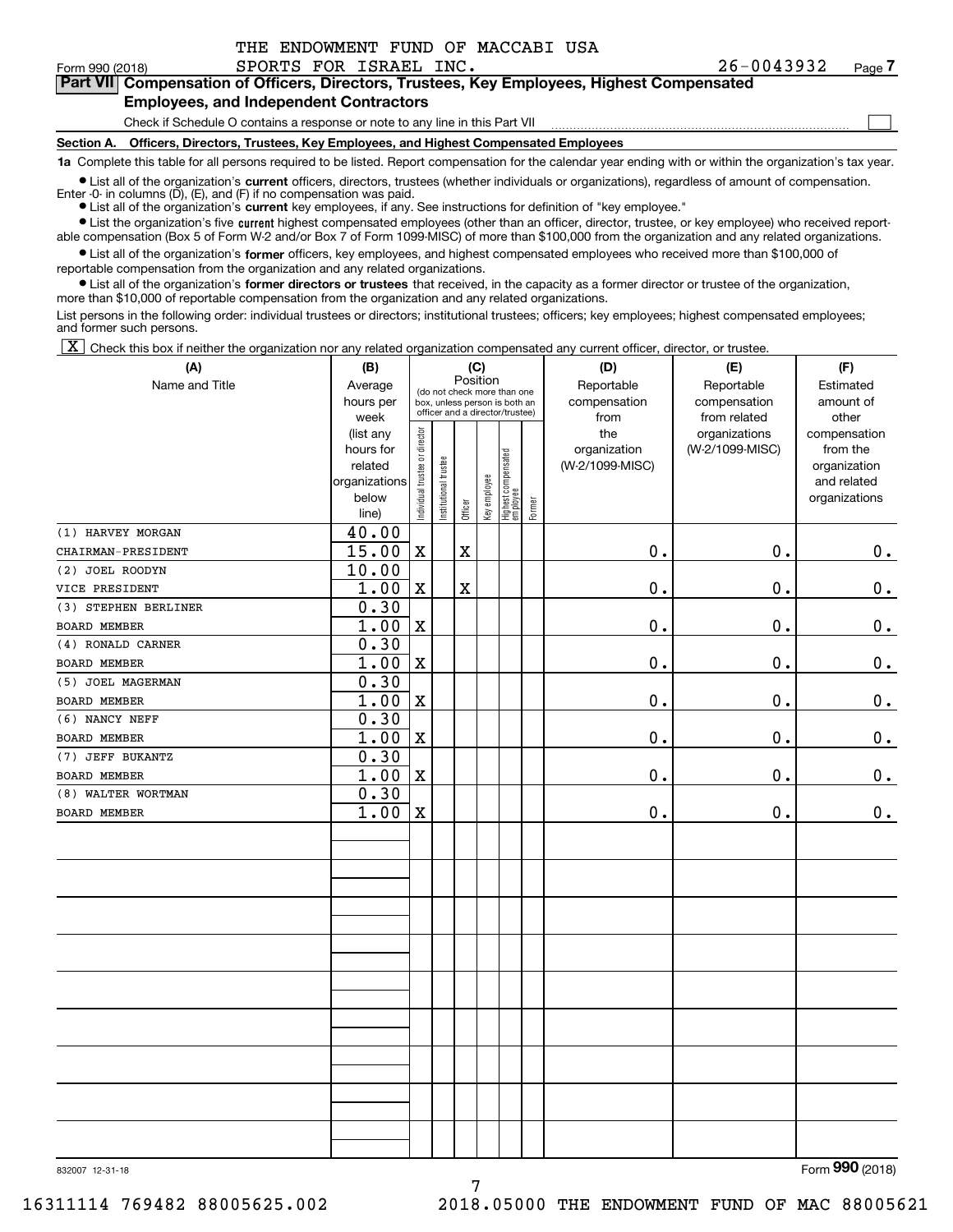|                                                                                                                                                                                                     | THE ENDOWMENT FUND OF MACCABI USA               |                                                                      |                                |                       |                 |              |                                                                                                 |        |                                                                                                                                                                                                                                            | 26-0043932                                        |                  |                                                                          |                           |
|-----------------------------------------------------------------------------------------------------------------------------------------------------------------------------------------------------|-------------------------------------------------|----------------------------------------------------------------------|--------------------------------|-----------------------|-----------------|--------------|-------------------------------------------------------------------------------------------------|--------|--------------------------------------------------------------------------------------------------------------------------------------------------------------------------------------------------------------------------------------------|---------------------------------------------------|------------------|--------------------------------------------------------------------------|---------------------------|
| Form 990 (2018)<br><b>Part VII</b>                                                                                                                                                                  | SPORTS FOR ISRAEL INC.                          |                                                                      |                                |                       |                 |              |                                                                                                 |        |                                                                                                                                                                                                                                            |                                                   |                  |                                                                          | Page 8                    |
| (A)<br>Name and title                                                                                                                                                                               |                                                 | (B)<br>Average<br>hours per<br>week                                  |                                |                       | (C)<br>Position |              | (do not check more than one<br>box, unless person is both an<br>officer and a director/trustee) |        | Section A. Officers, Directors, Trustees, Key Employees, and Highest Compensated Employees (continued)<br>(D)<br>Reportable<br>compensation<br>from                                                                                        | (E)<br>Reportable<br>compensation<br>from related |                  | (F)<br>Estimated<br>amount of<br>other                                   |                           |
|                                                                                                                                                                                                     |                                                 | (list any<br>hours for<br>related<br>organizations<br>below<br>line) | Individual trustee or director | Institutional trustee | Officer         | Key employee | Highest compensated<br>employee                                                                 | Former | the<br>organization<br>(W-2/1099-MISC)                                                                                                                                                                                                     | organizations<br>(W-2/1099-MISC)                  |                  | compensation<br>from the<br>organization<br>and related<br>organizations |                           |
|                                                                                                                                                                                                     |                                                 |                                                                      |                                |                       |                 |              |                                                                                                 |        |                                                                                                                                                                                                                                            |                                                   |                  |                                                                          |                           |
|                                                                                                                                                                                                     |                                                 |                                                                      |                                |                       |                 |              |                                                                                                 |        |                                                                                                                                                                                                                                            |                                                   |                  |                                                                          |                           |
|                                                                                                                                                                                                     |                                                 |                                                                      |                                |                       |                 |              |                                                                                                 |        |                                                                                                                                                                                                                                            |                                                   |                  |                                                                          |                           |
|                                                                                                                                                                                                     |                                                 |                                                                      |                                |                       |                 |              |                                                                                                 |        |                                                                                                                                                                                                                                            |                                                   |                  |                                                                          |                           |
|                                                                                                                                                                                                     |                                                 |                                                                      |                                |                       |                 |              |                                                                                                 |        | 0.<br>$\overline{0}$ .                                                                                                                                                                                                                     |                                                   | 0.<br>0.         |                                                                          | $0$ .<br>$\overline{0}$ . |
|                                                                                                                                                                                                     |                                                 |                                                                      |                                |                       |                 |              |                                                                                                 |        | $\mathbf 0$ .                                                                                                                                                                                                                              |                                                   | $\overline{0}$ . |                                                                          | $\overline{\mathbf{0}}$ . |
| 2                                                                                                                                                                                                   | compensation from the organization              |                                                                      |                                |                       |                 |              |                                                                                                 |        | Total number of individuals (including but not limited to those listed above) who received more than \$100,000 of reportable                                                                                                               |                                                   |                  |                                                                          | 0                         |
| з                                                                                                                                                                                                   |                                                 |                                                                      |                                |                       |                 |              |                                                                                                 |        | Did the organization list any former officer, director, or trustee, key employee, or highest compensated employee on                                                                                                                       |                                                   |                  | <b>Yes</b>                                                               | No                        |
| 4                                                                                                                                                                                                   |                                                 |                                                                      |                                |                       |                 |              |                                                                                                 |        | line 1a? If "Yes," complete Schedule J for such individual manumanament contained and the numerous complete sc<br>For any individual listed on line 1a, is the sum of reportable compensation and other compensation from the organization |                                                   |                  | з                                                                        | X                         |
| 5                                                                                                                                                                                                   |                                                 |                                                                      |                                |                       |                 |              |                                                                                                 |        | Did any person listed on line 1a receive or accrue compensation from any unrelated organization or individual for services                                                                                                                 |                                                   |                  | 4                                                                        | х                         |
| <b>Section B. Independent Contractors</b>                                                                                                                                                           |                                                 |                                                                      |                                |                       |                 |              |                                                                                                 |        |                                                                                                                                                                                                                                            |                                                   |                  | 5                                                                        | X                         |
| 1                                                                                                                                                                                                   |                                                 |                                                                      |                                |                       |                 |              |                                                                                                 |        | Complete this table for your five highest compensated independent contractors that received more than \$100,000 of compensation from                                                                                                       |                                                   |                  |                                                                          |                           |
| the organization. Report compensation for the calendar year ending with or within the organization's tax year.<br>(A)<br>(B)<br>Name and business address<br>Description of services<br><b>NONE</b> |                                                 |                                                                      |                                |                       |                 |              |                                                                                                 |        |                                                                                                                                                                                                                                            | (C)<br>Compensation                               |                  |                                                                          |                           |
|                                                                                                                                                                                                     |                                                 |                                                                      |                                |                       |                 |              |                                                                                                 |        |                                                                                                                                                                                                                                            |                                                   |                  |                                                                          |                           |
|                                                                                                                                                                                                     |                                                 |                                                                      |                                |                       |                 |              |                                                                                                 |        |                                                                                                                                                                                                                                            |                                                   |                  |                                                                          |                           |
|                                                                                                                                                                                                     |                                                 |                                                                      |                                |                       |                 |              |                                                                                                 |        |                                                                                                                                                                                                                                            |                                                   |                  |                                                                          |                           |
|                                                                                                                                                                                                     |                                                 |                                                                      |                                |                       |                 |              |                                                                                                 |        |                                                                                                                                                                                                                                            |                                                   |                  |                                                                          |                           |
| 2                                                                                                                                                                                                   | \$100,000 of compensation from the organization |                                                                      |                                |                       |                 | 0            |                                                                                                 |        | Total number of independent contractors (including but not limited to those listed above) who received more than                                                                                                                           |                                                   |                  |                                                                          |                           |
|                                                                                                                                                                                                     |                                                 |                                                                      |                                |                       |                 |              |                                                                                                 |        |                                                                                                                                                                                                                                            |                                                   |                  |                                                                          | Form 990 (2018)           |

832008 12-31-18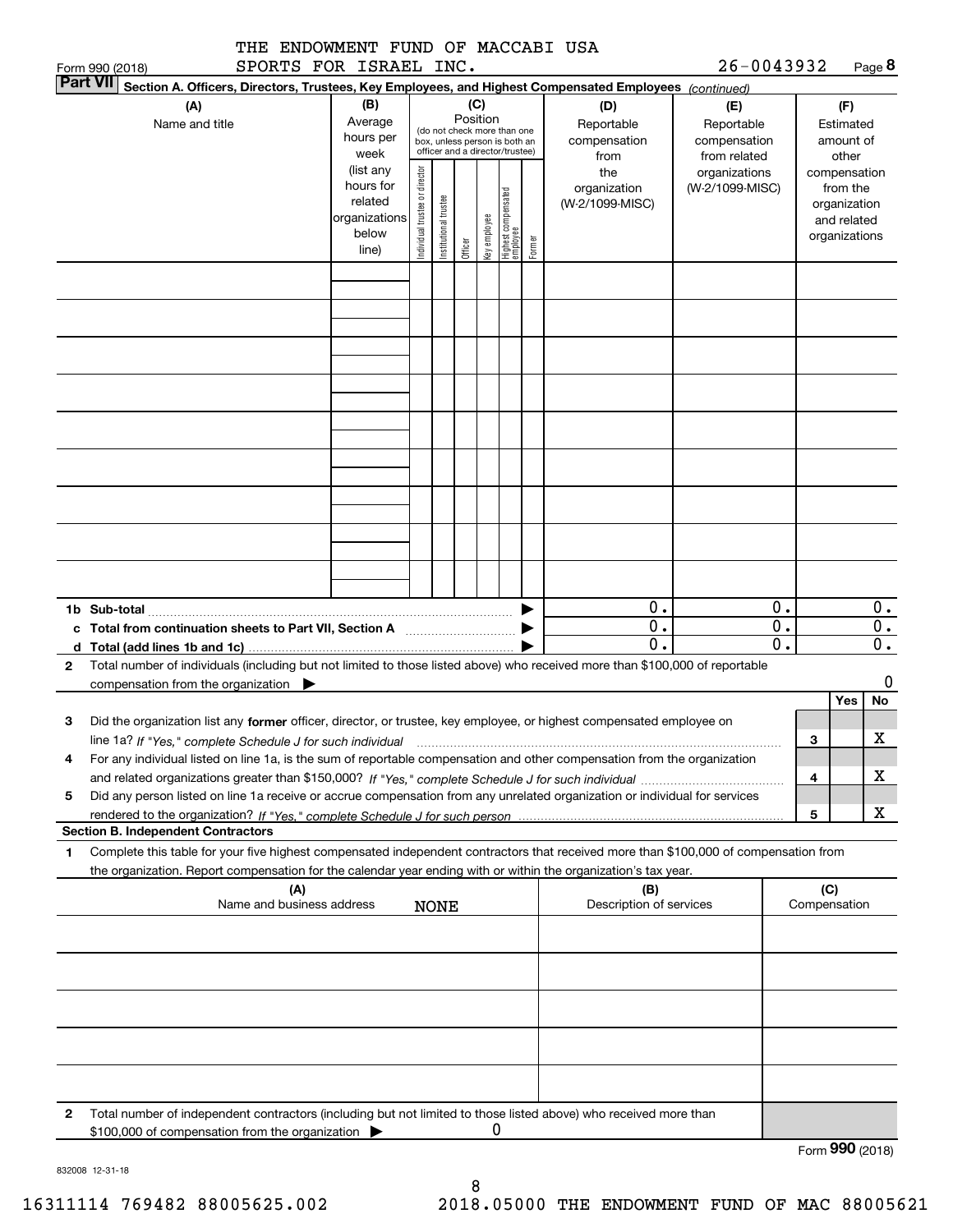|                                                           | <b>Part VIII</b> | <b>Statement of Revenue</b>                                                                                          |                                            |                       |                      |                                                 |                                         |                                                                    |
|-----------------------------------------------------------|------------------|----------------------------------------------------------------------------------------------------------------------|--------------------------------------------|-----------------------|----------------------|-------------------------------------------------|-----------------------------------------|--------------------------------------------------------------------|
|                                                           |                  | Check if Schedule O contains a response or note to any line in this Part VIII                                        |                                            |                       | (A)<br>Total revenue | (B)<br>Related or<br>exempt function<br>revenue | (C)<br>Unrelated<br>business<br>revenue | (D)<br>Revenuè excluded<br>from tax under<br>sections<br>512 - 514 |
|                                                           |                  | 1 a Federated campaigns                                                                                              | 1a                                         |                       |                      |                                                 |                                         |                                                                    |
|                                                           |                  | <b>b</b> Membership dues                                                                                             | 1 <sub>b</sub>                             |                       |                      |                                                 |                                         |                                                                    |
|                                                           |                  | c Fundraising events                                                                                                 | 1 <sub>c</sub>                             |                       |                      |                                                 |                                         |                                                                    |
|                                                           |                  | d Related organizations                                                                                              | 1 <sub>d</sub><br>$\overline{\phantom{a}}$ |                       |                      |                                                 |                                         |                                                                    |
|                                                           |                  | e Government grants (contributions)                                                                                  | 1e                                         |                       |                      |                                                 |                                         |                                                                    |
|                                                           |                  | f All other contributions, gifts, grants, and                                                                        |                                            |                       |                      |                                                 |                                         |                                                                    |
|                                                           |                  | similar amounts not included above                                                                                   | 1f                                         | 51, 126.              |                      |                                                 |                                         |                                                                    |
|                                                           |                  | g Noncash contributions included in lines 1a-1f: \$                                                                  |                                            |                       |                      |                                                 |                                         |                                                                    |
| Contributions, Gifts, Grants<br>and Other Similar Amounts |                  |                                                                                                                      |                                            | ▶                     | 51,126.              |                                                 |                                         |                                                                    |
|                                                           |                  |                                                                                                                      |                                            | <b>Business Code</b>  |                      |                                                 |                                         |                                                                    |
|                                                           | 2 a              | <u> 1989 - Johann Barn, amerikansk politiker (</u>                                                                   |                                            |                       |                      |                                                 |                                         |                                                                    |
|                                                           | b                |                                                                                                                      |                                            |                       |                      |                                                 |                                         |                                                                    |
|                                                           | с                | <u> 1989 - Johann Stein, mars an deus an deus an deus an deus an deus an deus an deus an deus an deus an deus an</u> |                                            |                       |                      |                                                 |                                         |                                                                    |
|                                                           | d                | <u> 1980 - John Stone, Amerikaansk politiker (</u>                                                                   |                                            |                       |                      |                                                 |                                         |                                                                    |
|                                                           | е                | <u> 1989 - Johann Barbara, marka a shekara tsa 1989 - An tsa 1989 - An tsa 1989 - An tsa 1989 - An tsa 1989 - An</u> |                                            |                       |                      |                                                 |                                         |                                                                    |
| Program Service<br>Revenue                                |                  | f All other program service revenue                                                                                  |                                            |                       |                      |                                                 |                                         |                                                                    |
|                                                           |                  |                                                                                                                      |                                            | ▶                     |                      |                                                 |                                         |                                                                    |
|                                                           | З                | Investment income (including dividends, interest, and                                                                |                                            |                       |                      |                                                 |                                         |                                                                    |
|                                                           |                  |                                                                                                                      |                                            |                       | 194,187.             |                                                 |                                         | 194,187.                                                           |
|                                                           | 4                | Income from investment of tax-exempt bond proceeds                                                                   |                                            |                       |                      |                                                 |                                         |                                                                    |
|                                                           | 5                |                                                                                                                      |                                            |                       |                      |                                                 |                                         |                                                                    |
|                                                           |                  |                                                                                                                      | (i) Real                                   | (ii) Personal         |                      |                                                 |                                         |                                                                    |
|                                                           |                  | 6 a Gross rents                                                                                                      |                                            |                       |                      |                                                 |                                         |                                                                    |
|                                                           |                  | <b>b</b> Less: rental expenses                                                                                       |                                            |                       |                      |                                                 |                                         |                                                                    |
|                                                           | c                | Rental income or (loss)                                                                                              |                                            |                       |                      |                                                 |                                         |                                                                    |
|                                                           |                  |                                                                                                                      |                                            | ▶                     |                      |                                                 |                                         |                                                                    |
|                                                           |                  | 7 a Gross amount from sales of                                                                                       | (i) Securities                             | (ii) Other            |                      |                                                 |                                         |                                                                    |
|                                                           |                  | assets other than inventory                                                                                          | 1,706,562.                                 | 319,995.              |                      |                                                 |                                         |                                                                    |
|                                                           |                  | <b>b</b> Less: cost or other basis                                                                                   |                                            |                       |                      |                                                 |                                         |                                                                    |
|                                                           |                  | and sales expenses $\frac{1}{1674}$ , $\frac{674}{262}$ .                                                            |                                            | 187,242.              |                      |                                                 |                                         |                                                                    |
|                                                           |                  | c Gain or (loss) $\frac{1}{2}$ $\frac{32,300}{1}$ .                                                                  |                                            | 132,753.              |                      |                                                 |                                         |                                                                    |
|                                                           |                  |                                                                                                                      |                                            | $\blacktriangleright$ | 165,053.             |                                                 |                                         | 165,053.                                                           |
|                                                           |                  | 8 a Gross income from fundraising events (not                                                                        |                                            |                       |                      |                                                 |                                         |                                                                    |
| <b>Other Revenue</b>                                      |                  | including \$<br>$\overline{\phantom{a}}$ of                                                                          |                                            |                       |                      |                                                 |                                         |                                                                    |
|                                                           |                  | contributions reported on line 1c). See                                                                              |                                            |                       |                      |                                                 |                                         |                                                                    |
|                                                           |                  |                                                                                                                      |                                            |                       |                      |                                                 |                                         |                                                                    |
|                                                           |                  |                                                                                                                      |                                            |                       |                      |                                                 |                                         |                                                                    |
|                                                           |                  | c Net income or (loss) from fundraising events                                                                       |                                            | ▶<br>.                |                      |                                                 |                                         |                                                                    |
|                                                           |                  | 9 a Gross income from gaming activities. See                                                                         |                                            |                       |                      |                                                 |                                         |                                                                    |
|                                                           |                  |                                                                                                                      |                                            |                       |                      |                                                 |                                         |                                                                    |
|                                                           |                  |                                                                                                                      | $\mathbf b$                                |                       |                      |                                                 |                                         |                                                                    |
|                                                           |                  |                                                                                                                      |                                            | ▶                     |                      |                                                 |                                         |                                                                    |
|                                                           |                  | 10 a Gross sales of inventory, less returns                                                                          |                                            |                       |                      |                                                 |                                         |                                                                    |
|                                                           |                  |                                                                                                                      |                                            |                       |                      |                                                 |                                         |                                                                    |
|                                                           |                  | <b>b</b> Less: cost of goods sold $\ldots$ <b>b</b>                                                                  |                                            |                       |                      |                                                 |                                         |                                                                    |
|                                                           |                  | c Net income or (loss) from sales of inventory                                                                       |                                            | ▶                     |                      |                                                 |                                         |                                                                    |
|                                                           |                  | Miscellaneous Revenue                                                                                                |                                            | <b>Business Code</b>  |                      |                                                 |                                         |                                                                    |
|                                                           | 11 a             | <u> 1989 - Johann Barn, fransk politik amerikansk politik (</u>                                                      |                                            |                       |                      |                                                 |                                         |                                                                    |
|                                                           | b                | the control of the control of the control of the control of the control of the control of                            |                                            |                       |                      |                                                 |                                         |                                                                    |
|                                                           | с                | <u> 1989 - Johann Barn, mars et al. (b. 1989)</u>                                                                    |                                            |                       |                      |                                                 |                                         |                                                                    |
|                                                           |                  |                                                                                                                      |                                            |                       |                      |                                                 |                                         |                                                                    |
|                                                           |                  |                                                                                                                      |                                            |                       |                      |                                                 |                                         |                                                                    |
|                                                           | 12               |                                                                                                                      |                                            |                       | 410,366.             | 0.                                              | $\mathbf{0}$ .                          | 359, 240.                                                          |
|                                                           | 832009 12-31-18  |                                                                                                                      |                                            |                       |                      |                                                 |                                         | Form 990 (2018)                                                    |

832009 12-31-18

9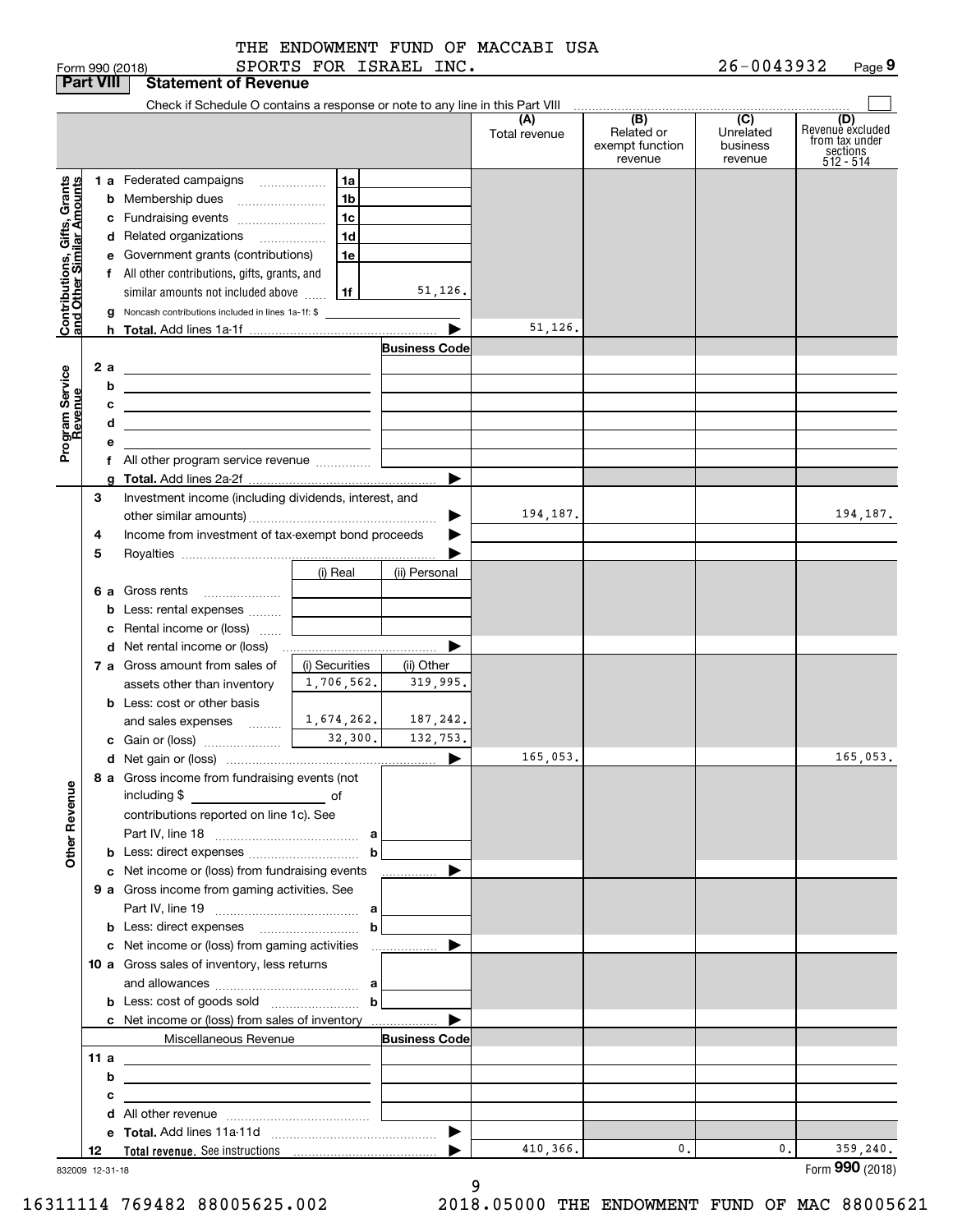#### Form 990 (2018) SPORTS FOR ISRAEL INC. 2 6-0 0 4 3 9 3 2 <sub>Page</sub> **Part IX Statement of Functional Expenses** THE ENDOWMENT FUND OF MACCABI USA

*Section 501(c)(3) and 501(c)(4) organizations must complete all columns. All other organizations must complete column (A).*

|          | Check if Schedule O contains a response or note to any line in this Part IX                                                                                                                                 |                       |                        |                       |                    |  |  |  |  |  |  |
|----------|-------------------------------------------------------------------------------------------------------------------------------------------------------------------------------------------------------------|-----------------------|------------------------|-----------------------|--------------------|--|--|--|--|--|--|
|          | Do not include amounts reported on lines 6b,<br>7b, 8b, 9b, and 10b of Part VIII.                                                                                                                           | (A)<br>Total expenses | (B)<br>Program service | (C)<br>Management and | (D)<br>Fundraising |  |  |  |  |  |  |
|          |                                                                                                                                                                                                             |                       | expenses               | general expenses      | expenses           |  |  |  |  |  |  |
| 1.       | Grants and other assistance to domestic organizations<br>and domestic governments. See Part IV, line 21                                                                                                     | 468,822.              | 468,822.               |                       |                    |  |  |  |  |  |  |
| 2        | Grants and other assistance to domestic                                                                                                                                                                     |                       |                        |                       |                    |  |  |  |  |  |  |
|          | individuals. See Part IV, line 22                                                                                                                                                                           |                       |                        |                       |                    |  |  |  |  |  |  |
| з        | Grants and other assistance to foreign                                                                                                                                                                      |                       |                        |                       |                    |  |  |  |  |  |  |
|          | organizations, foreign governments, and foreign                                                                                                                                                             |                       |                        |                       |                    |  |  |  |  |  |  |
|          | individuals. See Part IV, lines 15 and 16                                                                                                                                                                   |                       |                        |                       |                    |  |  |  |  |  |  |
| 4        | Benefits paid to or for members                                                                                                                                                                             |                       |                        |                       |                    |  |  |  |  |  |  |
| 5        | Compensation of current officers, directors,                                                                                                                                                                |                       |                        |                       |                    |  |  |  |  |  |  |
|          | trustees, and key employees                                                                                                                                                                                 |                       |                        |                       |                    |  |  |  |  |  |  |
| 6        | Compensation not included above, to disqualified                                                                                                                                                            |                       |                        |                       |                    |  |  |  |  |  |  |
|          | persons (as defined under section 4958(f)(1)) and                                                                                                                                                           |                       |                        |                       |                    |  |  |  |  |  |  |
|          | persons described in section $4958(c)(3)(B)$                                                                                                                                                                |                       |                        |                       |                    |  |  |  |  |  |  |
| 7        |                                                                                                                                                                                                             |                       |                        |                       |                    |  |  |  |  |  |  |
| 8        | Pension plan accruals and contributions (include                                                                                                                                                            |                       |                        |                       |                    |  |  |  |  |  |  |
|          | section 401(k) and 403(b) employer contributions)                                                                                                                                                           |                       |                        |                       |                    |  |  |  |  |  |  |
| 9        |                                                                                                                                                                                                             |                       |                        |                       |                    |  |  |  |  |  |  |
| 10       |                                                                                                                                                                                                             |                       |                        |                       |                    |  |  |  |  |  |  |
| 11       | Fees for services (non-employees):                                                                                                                                                                          |                       |                        |                       |                    |  |  |  |  |  |  |
| a        |                                                                                                                                                                                                             |                       |                        |                       |                    |  |  |  |  |  |  |
| b        |                                                                                                                                                                                                             |                       |                        |                       |                    |  |  |  |  |  |  |
| c        |                                                                                                                                                                                                             | 7,500.                |                        | 7,500.                |                    |  |  |  |  |  |  |
| d        |                                                                                                                                                                                                             |                       |                        |                       |                    |  |  |  |  |  |  |
| e        | Professional fundraising services. See Part IV, line 17                                                                                                                                                     |                       |                        |                       |                    |  |  |  |  |  |  |
| f        | Investment management fees                                                                                                                                                                                  | 95, 111.              |                        | 95,111.               |                    |  |  |  |  |  |  |
| g        | Other. (If line 11g amount exceeds 10% of line 25,                                                                                                                                                          |                       |                        |                       |                    |  |  |  |  |  |  |
|          | column (A) amount, list line 11g expenses on Sch O.)                                                                                                                                                        |                       |                        |                       |                    |  |  |  |  |  |  |
| 12       |                                                                                                                                                                                                             |                       |                        |                       |                    |  |  |  |  |  |  |
| 13       |                                                                                                                                                                                                             | 929.                  |                        | 929.                  |                    |  |  |  |  |  |  |
| 14       |                                                                                                                                                                                                             |                       |                        |                       |                    |  |  |  |  |  |  |
| 15       |                                                                                                                                                                                                             |                       |                        |                       |                    |  |  |  |  |  |  |
| 16       |                                                                                                                                                                                                             |                       |                        |                       |                    |  |  |  |  |  |  |
| 17       | Travel                                                                                                                                                                                                      |                       |                        |                       |                    |  |  |  |  |  |  |
| 18       | Payments of travel or entertainment expenses                                                                                                                                                                |                       |                        |                       |                    |  |  |  |  |  |  |
|          | for any federal, state, or local public officials                                                                                                                                                           |                       |                        |                       |                    |  |  |  |  |  |  |
| 19<br>20 | Conferences, conventions, and meetings<br>Interest                                                                                                                                                          |                       |                        |                       |                    |  |  |  |  |  |  |
| 21       |                                                                                                                                                                                                             |                       |                        |                       |                    |  |  |  |  |  |  |
| 22       | Depreciation, depletion, and amortization                                                                                                                                                                   |                       |                        |                       |                    |  |  |  |  |  |  |
| 23       | Insurance                                                                                                                                                                                                   |                       |                        |                       |                    |  |  |  |  |  |  |
| 24       | Other expenses. Itemize expenses not covered<br>above. (List miscellaneous expenses in line 24e. If line<br>24e amount exceeds 10% of line 25, column (A)<br>amount, list line 24e expenses on Schedule O.) |                       |                        |                       |                    |  |  |  |  |  |  |
| a        | <b>BAD DEBT</b>                                                                                                                                                                                             | 67,406.               |                        | 67,406.               |                    |  |  |  |  |  |  |
| b        | <u> 1980 - Jan James James Barbara, politik eta politikaria (h. 1905).</u>                                                                                                                                  |                       |                        |                       |                    |  |  |  |  |  |  |
| c        | <u> 1989 - Johann Stein, marwolaethau a bhann an t-Albann an t-Albann an t-Albann an t-Albann an t-Albann an t-Alb</u>                                                                                      |                       |                        |                       |                    |  |  |  |  |  |  |
| d        | the control of the control of the control of the control of the control of the control of                                                                                                                   |                       |                        |                       |                    |  |  |  |  |  |  |
| е        | All other expenses                                                                                                                                                                                          |                       |                        |                       |                    |  |  |  |  |  |  |
| 25       | Total functional expenses. Add lines 1 through 24e                                                                                                                                                          | 639,768.              | 468,822.               | 170,946.              | $\overline{0}$ .   |  |  |  |  |  |  |
| 26       | Joint costs. Complete this line only if the organization                                                                                                                                                    |                       |                        |                       |                    |  |  |  |  |  |  |
|          | reported in column (B) joint costs from a combined                                                                                                                                                          |                       |                        |                       |                    |  |  |  |  |  |  |
|          | educational campaign and fundraising solicitation.                                                                                                                                                          |                       |                        |                       |                    |  |  |  |  |  |  |
|          | Check here $\blacktriangleright$<br>if following SOP 98-2 (ASC 958-720)                                                                                                                                     |                       |                        |                       |                    |  |  |  |  |  |  |

10

832010 12-31-18

16311114 769482 88005625.002 2018.05000 THE ENDOWMENT FUND OF MAC 88005621

Form (2018) **990**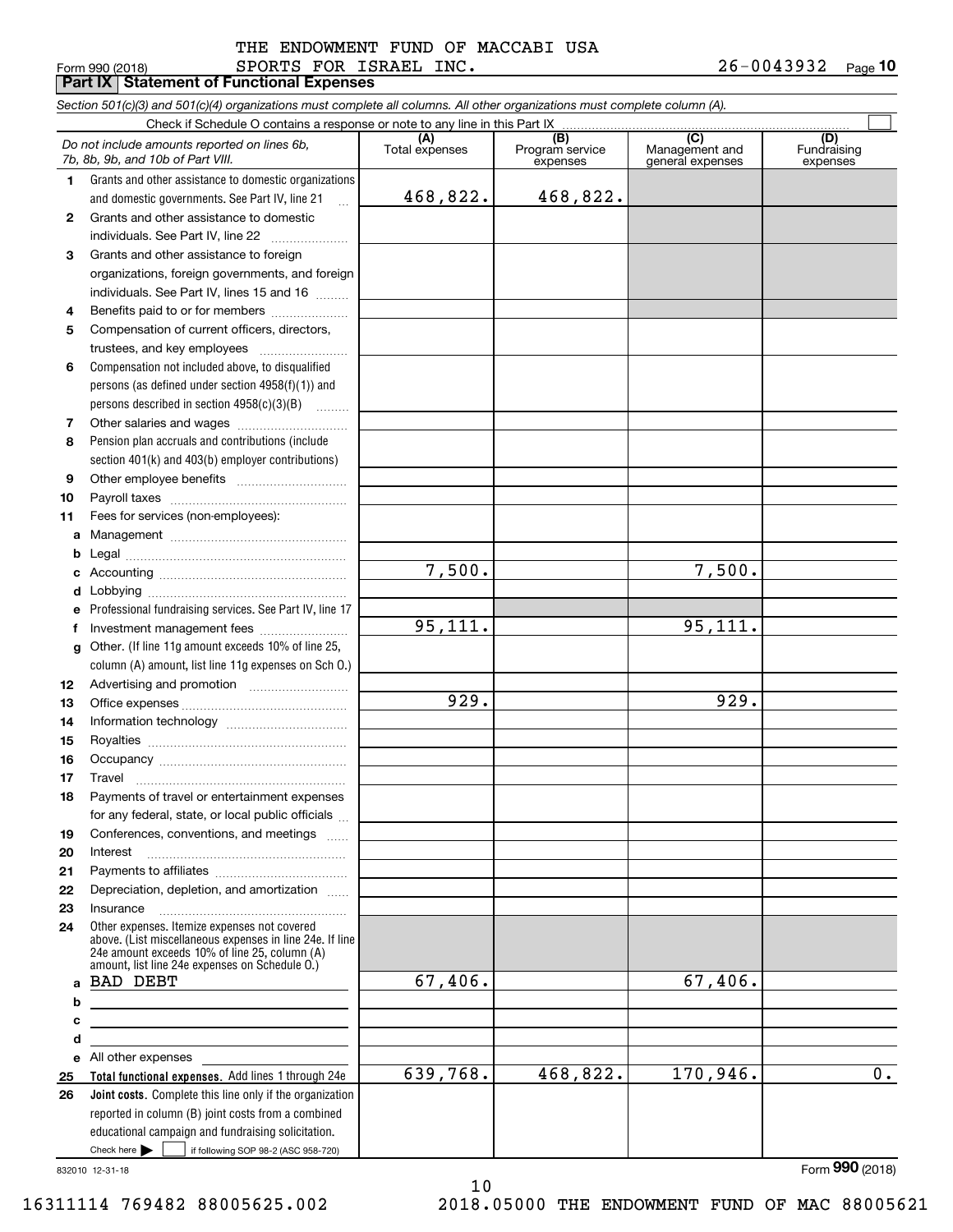| Form 990 (2018) |  |  |
|-----------------|--|--|
|                 |  |  |

Form 990 (2018) SPORTS FOR ISRAEL INC. 2 6-0 0 4 3 9 3 2 <sub>Page</sub> **11**

|                             | Part X | <b>Balance Sheet</b>                                                                                                                                                                                                           |                            |                 |                    |
|-----------------------------|--------|--------------------------------------------------------------------------------------------------------------------------------------------------------------------------------------------------------------------------------|----------------------------|-----------------|--------------------|
|                             |        |                                                                                                                                                                                                                                |                            |                 |                    |
|                             |        |                                                                                                                                                                                                                                | (A)<br>Beginning of year   |                 | (B)<br>End of year |
|                             | 1      | Cash - non-interest-bearing                                                                                                                                                                                                    | 114,525.                   | 1               | 189,693.           |
|                             | 2      |                                                                                                                                                                                                                                |                            | $\mathbf{2}$    |                    |
|                             | 3      |                                                                                                                                                                                                                                | 832,781.                   | 3               | 514, 375.          |
|                             | 4      |                                                                                                                                                                                                                                |                            | 4               |                    |
|                             | 5      | Loans and other receivables from current and former officers, directors,                                                                                                                                                       |                            |                 |                    |
|                             |        | trustees, key employees, and highest compensated employees. Complete                                                                                                                                                           |                            |                 |                    |
|                             |        | Part II of Schedule L                                                                                                                                                                                                          |                            | 5               |                    |
|                             | 6      | Loans and other receivables from other disqualified persons (as defined under                                                                                                                                                  |                            |                 |                    |
|                             |        | section $4958(f)(1)$ , persons described in section $4958(c)(3)(B)$ , and contributing                                                                                                                                         |                            |                 |                    |
|                             |        | employers and sponsoring organizations of section 501(c)(9) voluntary                                                                                                                                                          |                            |                 |                    |
|                             |        | employees' beneficiary organizations (see instr). Complete Part II of Sch L                                                                                                                                                    |                            | 6               |                    |
| Assets                      | 7      |                                                                                                                                                                                                                                |                            | $\overline{7}$  |                    |
|                             | 8      |                                                                                                                                                                                                                                |                            | 8               |                    |
|                             | 9      | Prepaid expenses and deferred charges                                                                                                                                                                                          |                            | 9               |                    |
|                             |        | 10a Land, buildings, and equipment: cost or other                                                                                                                                                                              |                            |                 |                    |
|                             |        | basis. Complete Part VI of Schedule D  10a                                                                                                                                                                                     |                            |                 |                    |
|                             |        | 10b<br><b>b</b> Less: accumulated depreciation                                                                                                                                                                                 |                            | 10 <sub>c</sub> |                    |
|                             | 11     |                                                                                                                                                                                                                                | 11, 132, 618.              | 11              | 10, 369, 146.      |
|                             | 12     |                                                                                                                                                                                                                                |                            | 12              |                    |
|                             | 13     |                                                                                                                                                                                                                                |                            | 13              |                    |
|                             | 14     |                                                                                                                                                                                                                                |                            | 14              |                    |
|                             | 15     |                                                                                                                                                                                                                                | 726, 515.                  | 15              | 539,300.           |
|                             | 16     |                                                                                                                                                                                                                                | 12,806,439.                | 16              | 11,612,514.        |
|                             | 17     |                                                                                                                                                                                                                                | 0.                         | 17              | 7,500.             |
|                             | 18     |                                                                                                                                                                                                                                |                            | 18              |                    |
|                             | 19     | Deferred revenue material contracts and a contract of the contract of the contract of the contract of the contract of the contract of the contract of the contract of the contract of the contract of the contract of the cont |                            | 19              |                    |
|                             | 20     |                                                                                                                                                                                                                                |                            | 20              |                    |
|                             | 21     | Escrow or custodial account liability. Complete Part IV of Schedule D                                                                                                                                                          |                            | 21              |                    |
|                             | 22     | Loans and other payables to current and former officers, directors, trustees,                                                                                                                                                  |                            |                 |                    |
|                             |        | key employees, highest compensated employees, and disqualified persons.                                                                                                                                                        |                            |                 |                    |
| Liabilities                 |        | Complete Part II of Schedule L                                                                                                                                                                                                 |                            | 22              |                    |
|                             | 23     | Secured mortgages and notes payable to unrelated third parties<br>.                                                                                                                                                            |                            | 23              |                    |
|                             | 24     |                                                                                                                                                                                                                                |                            | 24              |                    |
|                             | 25     | Other liabilities (including federal income tax, payables to related third                                                                                                                                                     |                            |                 |                    |
|                             |        | parties, and other liabilities not included on lines 17-24). Complete Part X of                                                                                                                                                | 1,703.                     | 25              | 5,703.             |
|                             |        | Schedule D                                                                                                                                                                                                                     | 1,703.                     | 26              | 13, 203.           |
|                             | 26     | Organizations that follow SFAS 117 (ASC 958), check here $\blacktriangleright \begin{array}{c} \boxed{X} \\ \end{array}$ and                                                                                                   |                            |                 |                    |
|                             |        | complete lines 27 through 29, and lines 33 and 34.                                                                                                                                                                             |                            |                 |                    |
|                             | 27     |                                                                                                                                                                                                                                | 818,948.                   | 27              | 1,216,892.         |
|                             | 28     |                                                                                                                                                                                                                                | 236,607.                   | 28              | 291,415.           |
|                             | 29     | Permanently restricted net assets                                                                                                                                                                                              | $\overline{11,749}$ , 181. | 29              | 10,091,004.        |
|                             |        | Organizations that do not follow SFAS 117 (ASC 958), check here $\blacktriangleright$                                                                                                                                          |                            |                 |                    |
|                             |        | and complete lines 30 through 34.                                                                                                                                                                                              |                            |                 |                    |
|                             | 30     |                                                                                                                                                                                                                                |                            | 30              |                    |
|                             | 31     | Paid-in or capital surplus, or land, building, or equipment fund                                                                                                                                                               |                            | 31              |                    |
| Net Assets or Fund Balances | 32     | Retained earnings, endowment, accumulated income, or other funds<br>1.1.1.1.1.1.1.1.1                                                                                                                                          |                            | 32              |                    |
|                             | 33     |                                                                                                                                                                                                                                | 12,804,736.                | 33              | 11,599,311.        |
|                             | 34     |                                                                                                                                                                                                                                | 12,806,439.                | 34              | 11,612,514.        |
|                             |        |                                                                                                                                                                                                                                |                            |                 |                    |

Form (2018) **990**

832011 12-31-18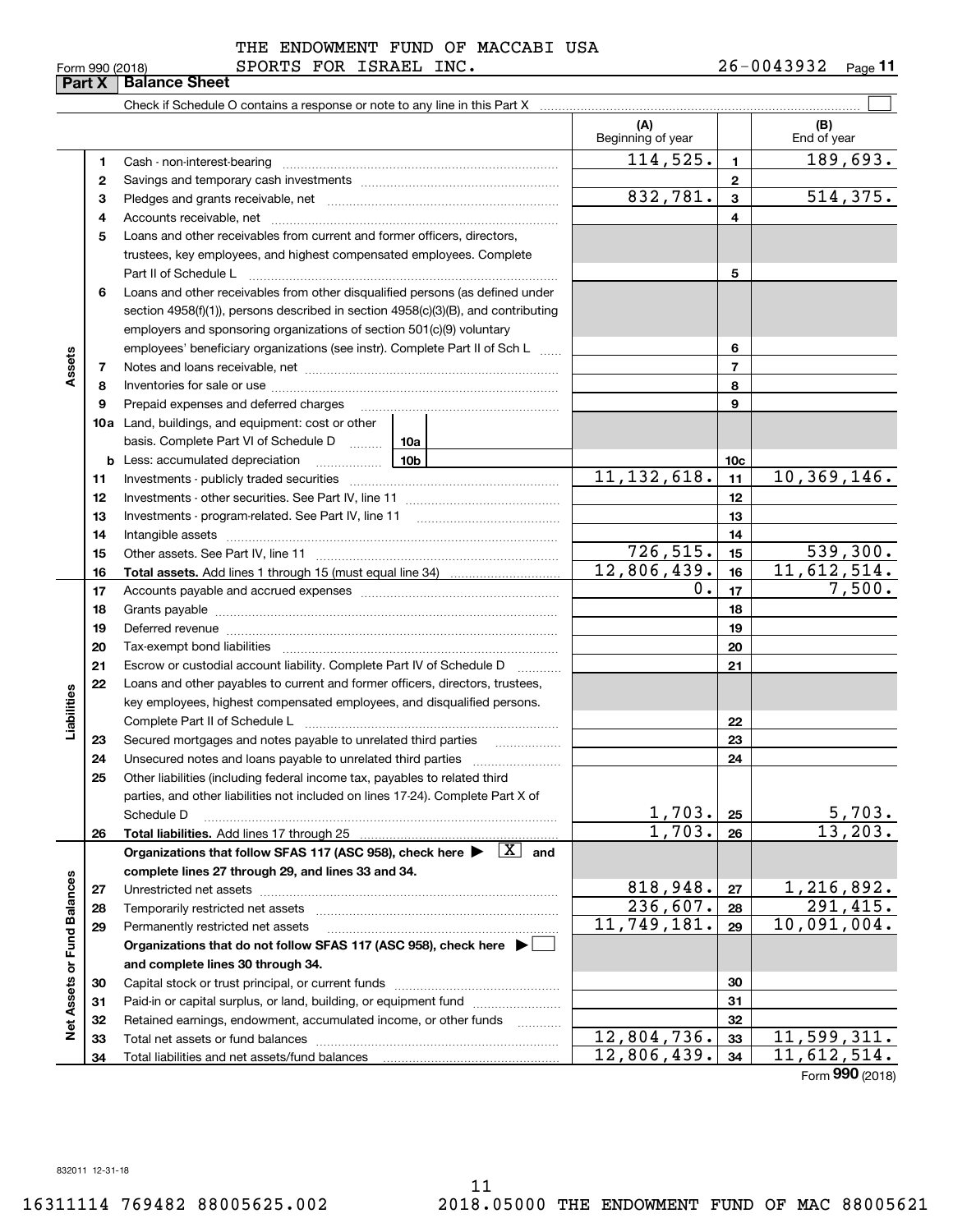|    | THE ENDOWMENT FUND OF MACCABI USA                                                                                               |                         |                |             |                  |
|----|---------------------------------------------------------------------------------------------------------------------------------|-------------------------|----------------|-------------|------------------|
|    | SPORTS FOR ISRAEL INC.<br>Form 990 (2018)                                                                                       |                         | 26-0043932     |             | Page 12          |
|    | <b>Reconciliation of Net Assets</b><br>Part XI                                                                                  |                         |                |             |                  |
|    | Check if Schedule O contains a response or note to any line in this Part XI                                                     |                         |                |             |                  |
|    |                                                                                                                                 |                         |                |             |                  |
| 1  | Total revenue (must equal Part VIII, column (A), line 12)                                                                       | 1.                      |                | $410,366$ . |                  |
| 2  | Total expenses (must equal Part IX, column (A), line 25)                                                                        | $\mathbf{2}$            |                |             | 639,768.         |
| з  | Revenue less expenses. Subtract line 2 from line 1                                                                              | 3                       | $-229,402.$    |             |                  |
| 4  |                                                                                                                                 | $\overline{\mathbf{4}}$ | 12,804,736.    |             |                  |
| 5  | Net unrealized gains (losses) on investments                                                                                    | 5                       | $-976,023.$    |             |                  |
| 6  | Donated services and use of facilities                                                                                          | 6                       |                |             |                  |
| 7  | Investment expenses                                                                                                             | $\overline{7}$          |                |             |                  |
| 8  | Prior period adjustments                                                                                                        | 8                       |                |             |                  |
| 9  | Other changes in net assets or fund balances (explain in Schedule O)                                                            | 9                       |                |             | $\overline{0}$ . |
| 10 | Net assets or fund balances at end of year. Combine lines 3 through 9 (must equal Part X, line 33,                              |                         |                |             |                  |
|    | column (B))                                                                                                                     | 10                      | 11,599,311.    |             |                  |
|    | Part XII Financial Statements and Reporting                                                                                     |                         |                |             |                  |
|    |                                                                                                                                 |                         |                |             |                  |
|    |                                                                                                                                 |                         |                | <b>Yes</b>  | No               |
| 1. | $ X $ Accrual<br>Accounting method used to prepare the Form 990: <u>[16</u> ] Cash<br>Other                                     |                         |                |             |                  |
|    | If the organization changed its method of accounting from a prior year or checked "Other," explain in Schedule O.               |                         |                |             |                  |
|    | 2a Were the organization's financial statements compiled or reviewed by an independent accountant?                              |                         | 2a             |             | X                |
|    | If "Yes," check a box below to indicate whether the financial statements for the year were compiled or reviewed on a            |                         |                |             |                  |
|    | separate basis, consolidated basis, or both:                                                                                    |                         |                |             |                  |
|    | Separate basis<br><b>Consolidated basis</b><br>Both consolidated and separate basis                                             |                         |                |             |                  |
|    | <b>b</b> Were the organization's financial statements audited by an independent accountant?                                     |                         | 2 <sub>b</sub> | $\mathbf X$ |                  |
|    | If "Yes," check a box below to indicate whether the financial statements for the year were audited on a separate basis,         |                         |                |             |                  |
|    | consolidated basis, or both:                                                                                                    |                         |                |             |                  |
|    | $\lfloor x \rfloor$ Separate basis<br><b>Consolidated basis</b><br>Both consolidated and separate basis                         |                         |                |             |                  |
|    | c If "Yes" to line 2a or 2b, does the organization have a committee that assumes responsibility for oversight of the audit,     |                         |                |             |                  |
|    |                                                                                                                                 |                         | 2c             |             | x.               |
|    | If the organization changed either its oversight process or selection process during the tax year, explain in Schedule O.       |                         |                |             |                  |
|    | 3a As a result of a federal award, was the organization required to undergo an audit or audits as set forth in the Single Audit |                         |                |             |                  |
|    | Act and OMB Circular A-133?                                                                                                     |                         | 3a             |             | x                |
|    | b If "Yes," did the organization undergo the required audit or audits? If the organization did not undergo the required audit   |                         |                |             |                  |
|    |                                                                                                                                 |                         | 3b             |             |                  |
|    |                                                                                                                                 |                         |                |             | $QQQ \sim 0.000$ |

Form (2018) **990**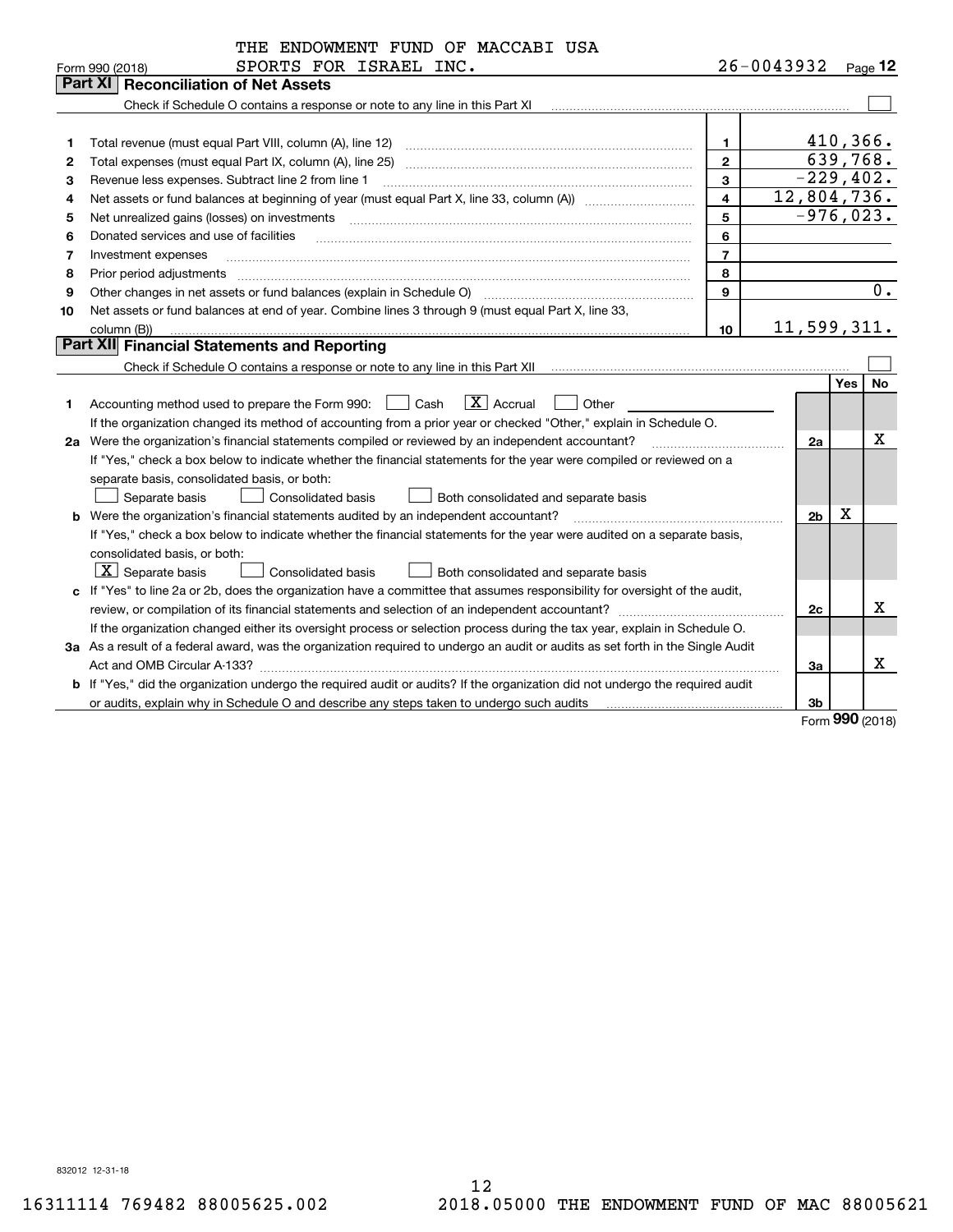| <b>SCHEDULE A</b><br>(Form 990 or 990-EZ)<br>Department of the Treasury                                                                                                                                                                                                                          | <b>Public Charity Status and Public Support</b><br>Complete if the organization is a section 501(c)(3) organization or a section<br>4947(a)(1) nonexempt charitable trust.<br>Attach to Form 990 or Form 990-EZ.                                               | OMB No. 1545-0047<br><b>Open to Public</b>                                              |                                 |    |                            |          |                                                     |
|--------------------------------------------------------------------------------------------------------------------------------------------------------------------------------------------------------------------------------------------------------------------------------------------------|----------------------------------------------------------------------------------------------------------------------------------------------------------------------------------------------------------------------------------------------------------------|-----------------------------------------------------------------------------------------|---------------------------------|----|----------------------------|----------|-----------------------------------------------------|
| Internal Revenue Service                                                                                                                                                                                                                                                                         |                                                                                                                                                                                                                                                                | $\triangleright$ Go to www.irs.gov/Form990 for instructions and the latest information. |                                 |    |                            |          | Inspection                                          |
| Name of the organization                                                                                                                                                                                                                                                                         | THE ENDOWMENT FUND OF MACCABI USA<br>SPORTS FOR ISRAEL INC.                                                                                                                                                                                                    |                                                                                         |                                 |    |                            |          | <b>Employer identification number</b><br>26-0043932 |
| Part I                                                                                                                                                                                                                                                                                           | Reason for Public Charity Status (All organizations must complete this part.) See instructions.                                                                                                                                                                |                                                                                         |                                 |    |                            |          |                                                     |
| The organization is not a private foundation because it is: (For lines 1 through 12, check only one box.)                                                                                                                                                                                        |                                                                                                                                                                                                                                                                |                                                                                         |                                 |    |                            |          |                                                     |
| 1<br>A church, convention of churches, or association of churches described in section 170(b)(1)(A)(i).                                                                                                                                                                                          |                                                                                                                                                                                                                                                                |                                                                                         |                                 |    |                            |          |                                                     |
| 2<br>A school described in section 170(b)(1)(A)(ii). (Attach Schedule E (Form 990 or 990-EZ).)                                                                                                                                                                                                   |                                                                                                                                                                                                                                                                |                                                                                         |                                 |    |                            |          |                                                     |
| 3<br>A hospital or a cooperative hospital service organization described in section 170(b)(1)(A)(iii).                                                                                                                                                                                           |                                                                                                                                                                                                                                                                |                                                                                         |                                 |    |                            |          |                                                     |
| A medical research organization operated in conjunction with a hospital described in section 170(b)(1)(A)(iii). Enter the hospital's name,<br>4                                                                                                                                                  |                                                                                                                                                                                                                                                                |                                                                                         |                                 |    |                            |          |                                                     |
| city, and state:                                                                                                                                                                                                                                                                                 |                                                                                                                                                                                                                                                                |                                                                                         |                                 |    |                            |          |                                                     |
| An organization operated for the benefit of a college or university owned or operated by a governmental unit described in<br>5<br>section 170(b)(1)(A)(iv). (Complete Part II.)                                                                                                                  |                                                                                                                                                                                                                                                                |                                                                                         |                                 |    |                            |          |                                                     |
| A federal, state, or local government or governmental unit described in section $170(b)(1)(A)(v)$ .<br>6                                                                                                                                                                                         |                                                                                                                                                                                                                                                                |                                                                                         |                                 |    |                            |          |                                                     |
| 7<br>An organization that normally receives a substantial part of its support from a governmental unit or from the general public described in                                                                                                                                                   |                                                                                                                                                                                                                                                                |                                                                                         |                                 |    |                            |          |                                                     |
| section 170(b)(1)(A)(vi). (Complete Part II.)                                                                                                                                                                                                                                                    |                                                                                                                                                                                                                                                                |                                                                                         |                                 |    |                            |          |                                                     |
| 8<br>A community trust described in section 170(b)(1)(A)(vi). (Complete Part II.)                                                                                                                                                                                                                |                                                                                                                                                                                                                                                                |                                                                                         |                                 |    |                            |          |                                                     |
| 9<br>An agricultural research organization described in section 170(b)(1)(A)(ix) operated in conjunction with a land-grant college                                                                                                                                                               |                                                                                                                                                                                                                                                                |                                                                                         |                                 |    |                            |          |                                                     |
| or university or a non-land-grant college of agriculture (see instructions). Enter the name, city, and state of the college or                                                                                                                                                                   |                                                                                                                                                                                                                                                                |                                                                                         |                                 |    |                            |          |                                                     |
| university:                                                                                                                                                                                                                                                                                      |                                                                                                                                                                                                                                                                |                                                                                         |                                 |    |                            |          |                                                     |
| 10<br>An organization that normally receives: (1) more than 33 1/3% of its support from contributions, membership fees, and gross receipts from<br>activities related to its exempt functions - subject to certain exceptions, and (2) no more than 33 1/3% of its support from gross investment |                                                                                                                                                                                                                                                                |                                                                                         |                                 |    |                            |          |                                                     |
| income and unrelated business taxable income (less section 511 tax) from businesses acquired by the organization after June 30, 1975.                                                                                                                                                            |                                                                                                                                                                                                                                                                |                                                                                         |                                 |    |                            |          |                                                     |
| See section 509(a)(2). (Complete Part III.)                                                                                                                                                                                                                                                      |                                                                                                                                                                                                                                                                |                                                                                         |                                 |    |                            |          |                                                     |
| 11<br>An organization organized and operated exclusively to test for public safety. See section 509(a)(4).                                                                                                                                                                                       |                                                                                                                                                                                                                                                                |                                                                                         |                                 |    |                            |          |                                                     |
| $\sqrt{\mathbf{X}}$<br>12 <sub>2</sub><br>An organization organized and operated exclusively for the benefit of, to perform the functions of, or to carry out the purposes of one or                                                                                                             |                                                                                                                                                                                                                                                                |                                                                                         |                                 |    |                            |          |                                                     |
| more publicly supported organizations described in section 509(a)(1) or section 509(a)(2). See section 509(a)(3). Check the box in                                                                                                                                                               |                                                                                                                                                                                                                                                                |                                                                                         |                                 |    |                            |          |                                                     |
| lines 12a through 12d that describes the type of supporting organization and complete lines 12e, 12f, and 12g.                                                                                                                                                                                   |                                                                                                                                                                                                                                                                |                                                                                         |                                 |    |                            |          |                                                     |
| $\lfloor x \rfloor$<br>a                                                                                                                                                                                                                                                                         | Type I. A supporting organization operated, supervised, or controlled by its supported organization(s), typically by giving<br>the supported organization(s) the power to regularly appoint or elect a majority of the directors or trustees of the supporting |                                                                                         |                                 |    |                            |          |                                                     |
|                                                                                                                                                                                                                                                                                                  | organization. You must complete Part IV, Sections A and B.                                                                                                                                                                                                     |                                                                                         |                                 |    |                            |          |                                                     |
| b                                                                                                                                                                                                                                                                                                | Type II. A supporting organization supervised or controlled in connection with its supported organization(s), by having                                                                                                                                        |                                                                                         |                                 |    |                            |          |                                                     |
|                                                                                                                                                                                                                                                                                                  | control or management of the supporting organization vested in the same persons that control or manage the supported                                                                                                                                           |                                                                                         |                                 |    |                            |          |                                                     |
|                                                                                                                                                                                                                                                                                                  | organization(s). You must complete Part IV, Sections A and C.                                                                                                                                                                                                  |                                                                                         |                                 |    |                            |          |                                                     |
|                                                                                                                                                                                                                                                                                                  | Type III functionally integrated. A supporting organization operated in connection with, and functionally integrated with,                                                                                                                                     |                                                                                         |                                 |    |                            |          |                                                     |
|                                                                                                                                                                                                                                                                                                  | its supported organization(s) (see instructions). You must complete Part IV, Sections A, D, and E.                                                                                                                                                             |                                                                                         |                                 |    |                            |          |                                                     |
| d                                                                                                                                                                                                                                                                                                | Type III non-functionally integrated. A supporting organization operated in connection with its supported organization(s)<br>that is not functionally integrated. The organization generally must satisfy a distribution requirement and an attentiveness      |                                                                                         |                                 |    |                            |          |                                                     |
|                                                                                                                                                                                                                                                                                                  | requirement (see instructions). You must complete Part IV, Sections A and D, and Part V.                                                                                                                                                                       |                                                                                         |                                 |    |                            |          |                                                     |
| е                                                                                                                                                                                                                                                                                                | Check this box if the organization received a written determination from the IRS that it is a Type I, Type II, Type III                                                                                                                                        |                                                                                         |                                 |    |                            |          |                                                     |
|                                                                                                                                                                                                                                                                                                  | functionally integrated, or Type III non-functionally integrated supporting organization.                                                                                                                                                                      |                                                                                         |                                 |    |                            |          |                                                     |
| <b>f</b> Enter the number of supported organizations                                                                                                                                                                                                                                             |                                                                                                                                                                                                                                                                |                                                                                         |                                 |    |                            |          | 1                                                   |
| g Provide the following information about the supported organization(s).<br>(i) Name of supported                                                                                                                                                                                                | (ii) EIN                                                                                                                                                                                                                                                       | (iii) Type of organization                                                              | (iv) Is the organization listed |    | (v) Amount of monetary     |          | (vi) Amount of other                                |
| organization                                                                                                                                                                                                                                                                                     |                                                                                                                                                                                                                                                                | (described on lines 1-10                                                                | in your governing document?     |    | support (see instructions) |          | support (see instructions)                          |
| UNITED STATES                                                                                                                                                                                                                                                                                    |                                                                                                                                                                                                                                                                | above (see instructions))                                                               | Yes                             | No |                            |          |                                                     |
| COMMITTEE SPORTS FO 13-1810938                                                                                                                                                                                                                                                                   |                                                                                                                                                                                                                                                                | 7                                                                                       | х                               |    |                            | 468,822. | 0.                                                  |
|                                                                                                                                                                                                                                                                                                  |                                                                                                                                                                                                                                                                |                                                                                         |                                 |    |                            |          |                                                     |
|                                                                                                                                                                                                                                                                                                  |                                                                                                                                                                                                                                                                |                                                                                         |                                 |    |                            |          |                                                     |
|                                                                                                                                                                                                                                                                                                  |                                                                                                                                                                                                                                                                |                                                                                         |                                 |    |                            |          |                                                     |
|                                                                                                                                                                                                                                                                                                  |                                                                                                                                                                                                                                                                |                                                                                         |                                 |    |                            |          |                                                     |
|                                                                                                                                                                                                                                                                                                  |                                                                                                                                                                                                                                                                |                                                                                         |                                 |    |                            |          |                                                     |
|                                                                                                                                                                                                                                                                                                  |                                                                                                                                                                                                                                                                |                                                                                         |                                 |    |                            |          |                                                     |
|                                                                                                                                                                                                                                                                                                  |                                                                                                                                                                                                                                                                |                                                                                         |                                 |    |                            |          |                                                     |
| Total                                                                                                                                                                                                                                                                                            |                                                                                                                                                                                                                                                                |                                                                                         |                                 |    |                            | 468,822. | 0.                                                  |
| LHA For Paperwork Reduction Act Notice, see the Instructions for Form 990 or 990-EZ. 832021 10-11-18                                                                                                                                                                                             |                                                                                                                                                                                                                                                                |                                                                                         |                                 |    |                            |          | Schedule A (Form 990 or 990-EZ) 2018                |
|                                                                                                                                                                                                                                                                                                  |                                                                                                                                                                                                                                                                | 13                                                                                      |                                 |    |                            |          |                                                     |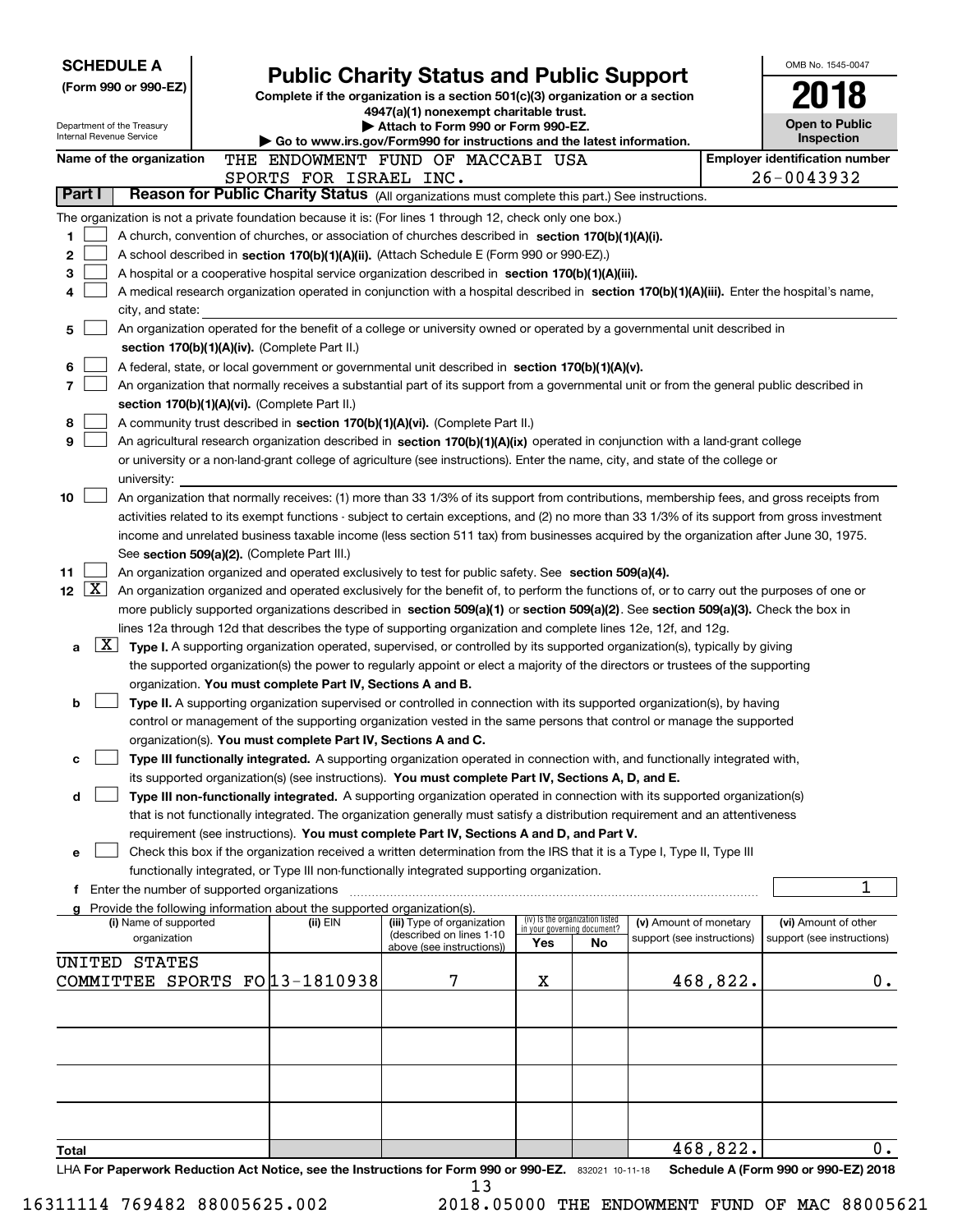Schedule A (Form 990 or 990-EZ) 2018 Page SPORTS FOR ISRAEL INC. 26-0043932 **Part II Support Schedule for Organizations Described in Sections 170(b)(1)(A)(iv) and 170(b)(1)(A)(vi)**

(Complete only if you checked the box on line 5, 7, or 8 of Part I or if the organization failed to qualify under Part III. If the organization fails to qualify under the tests listed below, please complete Part III.)

|    | <b>Section A. Public Support</b>                                                                                                               |            |            |            |            |                                      |           |
|----|------------------------------------------------------------------------------------------------------------------------------------------------|------------|------------|------------|------------|--------------------------------------|-----------|
|    | Calendar year (or fiscal year beginning in) $\blacktriangleright$                                                                              | (a) 2014   | $(b)$ 2015 | $(c)$ 2016 | $(d)$ 2017 | (e) 2018                             | (f) Total |
|    | <b>1</b> Gifts, grants, contributions, and                                                                                                     |            |            |            |            |                                      |           |
|    | membership fees received. (Do not                                                                                                              |            |            |            |            |                                      |           |
|    | include any "unusual grants.")                                                                                                                 |            |            |            |            |                                      |           |
|    | 2 Tax revenues levied for the organ-                                                                                                           |            |            |            |            |                                      |           |
|    | ization's benefit and either paid to                                                                                                           |            |            |            |            |                                      |           |
|    | or expended on its behalf                                                                                                                      |            |            |            |            |                                      |           |
|    | 3 The value of services or facilities                                                                                                          |            |            |            |            |                                      |           |
|    | furnished by a governmental unit to                                                                                                            |            |            |            |            |                                      |           |
|    | the organization without charge                                                                                                                |            |            |            |            |                                      |           |
|    | <b>4 Total.</b> Add lines 1 through 3                                                                                                          |            |            |            |            |                                      |           |
| 5. | The portion of total contributions                                                                                                             |            |            |            |            |                                      |           |
|    | by each person (other than a                                                                                                                   |            |            |            |            |                                      |           |
|    | governmental unit or publicly                                                                                                                  |            |            |            |            |                                      |           |
|    | supported organization) included                                                                                                               |            |            |            |            |                                      |           |
|    | on line 1 that exceeds 2% of the                                                                                                               |            |            |            |            |                                      |           |
|    | amount shown on line 11,                                                                                                                       |            |            |            |            |                                      |           |
|    | column (f)                                                                                                                                     |            |            |            |            |                                      |           |
|    | 6 Public support. Subtract line 5 from line 4.                                                                                                 |            |            |            |            |                                      |           |
|    | <b>Section B. Total Support</b>                                                                                                                |            |            |            |            |                                      |           |
|    | Calendar year (or fiscal year beginning in) $\blacktriangleright$                                                                              | (a) $2014$ | $(b)$ 2015 | $(c)$ 2016 | $(d)$ 2017 | (e) 2018                             | (f) Total |
|    | 7 Amounts from line 4                                                                                                                          |            |            |            |            |                                      |           |
| 8  | Gross income from interest,                                                                                                                    |            |            |            |            |                                      |           |
|    | dividends, payments received on                                                                                                                |            |            |            |            |                                      |           |
|    | securities loans, rents, royalties,                                                                                                            |            |            |            |            |                                      |           |
|    | and income from similar sources                                                                                                                |            |            |            |            |                                      |           |
| 9  | Net income from unrelated business                                                                                                             |            |            |            |            |                                      |           |
|    | activities, whether or not the                                                                                                                 |            |            |            |            |                                      |           |
|    | business is regularly carried on                                                                                                               |            |            |            |            |                                      |           |
|    | <b>10</b> Other income. Do not include gain                                                                                                    |            |            |            |            |                                      |           |
|    | or loss from the sale of capital                                                                                                               |            |            |            |            |                                      |           |
|    | assets (Explain in Part VI.)                                                                                                                   |            |            |            |            |                                      |           |
|    | <b>11 Total support.</b> Add lines 7 through 10                                                                                                |            |            |            |            |                                      |           |
|    | <b>12</b> Gross receipts from related activities, etc. (see instructions)                                                                      |            |            |            |            | 12                                   |           |
|    | 13 First five years. If the Form 990 is for the organization's first, second, third, fourth, or fifth tax year as a section 501(c)(3)          |            |            |            |            |                                      |           |
|    | organization, check this box and stop here                                                                                                     |            |            |            |            |                                      |           |
|    | Section C. Computation of Public Support Percentage                                                                                            |            |            |            |            |                                      |           |
|    | 14 Public support percentage for 2018 (line 6, column (f) divided by line 11, column (f) <i>mummumumumum</i>                                   |            |            |            |            | 14                                   | %         |
|    |                                                                                                                                                |            |            |            |            | 15                                   | %         |
|    | 16a 33 1/3% support test - 2018. If the organization did not check the box on line 13, and line 14 is 33 1/3% or more, check this box and      |            |            |            |            |                                      |           |
|    | stop here. The organization qualifies as a publicly supported organization                                                                     |            |            |            |            |                                      |           |
|    | b 33 1/3% support test - 2017. If the organization did not check a box on line 13 or 16a, and line 15 is 33 1/3% or more, check this box       |            |            |            |            |                                      |           |
|    | and stop here. The organization qualifies as a publicly supported organization                                                                 |            |            |            |            |                                      |           |
|    | 17a 10% -facts-and-circumstances test - 2018. If the organization did not check a box on line 13, 16a, or 16b, and line 14 is 10% or more,     |            |            |            |            |                                      |           |
|    | and if the organization meets the "facts-and-circumstances" test, check this box and stop here. Explain in Part VI how the organization        |            |            |            |            |                                      |           |
|    | meets the "facts-and-circumstances" test. The organization qualifies as a publicly supported organization                                      |            |            |            |            |                                      |           |
|    | <b>b 10% -facts-and-circumstances test - 2017.</b> If the organization did not check a box on line 13, 16a, 16b, or 17a, and line 15 is 10% or |            |            |            |            |                                      |           |
|    | more, and if the organization meets the "facts-and-circumstances" test, check this box and stop here. Explain in Part VI how the               |            |            |            |            |                                      |           |
|    | organization meets the "facts-and-circumstances" test. The organization qualifies as a publicly supported organization                         |            |            |            |            |                                      |           |
|    | 18 Private foundation. If the organization did not check a box on line 13, 16a, 16b, 17a, or 17b, check this box and see instructions          |            |            |            |            | Schodule A (Form 000 or 000 F7) 2019 |           |

**Schedule A (Form 990 or 990-EZ) 2018**

832022 10-11-18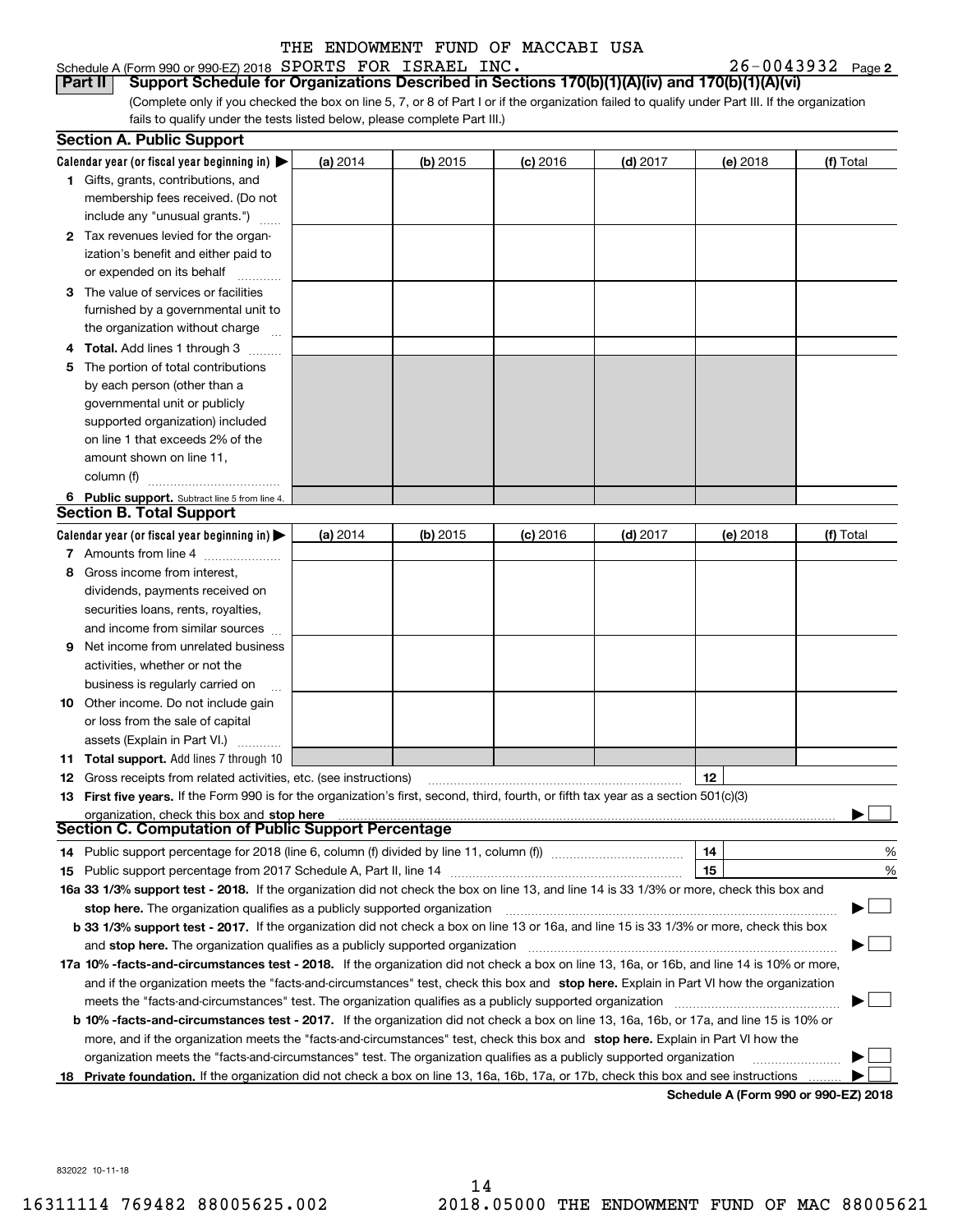#### Schedule A (Form 990 or 990-EZ) 2018 Page SPORTS FOR ISRAEL INC. 26-0043932

**Part III Support Schedule for Organizations Described in Section 509(a)(2)** 

(Complete only if you checked the box on line 10 of Part I or if the organization failed to qualify under Part II. If the organization fails to qualify under the tests listed below, please complete Part II.)

| <b>Section A. Public Support</b>                                                                                                                                                         |            |          |            |            |          |                                      |
|------------------------------------------------------------------------------------------------------------------------------------------------------------------------------------------|------------|----------|------------|------------|----------|--------------------------------------|
| Calendar year (or fiscal year beginning in) $\blacktriangleright$                                                                                                                        | (a) 2014   | (b) 2015 | $(c)$ 2016 | $(d)$ 2017 | (e) 2018 | (f) Total                            |
| 1 Gifts, grants, contributions, and                                                                                                                                                      |            |          |            |            |          |                                      |
| membership fees received. (Do not                                                                                                                                                        |            |          |            |            |          |                                      |
| include any "unusual grants.")                                                                                                                                                           |            |          |            |            |          |                                      |
| 2 Gross receipts from admissions,<br>merchandise sold or services per-<br>formed, or facilities furnished in<br>any activity that is related to the<br>organization's tax-exempt purpose |            |          |            |            |          |                                      |
| 3 Gross receipts from activities that<br>are not an unrelated trade or bus-                                                                                                              |            |          |            |            |          |                                      |
| iness under section 513                                                                                                                                                                  |            |          |            |            |          |                                      |
| 4 Tax revenues levied for the organ-<br>ization's benefit and either paid to<br>or expended on its behalf<br>.                                                                           |            |          |            |            |          |                                      |
| 5 The value of services or facilities<br>furnished by a governmental unit to<br>the organization without charge                                                                          |            |          |            |            |          |                                      |
| <b>6 Total.</b> Add lines 1 through 5                                                                                                                                                    |            |          |            |            |          |                                      |
| 7a Amounts included on lines 1, 2, and<br>3 received from disqualified persons                                                                                                           |            |          |            |            |          |                                      |
| <b>b</b> Amounts included on lines 2 and 3 received<br>from other than disqualified persons that<br>exceed the greater of \$5,000 or 1% of the<br>amount on line 13 for the year         |            |          |            |            |          |                                      |
| c Add lines 7a and 7b                                                                                                                                                                    |            |          |            |            |          |                                      |
| 8 Public support. (Subtract line 7c from line 6.)<br><b>Section B. Total Support</b>                                                                                                     |            |          |            |            |          |                                      |
| Calendar year (or fiscal year beginning in) $\blacktriangleright$                                                                                                                        | (a) $2014$ | (b) 2015 | $(c)$ 2016 | $(d)$ 2017 | (e) 2018 | (f) Total                            |
| 9 Amounts from line 6                                                                                                                                                                    |            |          |            |            |          |                                      |
| 10a Gross income from interest,<br>dividends, payments received on<br>securities loans, rents, royalties,<br>and income from similar sources                                             |            |          |            |            |          |                                      |
| <b>b</b> Unrelated business taxable income<br>(less section 511 taxes) from businesses<br>acquired after June 30, 1975<br>1.1.1.1.1.1.1.1.1.1                                            |            |          |            |            |          |                                      |
| c Add lines 10a and 10b                                                                                                                                                                  |            |          |            |            |          |                                      |
| <b>11</b> Net income from unrelated business<br>activities not included in line 10b,<br>whether or not the business is<br>regularly carried on                                           |            |          |            |            |          |                                      |
| <b>12</b> Other income. Do not include gain<br>or loss from the sale of capital<br>assets (Explain in Part VI.)                                                                          |            |          |            |            |          |                                      |
| <b>13</b> Total support. (Add lines 9, 10c, 11, and 12.)                                                                                                                                 |            |          |            |            |          |                                      |
| 14 First five years. If the Form 990 is for the organization's first, second, third, fourth, or fifth tax year as a section 501(c)(3) organization,                                      |            |          |            |            |          |                                      |
| check this box and stop here <b>contractly contractly and structure and stop here</b> check this box and stop here <b>contractly and stop here contractly</b>                            |            |          |            |            |          |                                      |
| <b>Section C. Computation of Public Support Percentage</b>                                                                                                                               |            |          |            |            |          |                                      |
|                                                                                                                                                                                          |            |          |            |            | 15       | %                                    |
| 16 Public support percentage from 2017 Schedule A, Part III, line 15                                                                                                                     |            |          |            |            | 16       | %                                    |
| <b>Section D. Computation of Investment Income Percentage</b>                                                                                                                            |            |          |            |            |          |                                      |
| 17 Investment income percentage for 2018 (line 10c, column (f), divided by line 13, column (f))                                                                                          |            |          |            |            | 17       | %                                    |
| 18 Investment income percentage from 2017 Schedule A, Part III, line 17                                                                                                                  |            |          |            |            | 18       | %                                    |
| 19a 33 1/3% support tests - 2018. If the organization did not check the box on line 14, and line 15 is more than 33 1/3%, and line 17 is not                                             |            |          |            |            |          |                                      |
| more than 33 1/3%, check this box and stop here. The organization qualifies as a publicly supported organization                                                                         |            |          |            |            |          |                                      |
| b 33 1/3% support tests - 2017. If the organization did not check a box on line 14 or line 19a, and line 16 is more than 33 1/3%, and                                                    |            |          |            |            |          |                                      |
| line 18 is not more than 33 1/3%, check this box and stop here. The organization qualifies as a publicly supported organization                                                          |            |          |            |            |          |                                      |
| 20 Private foundation. If the organization did not check a box on line 14, 19a, or 19b, check this box and see instructions                                                              |            |          |            |            |          |                                      |
| 832023 10-11-18                                                                                                                                                                          |            | 15       |            |            |          | Schedule A (Form 990 or 990-EZ) 2018 |

 <sup>16311114 769482 88005625.002 2018.05000</sup> THE ENDOWMENT FUND OF MAC 88005621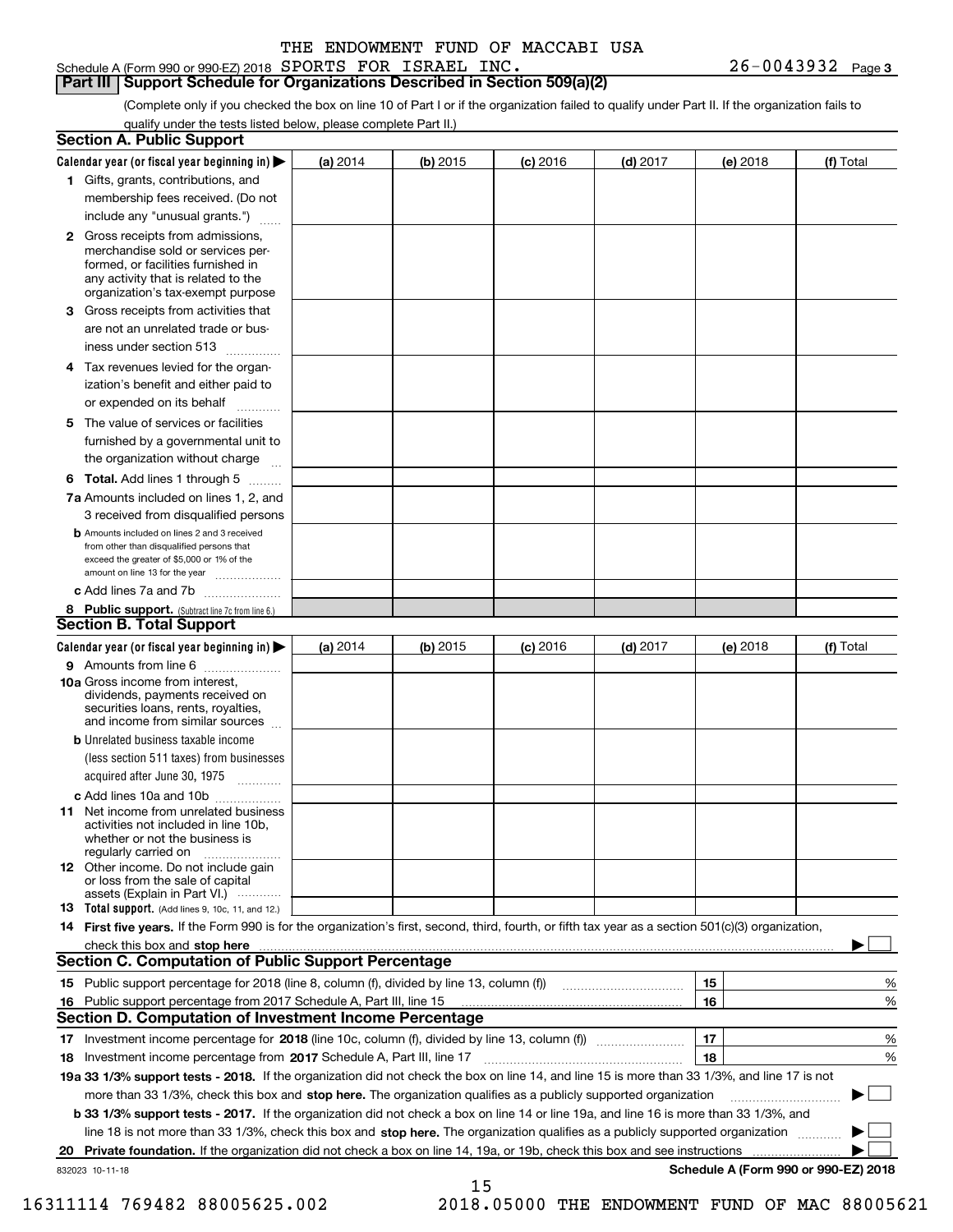# **Part IV Supporting Organizations**

(Complete only if you checked a box in line 12 on Part I. If you checked 12a of Part I, complete Sections A and B. If you checked 12b of Part I, complete Sections A and C. If you checked 12c of Part I, complete Sections A, D, and E. If you checked 12d of Part I, complete Sections A and D, and complete Part V.)

#### **Section A. All Supporting Organizations**

- **1** Are all of the organization's supported organizations listed by name in the organization's governing documents? If "No," describe in **Part VI** how the supported organizations are designated. If designated by *class or purpose, describe the designation. If historic and continuing relationship, explain.*
- **2** Did the organization have any supported organization that does not have an IRS determination of status under section 509(a)(1) or (2)? If "Yes," explain in Part VI how the organization determined that the supported *organization was described in section 509(a)(1) or (2).*
- **3a** Did the organization have a supported organization described in section 501(c)(4), (5), or (6)? If "Yes," answer *(b) and (c) below.*
- **b** Did the organization confirm that each supported organization qualified under section 501(c)(4), (5), or (6) and satisfied the public support tests under section 509(a)(2)? If "Yes," describe in **Part VI** when and how the *organization made the determination.*
- **c**Did the organization ensure that all support to such organizations was used exclusively for section 170(c)(2)(B) purposes? If "Yes," explain in **Part VI** what controls the organization put in place to ensure such use.
- **4a***If* Was any supported organization not organized in the United States ("foreign supported organization")? *"Yes," and if you checked 12a or 12b in Part I, answer (b) and (c) below.*
- **b** Did the organization have ultimate control and discretion in deciding whether to make grants to the foreign supported organization? If "Yes," describe in **Part VI** how the organization had such control and discretion *despite being controlled or supervised by or in connection with its supported organizations.*
- **c** Did the organization support any foreign supported organization that does not have an IRS determination under sections 501(c)(3) and 509(a)(1) or (2)? If "Yes," explain in **Part VI** what controls the organization used *to ensure that all support to the foreign supported organization was used exclusively for section 170(c)(2)(B) purposes.*
- **5a** Did the organization add, substitute, or remove any supported organizations during the tax year? If "Yes," answer (b) and (c) below (if applicable). Also, provide detail in **Part VI,** including (i) the names and EIN *numbers of the supported organizations added, substituted, or removed; (ii) the reasons for each such action; (iii) the authority under the organization's organizing document authorizing such action; and (iv) how the action was accomplished (such as by amendment to the organizing document).*
- **b** Type I or Type II only. Was any added or substituted supported organization part of a class already designated in the organization's organizing document?
- **cSubstitutions only.**  Was the substitution the result of an event beyond the organization's control?
- **6** Did the organization provide support (whether in the form of grants or the provision of services or facilities) to **Part VI.** *If "Yes," provide detail in* support or benefit one or more of the filing organization's supported organizations? anyone other than (i) its supported organizations, (ii) individuals that are part of the charitable class benefited by one or more of its supported organizations, or (iii) other supporting organizations that also
- **7**Did the organization provide a grant, loan, compensation, or other similar payment to a substantial contributor *If "Yes," complete Part I of Schedule L (Form 990 or 990-EZ).* regard to a substantial contributor? (as defined in section 4958(c)(3)(C)), a family member of a substantial contributor, or a 35% controlled entity with
- **8** Did the organization make a loan to a disqualified person (as defined in section 4958) not described in line 7? *If "Yes," complete Part I of Schedule L (Form 990 or 990-EZ).*
- **9a** Was the organization controlled directly or indirectly at any time during the tax year by one or more in section 509(a)(1) or (2))? If "Yes," *provide detail in* <code>Part VI.</code> disqualified persons as defined in section 4946 (other than foundation managers and organizations described
- **b**the supporting organization had an interest? If "Yes," provide detail in P**art VI**. Did one or more disqualified persons (as defined in line 9a) hold a controlling interest in any entity in which
- **c**Did a disqualified person (as defined in line 9a) have an ownership interest in, or derive any personal benefit from, assets in which the supporting organization also had an interest? If "Yes," provide detail in P**art VI.**
- **10a** Was the organization subject to the excess business holdings rules of section 4943 because of section supporting organizations)? If "Yes," answer 10b below. 4943(f) (regarding certain Type II supporting organizations, and all Type III non-functionally integrated
- **b** Did the organization have any excess business holdings in the tax year? (Use Schedule C, Form 4720, to *determine whether the organization had excess business holdings.)*

16

832024 10-11-18

**Schedule A (Form 990 or 990-EZ) 2018**

**1**

**2**

**3a**

**3b**

**3c**

**4a**

**4b**

**4c**

**5a**

**5b5c**

**6**

**7**

**8**

**9a**

**9b**

**9c**

**10a**

**10b**

**Yes**

X

**No**

X

X

X

X

X

X

X

X

X

X

X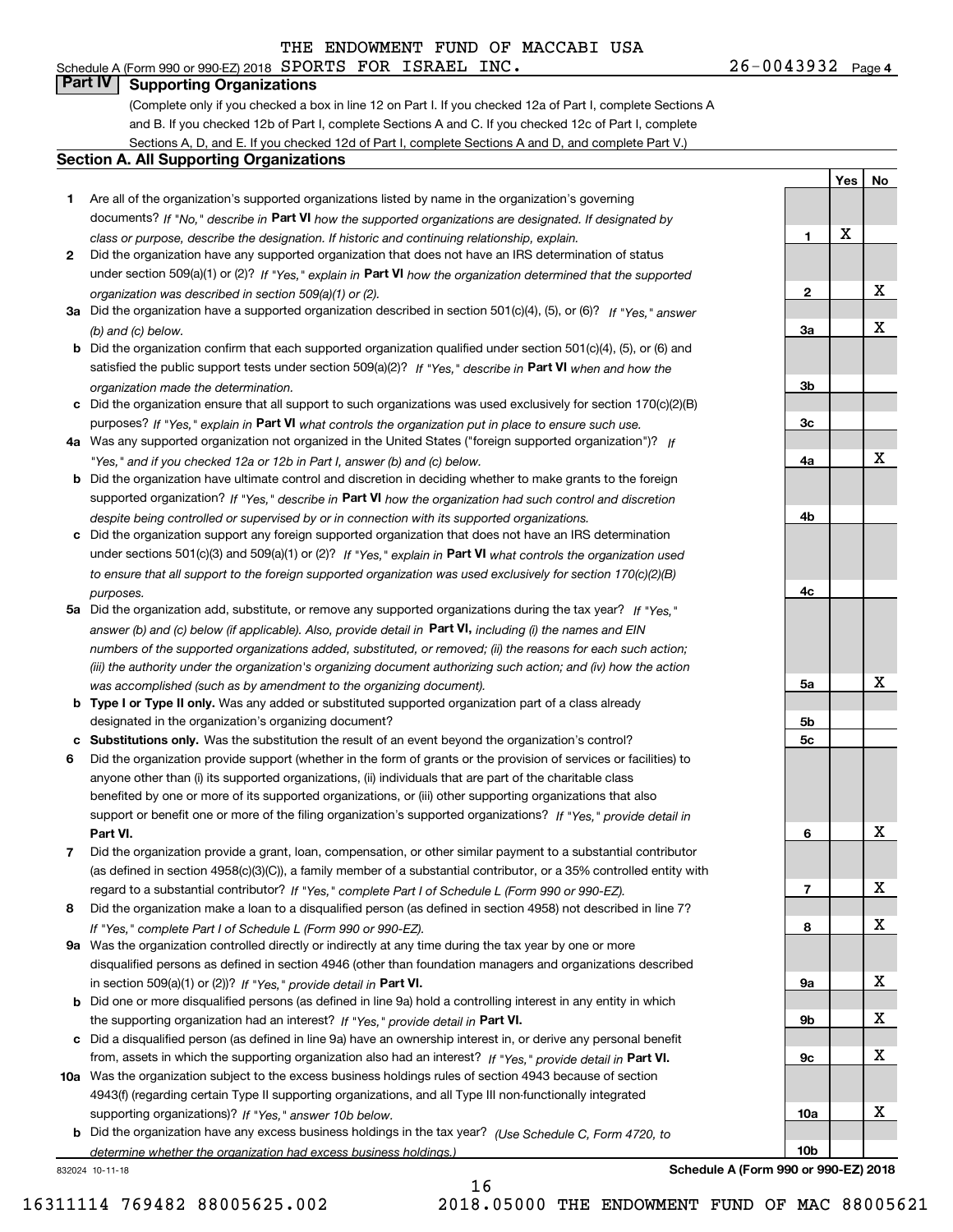**5** Schedule A (Form 990 or 990-EZ) 2018 Page SPORTS FOR ISRAEL INC. 26-0043932

|    | <b>Part IV</b>  | <b>Supporting Organizations (continued)</b>                                                                                       |                 |     |                         |
|----|-----------------|-----------------------------------------------------------------------------------------------------------------------------------|-----------------|-----|-------------------------|
|    |                 |                                                                                                                                   |                 | Yes | No                      |
| 11 |                 | Has the organization accepted a gift or contribution from any of the following persons?                                           |                 |     |                         |
| а  |                 | A person who directly or indirectly controls, either alone or together with persons described in (b) and (c)                      |                 |     |                         |
|    |                 | below, the governing body of a supported organization?                                                                            | 11a             |     | х                       |
|    |                 | <b>b</b> A family member of a person described in (a) above?                                                                      | 11 <sub>b</sub> |     | $\overline{\textbf{X}}$ |
|    |                 | c A 35% controlled entity of a person described in (a) or (b) above? If "Yes" to a, b, or c, provide detail in Part VI.           | 11c             |     | $\mathbf X$             |
|    |                 | <b>Section B. Type I Supporting Organizations</b>                                                                                 |                 |     |                         |
|    |                 |                                                                                                                                   |                 | Yes | No                      |
| 1  |                 | Did the directors, trustees, or membership of one or more supported organizations have the power to                               |                 |     |                         |
|    |                 | regularly appoint or elect at least a majority of the organization's directors or trustees at all times during the                |                 |     |                         |
|    |                 | tax year? If "No," describe in Part VI how the supported organization(s) effectively operated, supervised, or                     |                 |     |                         |
|    |                 | controlled the organization's activities. If the organization had more than one supported organization,                           |                 |     |                         |
|    |                 | describe how the powers to appoint and/or remove directors or trustees were allocated among the supported                         |                 |     |                         |
|    |                 | organizations and what conditions or restrictions, if any, applied to such powers during the tax year.                            | 1               | X   |                         |
| 2  |                 | Did the organization operate for the benefit of any supported organization other than the supported                               |                 |     |                         |
|    |                 | organization(s) that operated, supervised, or controlled the supporting organization? If "Yes," explain in                        |                 |     |                         |
|    |                 | Part VI how providing such benefit carried out the purposes of the supported organization(s) that operated,                       |                 |     |                         |
|    |                 | supervised, or controlled the supporting organization.                                                                            | 2               |     | $\mathbf X$             |
|    |                 | <b>Section C. Type II Supporting Organizations</b>                                                                                |                 |     |                         |
|    |                 |                                                                                                                                   |                 | Yes | No                      |
| 1  |                 | Were a majority of the organization's directors or trustees during the tax year also a majority of the directors                  |                 |     |                         |
|    |                 | or trustees of each of the organization's supported organization(s)? If "No," describe in Part VI how control                     |                 |     |                         |
|    |                 | or management of the supporting organization was vested in the same persons that controlled or managed                            |                 |     |                         |
|    |                 | the supported organization(s).                                                                                                    | 1               |     |                         |
|    |                 | <b>Section D. All Type III Supporting Organizations</b>                                                                           |                 |     |                         |
|    |                 |                                                                                                                                   |                 | Yes | No                      |
| 1  |                 | Did the organization provide to each of its supported organizations, by the last day of the fifth month of the                    |                 |     |                         |
|    |                 | organization's tax year, (i) a written notice describing the type and amount of support provided during the prior tax             |                 |     |                         |
|    |                 | year, (ii) a copy of the Form 990 that was most recently filed as of the date of notification, and (iii) copies of the            |                 |     |                         |
|    |                 | organization's governing documents in effect on the date of notification, to the extent not previously provided?                  | 1               |     |                         |
| 2  |                 | Were any of the organization's officers, directors, or trustees either (i) appointed or elected by the supported                  |                 |     |                         |
|    |                 | organization(s) or (ii) serving on the governing body of a supported organization? If "No," explain in Part VI how                |                 |     |                         |
|    |                 | the organization maintained a close and continuous working relationship with the supported organization(s).                       | $\mathbf{2}$    |     |                         |
| з  |                 | By reason of the relationship described in (2), did the organization's supported organizations have a                             |                 |     |                         |
|    |                 | significant voice in the organization's investment policies and in directing the use of the organization's                        |                 |     |                         |
|    |                 | income or assets at all times during the tax year? If "Yes," describe in Part VI the role the organization's                      |                 |     |                         |
|    |                 | supported organizations played in this regard.                                                                                    | 3               |     |                         |
|    |                 | Section E. Type III Functionally Integrated Supporting Organizations                                                              |                 |     |                         |
| 1  |                 | Check the box next to the method that the organization used to satisfy the Integral Part Test during the year (see instructions). |                 |     |                         |
| a  |                 | The organization satisfied the Activities Test. Complete line 2 below.                                                            |                 |     |                         |
| b  |                 | The organization is the parent of each of its supported organizations. Complete line 3 below.                                     |                 |     |                         |
| c  |                 | The organization supported a governmental entity. Describe in Part VI how you supported a government entity (see instructions)    |                 |     |                         |
| 2  |                 | Activities Test. Answer (a) and (b) below.                                                                                        |                 | Yes | No                      |
| а  |                 | Did substantially all of the organization's activities during the tax year directly further the exempt purposes of                |                 |     |                         |
|    |                 | the supported organization(s) to which the organization was responsive? If "Yes," then in Part VI identify                        |                 |     |                         |
|    |                 | those supported organizations and explain how these activities directly furthered their exempt purposes,                          |                 |     |                         |
|    |                 | how the organization was responsive to those supported organizations, and how the organization determined                         |                 |     |                         |
|    |                 | that these activities constituted substantially all of its activities.                                                            | 2a              |     |                         |
| b  |                 | Did the activities described in (a) constitute activities that, but for the organization's involvement, one or more               |                 |     |                         |
|    |                 | of the organization's supported organization(s) would have been engaged in? If "Yes," explain in Part VI the                      |                 |     |                         |
|    |                 | reasons for the organization's position that its supported organization(s) would have engaged in these                            |                 |     |                         |
|    |                 | activities but for the organization's involvement.                                                                                | 2b              |     |                         |
| з  |                 | Parent of Supported Organizations. Answer (a) and (b) below.                                                                      |                 |     |                         |
| а  |                 | Did the organization have the power to regularly appoint or elect a majority of the officers, directors, or                       |                 |     |                         |
|    |                 | trustees of each of the supported organizations? Provide details in Part VI.                                                      | За              |     |                         |
|    |                 | <b>b</b> Did the organization exercise a substantial degree of direction over the policies, programs, and activities of each      |                 |     |                         |
|    |                 | of its supported organizations? If "Yes," describe in Part VI the role played by the organization in this regard                  | Зb              |     |                         |
|    | 832025 10-11-18 | Schedule A (Form 990 or 990-EZ) 2018                                                                                              |                 |     |                         |

17

16311114 769482 88005625.002 2018.05000 THE ENDOWMENT FUND OF MAC 88005621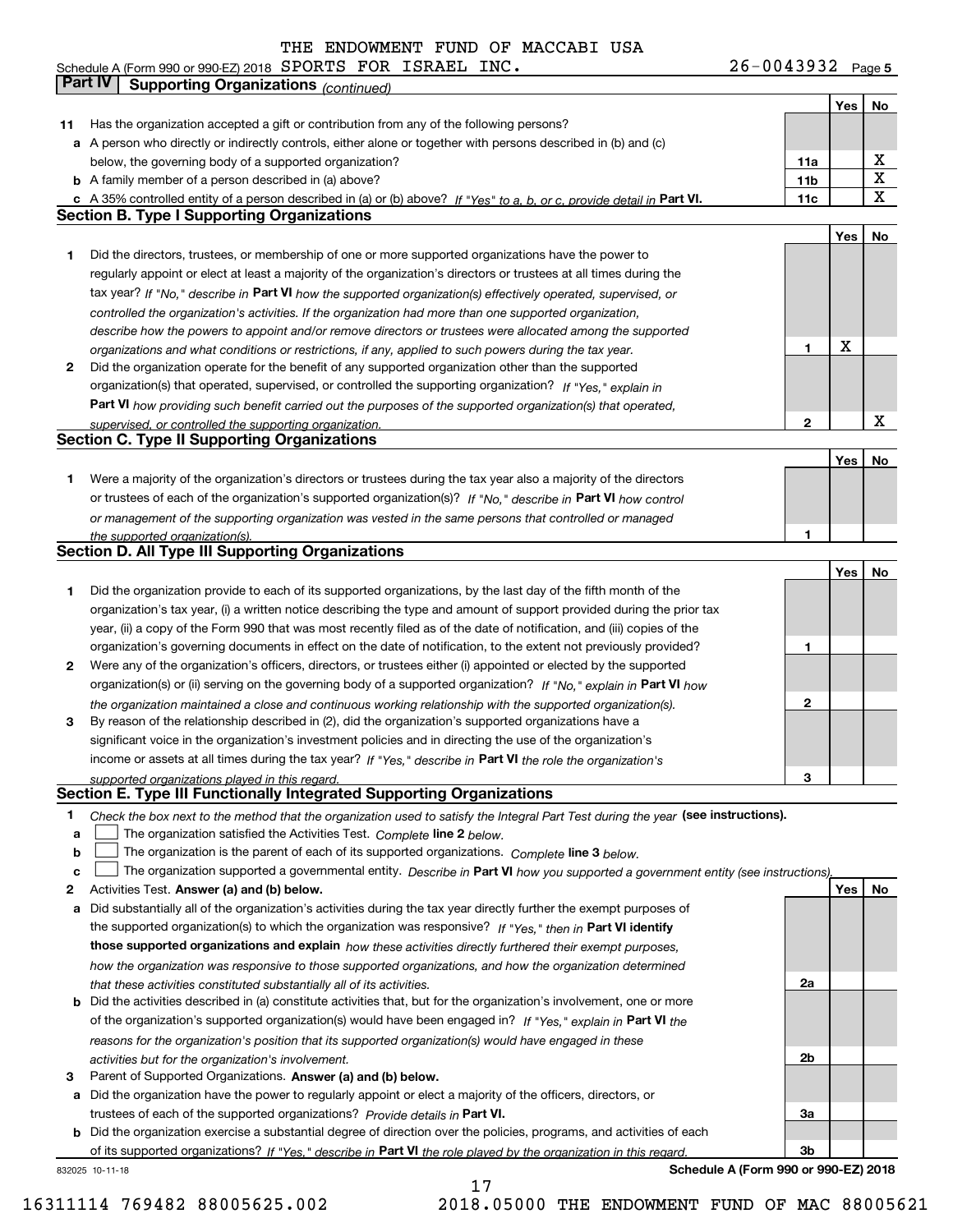#### $26 - 0043932$  Page 6 **1SEP 10. See instructions.** All antegral Part Test as a qualifying trust on Nov. 20, 1970 (explain in Part VI.) See instructions. All **Section A - Adjusted Net Income 123** Other gross income (see instructions) **4**Add lines 1 through 3 **56** Portion of operating expenses paid or incurred for production or **7** Other expenses (see instructions) **8** Adjusted Net Income (subtract lines 5, 6, and 7 from line 4) **8 8 1234567Section B - Minimum Asset Amount 1**Aggregate fair market value of all non-exempt-use assets (see **2**Acquisition indebtedness applicable to non-exempt-use assets **3** Subtract line 2 from line 1d **4**Cash deemed held for exempt use. Enter 1-1/2% of line 3 (for greater amount, **5** Net value of non-exempt-use assets (subtract line 4 from line 3) **678a** Average monthly value of securities **b** Average monthly cash balances **c**Fair market value of other non-exempt-use assets **dTotal**  (add lines 1a, 1b, and 1c) **eDiscount** claimed for blockage or other **1a1b1c1d2345678**factors (explain in detail in **Part VI**): **Minimum Asset Amount**  (add line 7 to line 6) **Section C - Distributable Amount 123456123456Distributable Amount.** Subtract line 5 from line 4, unless subject to Schedule A (Form 990 or 990-EZ) 2018 Page SPORTS FOR ISRAEL INC. 26-0043932 other Type III non-functionally integrated supporting organizations must complete Sections A through E. (B) Current Year (optional)(A) Prior Year Net short-term capital gain Recoveries of prior-year distributions Depreciation and depletion collection of gross income or for management, conservation, or maintenance of property held for production of income (see instructions) (B) Current Year (optional)(A) Prior Year instructions for short tax year or assets held for part of year): see instructions) Multiply line 5 by .035 Recoveries of prior-year distributions Current Year Adjusted net income for prior year (from Section A, line 8, Column A) Enter 85% of line 1 Minimum asset amount for prior year (from Section B, line 8, Column A) Enter greater of line 2 or line 3 Income tax imposed in prior year emergency temporary reduction (see instructions) **Part V Type III Non-Functionally Integrated 509(a)(3) Supporting Organizations**   $\mathcal{L}^{\text{max}}$

**7**Check here if the current year is the organization's first as a non-functionally integrated Type III supporting organization (see instructions). $\mathcal{L}^{\text{max}}$ 

**Schedule A (Form 990 or 990-EZ) 2018**

832026 10-11-18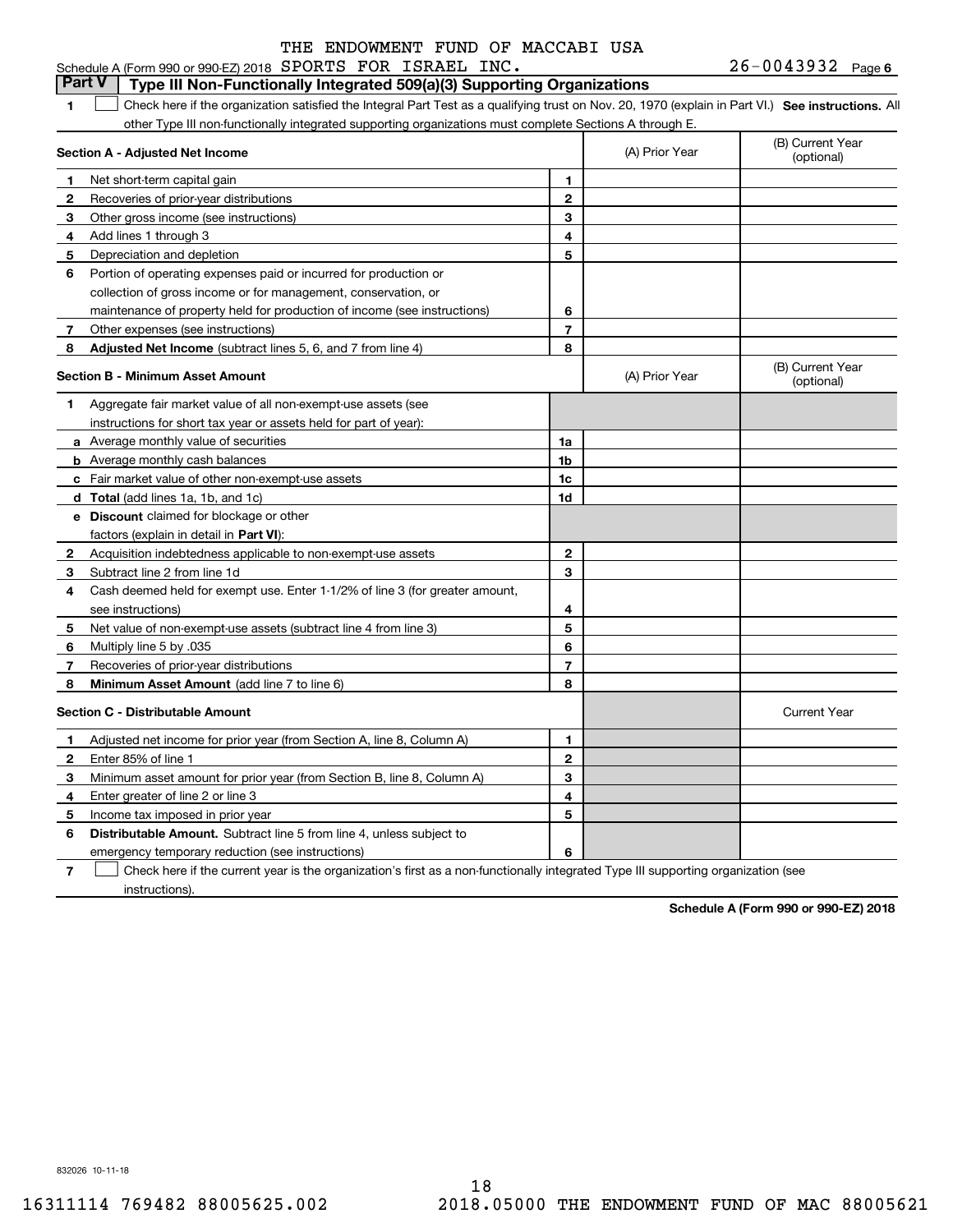|               | Schedule A (Form 990 or 990-EZ) 2018 SPORTS FOR ISRAEL INC.                                |                                    |                                                | $26 - 0043932$ Page 7                            |
|---------------|--------------------------------------------------------------------------------------------|------------------------------------|------------------------------------------------|--------------------------------------------------|
| <b>Part V</b> | Type III Non-Functionally Integrated 509(a)(3) Supporting Organizations                    |                                    | (continued)                                    |                                                  |
|               | <b>Section D - Distributions</b>                                                           |                                    |                                                | <b>Current Year</b>                              |
| 1             | Amounts paid to supported organizations to accomplish exempt purposes                      |                                    |                                                |                                                  |
| 2             | Amounts paid to perform activity that directly furthers exempt purposes of supported       |                                    |                                                |                                                  |
|               | organizations, in excess of income from activity                                           |                                    |                                                |                                                  |
| 3             | Administrative expenses paid to accomplish exempt purposes of supported organizations      |                                    |                                                |                                                  |
| 4             | Amounts paid to acquire exempt-use assets                                                  |                                    |                                                |                                                  |
| 5             | Qualified set-aside amounts (prior IRS approval required)                                  |                                    |                                                |                                                  |
| 6             | Other distributions (describe in Part VI). See instructions.                               |                                    |                                                |                                                  |
| 7             | Total annual distributions. Add lines 1 through 6.                                         |                                    |                                                |                                                  |
| 8             | Distributions to attentive supported organizations to which the organization is responsive |                                    |                                                |                                                  |
|               | (provide details in Part VI). See instructions.                                            |                                    |                                                |                                                  |
| 9             | Distributable amount for 2018 from Section C, line 6                                       |                                    |                                                |                                                  |
| 10            | Line 8 amount divided by line 9 amount                                                     |                                    |                                                |                                                  |
|               | <b>Section E - Distribution Allocations</b> (see instructions)                             | (i)<br><b>Excess Distributions</b> | (iii)<br><b>Underdistributions</b><br>Pre-2018 | (iii)<br><b>Distributable</b><br>Amount for 2018 |
| 1             | Distributable amount for 2018 from Section C, line 6                                       |                                    |                                                |                                                  |
| 2             | Underdistributions, if any, for years prior to 2018 (reason-                               |                                    |                                                |                                                  |
|               | able cause required-explain in Part VI). See instructions.                                 |                                    |                                                |                                                  |
| 3             | Excess distributions carryover, if any, to 2018                                            |                                    |                                                |                                                  |
|               | <b>a</b> From 2013                                                                         |                                    |                                                |                                                  |
|               | $b$ From 2014                                                                              |                                    |                                                |                                                  |
|               | $c$ From 2015                                                                              |                                    |                                                |                                                  |
|               | d From 2016                                                                                |                                    |                                                |                                                  |
|               | e From 2017                                                                                |                                    |                                                |                                                  |
|               | f Total of lines 3a through e                                                              |                                    |                                                |                                                  |
|               | g Applied to underdistributions of prior years                                             |                                    |                                                |                                                  |
|               | <b>h</b> Applied to 2018 distributable amount                                              |                                    |                                                |                                                  |
|               | Carryover from 2013 not applied (see instructions)                                         |                                    |                                                |                                                  |
|               | Remainder. Subtract lines 3g, 3h, and 3i from 3f.                                          |                                    |                                                |                                                  |
| 4             | Distributions for 2018 from Section D.                                                     |                                    |                                                |                                                  |
|               | \$<br>line $7:$                                                                            |                                    |                                                |                                                  |
|               | a Applied to underdistributions of prior years                                             |                                    |                                                |                                                  |
|               | <b>b</b> Applied to 2018 distributable amount                                              |                                    |                                                |                                                  |
|               | <b>c</b> Remainder. Subtract lines 4a and 4b from 4.                                       |                                    |                                                |                                                  |
|               | Remaining underdistributions for years prior to 2018, if                                   |                                    |                                                |                                                  |
|               | any. Subtract lines 3q and 4a from line 2. For result greater                              |                                    |                                                |                                                  |
|               | than zero, explain in Part VI. See instructions.                                           |                                    |                                                |                                                  |
| 6             | Remaining underdistributions for 2018. Subtract lines 3h                                   |                                    |                                                |                                                  |
|               | and 4b from line 1. For result greater than zero, explain in                               |                                    |                                                |                                                  |
|               | Part VI. See instructions.                                                                 |                                    |                                                |                                                  |
| 7             | Excess distributions carryover to 2019. Add lines 3j                                       |                                    |                                                |                                                  |
|               | and 4c.                                                                                    |                                    |                                                |                                                  |
| 8             | Breakdown of line 7:                                                                       |                                    |                                                |                                                  |
|               | a Excess from 2014                                                                         |                                    |                                                |                                                  |
|               | <b>b</b> Excess from 2015                                                                  |                                    |                                                |                                                  |
|               | c Excess from 2016                                                                         |                                    |                                                |                                                  |
|               | d Excess from 2017                                                                         |                                    |                                                |                                                  |
|               | e Excess from 2018                                                                         |                                    |                                                |                                                  |
|               |                                                                                            |                                    |                                                |                                                  |

**Schedule A (Form 990 or 990-EZ) 2018**

832027 10-11-18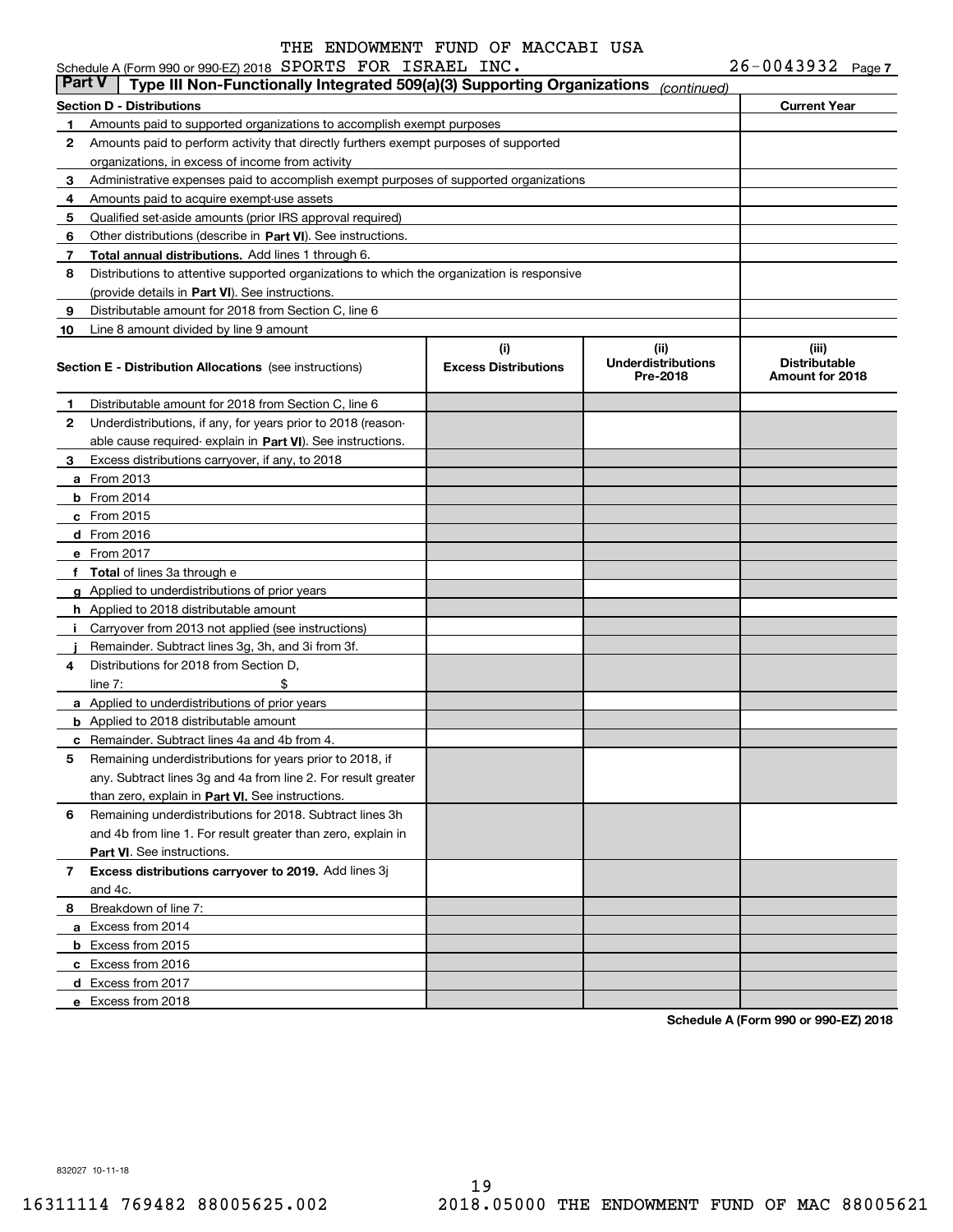| Schedule A (Form 990 or 990-EZ) 2018 SPORTS FOR ISRAEL INC.<br>Supplemental Information. Provide the explanations required by Part II, line 10; Part II, line 17a or 17b; Part III, line 12;<br>Part IV, Section A, lines 1, 2, 3b, 3c, 4b, 4c, 5a, 6, 9a, 9b, 9c, 11a, 11b, and 11c; Part IV, Section B, lines 1 and 2; Part IV, Section C,<br>line 1; Part IV, Section D, lines 2 and 3; Part IV, Section E, lines 1c, 2a, 2b, 3a, and 3b; Part V, line 1; Part V, Section B, line 1e; Part V,<br>Section D, lines 5, 6, and 8; and Part V, Section E, lines 2, 5, and 6. Also complete this part for any additional information.<br>(See instructions.) |  |  |    |  | $26 - 0043932$ Page 8                |
|------------------------------------------------------------------------------------------------------------------------------------------------------------------------------------------------------------------------------------------------------------------------------------------------------------------------------------------------------------------------------------------------------------------------------------------------------------------------------------------------------------------------------------------------------------------------------------------------------------------------------------------------------------|--|--|----|--|--------------------------------------|
|                                                                                                                                                                                                                                                                                                                                                                                                                                                                                                                                                                                                                                                            |  |  |    |  |                                      |
|                                                                                                                                                                                                                                                                                                                                                                                                                                                                                                                                                                                                                                                            |  |  |    |  |                                      |
|                                                                                                                                                                                                                                                                                                                                                                                                                                                                                                                                                                                                                                                            |  |  |    |  |                                      |
|                                                                                                                                                                                                                                                                                                                                                                                                                                                                                                                                                                                                                                                            |  |  |    |  |                                      |
|                                                                                                                                                                                                                                                                                                                                                                                                                                                                                                                                                                                                                                                            |  |  |    |  |                                      |
|                                                                                                                                                                                                                                                                                                                                                                                                                                                                                                                                                                                                                                                            |  |  |    |  |                                      |
|                                                                                                                                                                                                                                                                                                                                                                                                                                                                                                                                                                                                                                                            |  |  |    |  |                                      |
|                                                                                                                                                                                                                                                                                                                                                                                                                                                                                                                                                                                                                                                            |  |  |    |  |                                      |
|                                                                                                                                                                                                                                                                                                                                                                                                                                                                                                                                                                                                                                                            |  |  |    |  |                                      |
|                                                                                                                                                                                                                                                                                                                                                                                                                                                                                                                                                                                                                                                            |  |  |    |  |                                      |
|                                                                                                                                                                                                                                                                                                                                                                                                                                                                                                                                                                                                                                                            |  |  |    |  |                                      |
|                                                                                                                                                                                                                                                                                                                                                                                                                                                                                                                                                                                                                                                            |  |  |    |  |                                      |
|                                                                                                                                                                                                                                                                                                                                                                                                                                                                                                                                                                                                                                                            |  |  |    |  |                                      |
|                                                                                                                                                                                                                                                                                                                                                                                                                                                                                                                                                                                                                                                            |  |  |    |  |                                      |
|                                                                                                                                                                                                                                                                                                                                                                                                                                                                                                                                                                                                                                                            |  |  |    |  |                                      |
|                                                                                                                                                                                                                                                                                                                                                                                                                                                                                                                                                                                                                                                            |  |  |    |  |                                      |
|                                                                                                                                                                                                                                                                                                                                                                                                                                                                                                                                                                                                                                                            |  |  |    |  |                                      |
|                                                                                                                                                                                                                                                                                                                                                                                                                                                                                                                                                                                                                                                            |  |  |    |  |                                      |
|                                                                                                                                                                                                                                                                                                                                                                                                                                                                                                                                                                                                                                                            |  |  |    |  |                                      |
|                                                                                                                                                                                                                                                                                                                                                                                                                                                                                                                                                                                                                                                            |  |  |    |  |                                      |
|                                                                                                                                                                                                                                                                                                                                                                                                                                                                                                                                                                                                                                                            |  |  |    |  |                                      |
|                                                                                                                                                                                                                                                                                                                                                                                                                                                                                                                                                                                                                                                            |  |  |    |  |                                      |
|                                                                                                                                                                                                                                                                                                                                                                                                                                                                                                                                                                                                                                                            |  |  |    |  |                                      |
|                                                                                                                                                                                                                                                                                                                                                                                                                                                                                                                                                                                                                                                            |  |  |    |  |                                      |
|                                                                                                                                                                                                                                                                                                                                                                                                                                                                                                                                                                                                                                                            |  |  |    |  |                                      |
|                                                                                                                                                                                                                                                                                                                                                                                                                                                                                                                                                                                                                                                            |  |  |    |  |                                      |
|                                                                                                                                                                                                                                                                                                                                                                                                                                                                                                                                                                                                                                                            |  |  |    |  |                                      |
|                                                                                                                                                                                                                                                                                                                                                                                                                                                                                                                                                                                                                                                            |  |  |    |  |                                      |
|                                                                                                                                                                                                                                                                                                                                                                                                                                                                                                                                                                                                                                                            |  |  |    |  |                                      |
|                                                                                                                                                                                                                                                                                                                                                                                                                                                                                                                                                                                                                                                            |  |  |    |  |                                      |
|                                                                                                                                                                                                                                                                                                                                                                                                                                                                                                                                                                                                                                                            |  |  |    |  |                                      |
|                                                                                                                                                                                                                                                                                                                                                                                                                                                                                                                                                                                                                                                            |  |  |    |  |                                      |
|                                                                                                                                                                                                                                                                                                                                                                                                                                                                                                                                                                                                                                                            |  |  |    |  |                                      |
|                                                                                                                                                                                                                                                                                                                                                                                                                                                                                                                                                                                                                                                            |  |  |    |  |                                      |
|                                                                                                                                                                                                                                                                                                                                                                                                                                                                                                                                                                                                                                                            |  |  |    |  |                                      |
|                                                                                                                                                                                                                                                                                                                                                                                                                                                                                                                                                                                                                                                            |  |  |    |  |                                      |
|                                                                                                                                                                                                                                                                                                                                                                                                                                                                                                                                                                                                                                                            |  |  |    |  |                                      |
|                                                                                                                                                                                                                                                                                                                                                                                                                                                                                                                                                                                                                                                            |  |  |    |  |                                      |
|                                                                                                                                                                                                                                                                                                                                                                                                                                                                                                                                                                                                                                                            |  |  |    |  |                                      |
|                                                                                                                                                                                                                                                                                                                                                                                                                                                                                                                                                                                                                                                            |  |  |    |  |                                      |
|                                                                                                                                                                                                                                                                                                                                                                                                                                                                                                                                                                                                                                                            |  |  |    |  |                                      |
|                                                                                                                                                                                                                                                                                                                                                                                                                                                                                                                                                                                                                                                            |  |  |    |  |                                      |
|                                                                                                                                                                                                                                                                                                                                                                                                                                                                                                                                                                                                                                                            |  |  |    |  |                                      |
|                                                                                                                                                                                                                                                                                                                                                                                                                                                                                                                                                                                                                                                            |  |  |    |  |                                      |
|                                                                                                                                                                                                                                                                                                                                                                                                                                                                                                                                                                                                                                                            |  |  |    |  |                                      |
|                                                                                                                                                                                                                                                                                                                                                                                                                                                                                                                                                                                                                                                            |  |  |    |  |                                      |
|                                                                                                                                                                                                                                                                                                                                                                                                                                                                                                                                                                                                                                                            |  |  |    |  |                                      |
|                                                                                                                                                                                                                                                                                                                                                                                                                                                                                                                                                                                                                                                            |  |  |    |  |                                      |
|                                                                                                                                                                                                                                                                                                                                                                                                                                                                                                                                                                                                                                                            |  |  |    |  |                                      |
|                                                                                                                                                                                                                                                                                                                                                                                                                                                                                                                                                                                                                                                            |  |  |    |  |                                      |
|                                                                                                                                                                                                                                                                                                                                                                                                                                                                                                                                                                                                                                                            |  |  | 20 |  | Schedule A (Form 990 or 990-EZ) 2018 |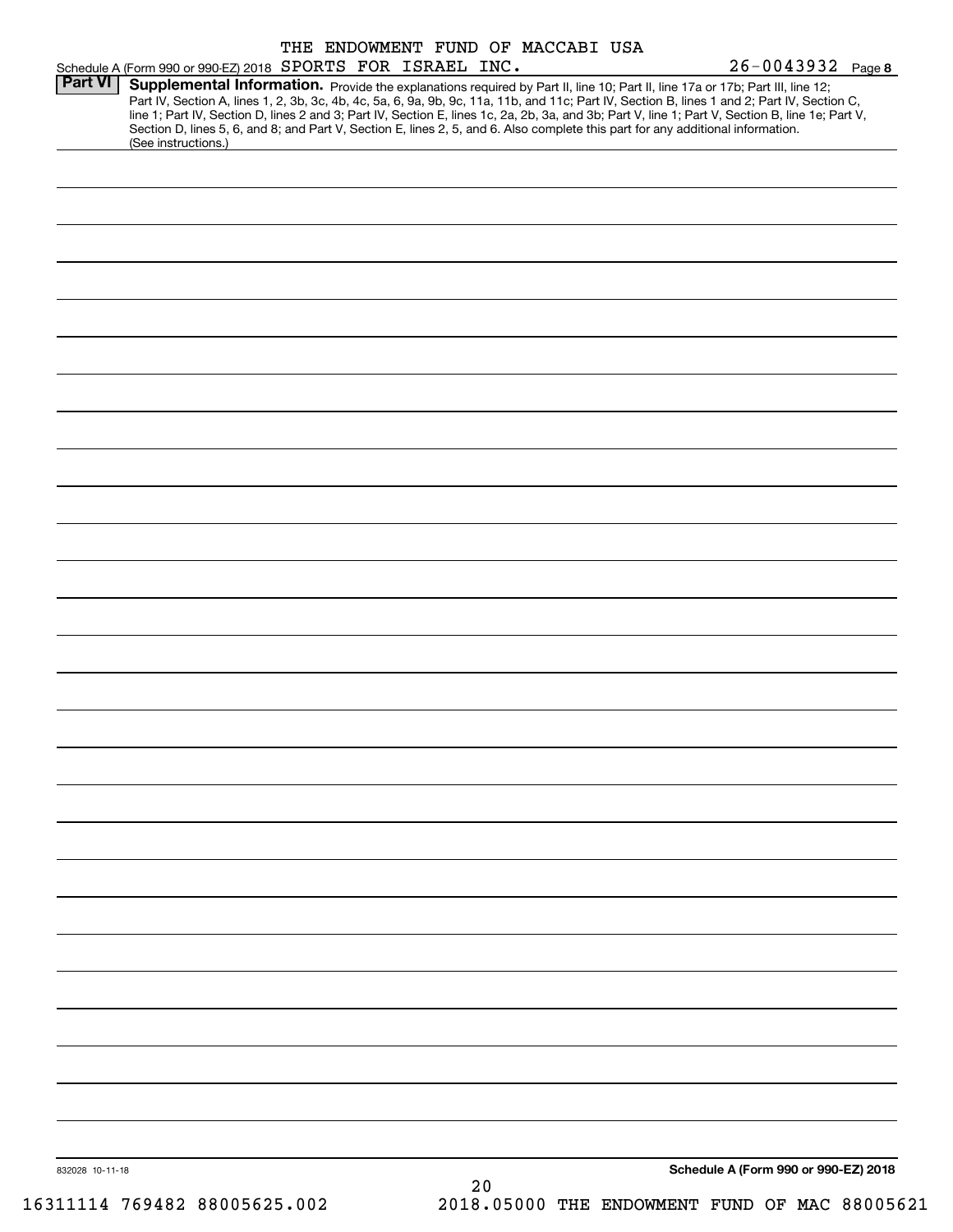|         | <b>SCHEDULE D</b>               |                                                                                                        | <b>Supplemental Financial Statements</b>                                                                                                                                                                                       |                         | OMB No. 1545-0047                                   |
|---------|---------------------------------|--------------------------------------------------------------------------------------------------------|--------------------------------------------------------------------------------------------------------------------------------------------------------------------------------------------------------------------------------|-------------------------|-----------------------------------------------------|
|         | (Form 990)                      |                                                                                                        | Complete if the organization answered "Yes" on Form 990,                                                                                                                                                                       |                         |                                                     |
|         | Department of the Treasury      |                                                                                                        | Part IV, line 6, 7, 8, 9, 10, 11a, 11b, 11c, 11d, 11e, 11f, 12a, or 12b.<br>Attach to Form 990.                                                                                                                                |                         | <b>Open to Public</b>                               |
|         | Internal Revenue Service        |                                                                                                        | Go to www.irs.gov/Form990 for instructions and the latest information.                                                                                                                                                         |                         | Inspection                                          |
|         | Name of the organization        | THE ENDOWMENT FUND OF MACCABI USA<br>SPORTS FOR ISRAEL INC.                                            |                                                                                                                                                                                                                                |                         | <b>Employer identification number</b><br>26-0043932 |
| Part I  |                                 |                                                                                                        | Organizations Maintaining Donor Advised Funds or Other Similar Funds or Accounts. Complete if the                                                                                                                              |                         |                                                     |
|         |                                 | organization answered "Yes" on Form 990, Part IV, line 6.                                              |                                                                                                                                                                                                                                |                         |                                                     |
|         |                                 |                                                                                                        | (a) Donor advised funds                                                                                                                                                                                                        |                         | (b) Funds and other accounts                        |
| 1       |                                 |                                                                                                        |                                                                                                                                                                                                                                |                         |                                                     |
| 2       |                                 | Aggregate value of contributions to (during year)                                                      |                                                                                                                                                                                                                                |                         |                                                     |
| з       |                                 |                                                                                                        |                                                                                                                                                                                                                                |                         |                                                     |
| 4       |                                 |                                                                                                        |                                                                                                                                                                                                                                |                         |                                                     |
| 5       |                                 |                                                                                                        | Did the organization inform all donors and donor advisors in writing that the assets held in donor advised funds                                                                                                               |                         |                                                     |
|         |                                 |                                                                                                        |                                                                                                                                                                                                                                |                         | Yes<br>No                                           |
| 6       |                                 |                                                                                                        | Did the organization inform all grantees, donors, and donor advisors in writing that grant funds can be used only                                                                                                              |                         |                                                     |
|         |                                 |                                                                                                        | for charitable purposes and not for the benefit of the donor or donor advisor, or for any other purpose conferring                                                                                                             |                         |                                                     |
|         |                                 |                                                                                                        |                                                                                                                                                                                                                                |                         | Yes<br>No l                                         |
| Part II |                                 |                                                                                                        | Conservation Easements. Complete if the organization answered "Yes" on Form 990, Part IV, line 7.                                                                                                                              |                         |                                                     |
| 1       |                                 | Purpose(s) of conservation easements held by the organization (check all that apply).                  |                                                                                                                                                                                                                                |                         |                                                     |
|         |                                 | Preservation of land for public use (e.g., recreation or education)                                    | Preservation of a historically important land area                                                                                                                                                                             |                         |                                                     |
|         |                                 | Protection of natural habitat                                                                          | Preservation of a certified historic structure                                                                                                                                                                                 |                         |                                                     |
|         |                                 | Preservation of open space                                                                             |                                                                                                                                                                                                                                |                         |                                                     |
| 2       |                                 |                                                                                                        | Complete lines 2a through 2d if the organization held a qualified conservation contribution in the form of a conservation easement on the last                                                                                 |                         | Held at the End of the Tax Year                     |
|         | day of the tax year.            |                                                                                                        |                                                                                                                                                                                                                                | 2a                      |                                                     |
|         |                                 |                                                                                                        |                                                                                                                                                                                                                                | 2b                      |                                                     |
|         |                                 |                                                                                                        |                                                                                                                                                                                                                                | 2c                      |                                                     |
| d       |                                 |                                                                                                        | Number of conservation easements included in (c) acquired after 7/25/06, and not on a historic structure                                                                                                                       |                         |                                                     |
|         |                                 |                                                                                                        | listed in the National Register [[11] matter contract the National Register of the National Register [11] matter of the National Register [11] matter of the National Register [11] matter of the National Register [11] matte | 2d                      |                                                     |
| з       |                                 |                                                                                                        | Number of conservation easements modified, transferred, released, extinguished, or terminated by the organization during the tax                                                                                               |                         |                                                     |
|         | $year \blacktriangleright$      |                                                                                                        |                                                                                                                                                                                                                                |                         |                                                     |
| 4       |                                 | Number of states where property subject to conservation easement is located $\blacktriangleright$      |                                                                                                                                                                                                                                |                         |                                                     |
| 5       |                                 | Does the organization have a written policy regarding the periodic monitoring, inspection, handling of |                                                                                                                                                                                                                                |                         |                                                     |
|         |                                 | violations, and enforcement of the conservation easements it holds?                                    |                                                                                                                                                                                                                                |                         | Yes<br>No                                           |
| 6       |                                 |                                                                                                        | Staff and volunteer hours devoted to monitoring, inspecting, handling of violations, and enforcing conservation easements during the year                                                                                      |                         |                                                     |
|         |                                 |                                                                                                        |                                                                                                                                                                                                                                |                         |                                                     |
| 7       |                                 |                                                                                                        | Amount of expenses incurred in monitoring, inspecting, handling of violations, and enforcing conservation easements during the year                                                                                            |                         |                                                     |
|         | $\blacktriangleright$ \$        |                                                                                                        |                                                                                                                                                                                                                                |                         |                                                     |
| 8       |                                 |                                                                                                        | Does each conservation easement reported on line 2(d) above satisfy the requirements of section 170(h)(4)(B)(i)                                                                                                                |                         |                                                     |
|         | and section $170(h)(4)(B)(ii)?$ |                                                                                                        |                                                                                                                                                                                                                                |                         | Yes<br>No                                           |
| 9       |                                 |                                                                                                        | In Part XIII, describe how the organization reports conservation easements in its revenue and expense statement, and balance sheet, and                                                                                        |                         |                                                     |
|         | conservation easements.         |                                                                                                        | include, if applicable, the text of the footnote to the organization's financial statements that describes the organization's accounting for                                                                                   |                         |                                                     |
|         | Part III                        |                                                                                                        | Organizations Maintaining Collections of Art, Historical Treasures, or Other Similar Assets.                                                                                                                                   |                         |                                                     |
|         |                                 | Complete if the organization answered "Yes" on Form 990, Part IV, line 8.                              |                                                                                                                                                                                                                                |                         |                                                     |
|         |                                 |                                                                                                        | 1a If the organization elected, as permitted under SFAS 116 (ASC 958), not to report in its revenue statement and balance sheet works of art,                                                                                  |                         |                                                     |
|         |                                 |                                                                                                        | historical treasures, or other similar assets held for public exhibition, education, or research in furtherance of public service, provide, in Part XIII,                                                                      |                         |                                                     |
|         |                                 | the text of the footnote to its financial statements that describes these items.                       |                                                                                                                                                                                                                                |                         |                                                     |
|         |                                 |                                                                                                        | <b>b</b> If the organization elected, as permitted under SFAS 116 (ASC 958), to report in its revenue statement and balance sheet works of art, historical                                                                     |                         |                                                     |
|         |                                 |                                                                                                        | treasures, or other similar assets held for public exhibition, education, or research in furtherance of public service, provide the following amounts                                                                          |                         |                                                     |
|         | relating to these items:        |                                                                                                        |                                                                                                                                                                                                                                |                         |                                                     |
|         |                                 |                                                                                                        |                                                                                                                                                                                                                                |                         | $\triangleright$ \$                                 |
|         |                                 | (ii) Assets included in Form 990, Part X                                                               |                                                                                                                                                                                                                                |                         | $\bullet$ \$                                        |
| 2       |                                 |                                                                                                        | If the organization received or held works of art, historical treasures, or other similar assets for financial gain, provide                                                                                                   |                         |                                                     |
|         |                                 | the following amounts required to be reported under SFAS 116 (ASC 958) relating to these items:        |                                                                                                                                                                                                                                |                         |                                                     |
|         |                                 |                                                                                                        |                                                                                                                                                                                                                                | - \$                    |                                                     |
|         |                                 |                                                                                                        |                                                                                                                                                                                                                                | $\blacktriangleright$ s |                                                     |
|         |                                 | LHA For Paperwork Reduction Act Notice, see the Instructions for Form 990.                             |                                                                                                                                                                                                                                |                         | Schedule D (Form 990) 2018                          |
|         | 832051 10-29-18                 |                                                                                                        | 25                                                                                                                                                                                                                             |                         |                                                     |
|         |                                 |                                                                                                        |                                                                                                                                                                                                                                |                         |                                                     |

16311114 769482 88005625.002 2018.05000 THE ENDOWMENT FUND OF MAC 88005621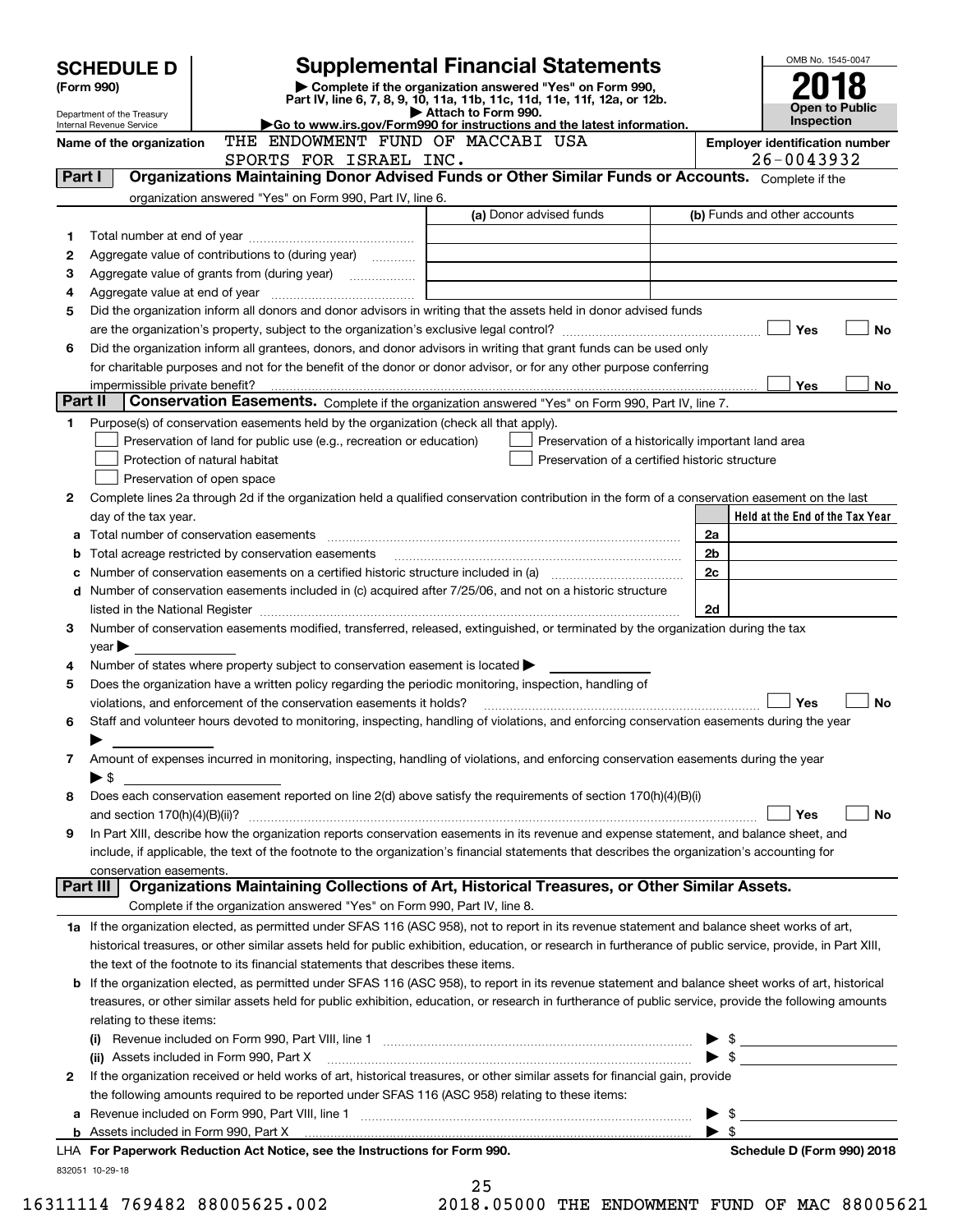|                                                                                                                                                                                                                                                    |                                                                                                                                                                                                                                | THE ENDOWMENT FUND OF MACCABI USA                                 |                |                           |                      |                            |                |                     |  |  |
|----------------------------------------------------------------------------------------------------------------------------------------------------------------------------------------------------------------------------------------------------|--------------------------------------------------------------------------------------------------------------------------------------------------------------------------------------------------------------------------------|-------------------------------------------------------------------|----------------|---------------------------|----------------------|----------------------------|----------------|---------------------|--|--|
|                                                                                                                                                                                                                                                    | Schedule D (Form 990) 2018                                                                                                                                                                                                     | SPORTS FOR ISRAEL INC.                                            |                |                           |                      | $26 - 0043932$ Page 2      |                |                     |  |  |
|                                                                                                                                                                                                                                                    | Organizations Maintaining Collections of Art, Historical Treasures, or Other Similar Assets (continued)<br>Part III                                                                                                            |                                                                   |                |                           |                      |                            |                |                     |  |  |
| З                                                                                                                                                                                                                                                  | Using the organization's acquisition, accession, and other records, check any of the following that are a significant use of its collection items                                                                              |                                                                   |                |                           |                      |                            |                |                     |  |  |
|                                                                                                                                                                                                                                                    | (check all that apply):                                                                                                                                                                                                        |                                                                   |                |                           |                      |                            |                |                     |  |  |
| a                                                                                                                                                                                                                                                  | Public exhibition                                                                                                                                                                                                              | d                                                                 |                | Loan or exchange programs |                      |                            |                |                     |  |  |
| b                                                                                                                                                                                                                                                  | Scholarly research                                                                                                                                                                                                             | e                                                                 |                |                           |                      |                            |                |                     |  |  |
| c                                                                                                                                                                                                                                                  | Preservation for future generations                                                                                                                                                                                            |                                                                   |                |                           |                      |                            |                |                     |  |  |
|                                                                                                                                                                                                                                                    | Provide a description of the organization's collections and explain how they further the organization's exempt purpose in Part XIII.                                                                                           |                                                                   |                |                           |                      |                            |                |                     |  |  |
| 5                                                                                                                                                                                                                                                  | During the year, did the organization solicit or receive donations of art, historical treasures, or other similar assets                                                                                                       |                                                                   |                |                           |                      |                            |                |                     |  |  |
|                                                                                                                                                                                                                                                    | to be sold to raise funds rather than to be maintained as part of the organization's collection?<br>Part IV                                                                                                                    |                                                                   |                |                           |                      | Yes                        |                | No                  |  |  |
|                                                                                                                                                                                                                                                    | Escrow and Custodial Arrangements. Complete if the organization answered "Yes" on Form 990, Part IV, line 9, or<br>reported an amount on Form 990, Part X, line 21.                                                            |                                                                   |                |                           |                      |                            |                |                     |  |  |
|                                                                                                                                                                                                                                                    |                                                                                                                                                                                                                                |                                                                   |                |                           |                      |                            |                |                     |  |  |
|                                                                                                                                                                                                                                                    | 1a Is the organization an agent, trustee, custodian or other intermediary for contributions or other assets not included                                                                                                       |                                                                   |                |                           |                      |                            |                |                     |  |  |
|                                                                                                                                                                                                                                                    |                                                                                                                                                                                                                                |                                                                   |                |                           |                      | Yes                        |                | No                  |  |  |
|                                                                                                                                                                                                                                                    | b If "Yes," explain the arrangement in Part XIII and complete the following table:                                                                                                                                             |                                                                   |                |                           |                      |                            |                |                     |  |  |
|                                                                                                                                                                                                                                                    |                                                                                                                                                                                                                                |                                                                   |                |                           |                      |                            | Amount         |                     |  |  |
|                                                                                                                                                                                                                                                    |                                                                                                                                                                                                                                |                                                                   |                |                           | 1c                   |                            |                |                     |  |  |
|                                                                                                                                                                                                                                                    |                                                                                                                                                                                                                                |                                                                   |                |                           | 1d                   |                            |                |                     |  |  |
|                                                                                                                                                                                                                                                    | e Distributions during the year manufactured and continuum and contact the year manufactured and contact the year manufactured and contact the year manufactured and contact the year manufactured and contact the year manufa |                                                                   |                |                           | 1e                   |                            |                |                     |  |  |
|                                                                                                                                                                                                                                                    | 1f<br>Ending balance manufactured and contract and contract and contract and contract and contract and contract and                                                                                                            |                                                                   |                |                           |                      |                            |                |                     |  |  |
| 2a Did the organization include an amount on Form 990, Part X, line 21, for escrow or custodial account liability?<br>Yes<br><b>b</b> If "Yes," explain the arrangement in Part XIII. Check here if the explanation has been provided on Part XIII |                                                                                                                                                                                                                                |                                                                   |                |                           |                      |                            |                |                     |  |  |
| <b>Part V</b>                                                                                                                                                                                                                                      | Endowment Funds. Complete if the organization answered "Yes" on Form 990, Part IV, line 10.                                                                                                                                    |                                                                   |                |                           |                      |                            |                |                     |  |  |
|                                                                                                                                                                                                                                                    |                                                                                                                                                                                                                                | (a) Current year                                                  | (b) Prior year | (c) Two years back        | (d) Three years back |                            |                | (e) Four years back |  |  |
| 1a                                                                                                                                                                                                                                                 | Beginning of year balance                                                                                                                                                                                                      | 11,799,897.                                                       | 10,527,047.    | 10,655,389.               | 10, 144, 624.        |                            |                | 9,812,623.          |  |  |
|                                                                                                                                                                                                                                                    |                                                                                                                                                                                                                                | 300,000.<br>312,514.<br>80,872.<br>55,000.<br>12,690.             |                |                           |                      |                            |                |                     |  |  |
|                                                                                                                                                                                                                                                    | Net investment earnings, gains, and losses                                                                                                                                                                                     | $-534,002.$<br>2,348,746.<br>160,733.<br>1,029,674.<br>1,268,160. |                |                           |                      |                            |                |                     |  |  |
|                                                                                                                                                                                                                                                    |                                                                                                                                                                                                                                | 468,822.<br>284,501.<br>487,566.<br>1,297,706.                    |                |                           |                      |                            |                |                     |  |  |
|                                                                                                                                                                                                                                                    | e Other expenditures for facilities                                                                                                                                                                                            |                                                                   |                |                           |                      |                            |                | 304,206.            |  |  |
|                                                                                                                                                                                                                                                    |                                                                                                                                                                                                                                |                                                                   |                |                           |                      |                            |                | 566,364.            |  |  |
|                                                                                                                                                                                                                                                    | and programs                                                                                                                                                                                                                   | 95,110.                                                           | 90,704.        | 85,446.                   |                      | 86,343.                    |                | 78,279.             |  |  |
|                                                                                                                                                                                                                                                    | Administrative expenses<br>End of year balance                                                                                                                                                                                 | 11,001,963.                                                       | 11,799,897.    | 10,527,047.               | 10,655,389.          |                            |                | 10, 144, 624.       |  |  |
| 2                                                                                                                                                                                                                                                  | Provide the estimated percentage of the current year end balance (line 1g, column (a)) held as:                                                                                                                                |                                                                   |                |                           |                      |                            |                |                     |  |  |
|                                                                                                                                                                                                                                                    | Board designated or quasi-endowment >                                                                                                                                                                                          | 5.02                                                              | %              |                           |                      |                            |                |                     |  |  |
| a                                                                                                                                                                                                                                                  | Permanent endowment $\triangleright$ 92.33                                                                                                                                                                                     | $\%$                                                              |                |                           |                      |                            |                |                     |  |  |
|                                                                                                                                                                                                                                                    | <b>c</b> Temporarily restricted endowment $\blacktriangleright$                                                                                                                                                                | 2.65<br>%                                                         |                |                           |                      |                            |                |                     |  |  |
|                                                                                                                                                                                                                                                    |                                                                                                                                                                                                                                |                                                                   |                |                           |                      |                            |                |                     |  |  |
|                                                                                                                                                                                                                                                    | The percentages on lines 2a, 2b, and 2c should equal 100%.<br>3a Are there endowment funds not in the possession of the organization that are held and administered for the organization                                       |                                                                   |                |                           |                      |                            |                |                     |  |  |
|                                                                                                                                                                                                                                                    |                                                                                                                                                                                                                                |                                                                   |                |                           |                      |                            |                | Yes<br>No           |  |  |
|                                                                                                                                                                                                                                                    | by:<br>(i)                                                                                                                                                                                                                     |                                                                   |                |                           |                      |                            | 3a(i)          | X                   |  |  |
|                                                                                                                                                                                                                                                    |                                                                                                                                                                                                                                |                                                                   |                |                           |                      |                            | 3a(ii)         | $\mathbf X$         |  |  |
|                                                                                                                                                                                                                                                    |                                                                                                                                                                                                                                |                                                                   |                |                           |                      |                            | 3b             |                     |  |  |
|                                                                                                                                                                                                                                                    | Describe in Part XIII the intended uses of the organization's endowment funds.                                                                                                                                                 |                                                                   |                |                           |                      |                            |                |                     |  |  |
|                                                                                                                                                                                                                                                    | Land, Buildings, and Equipment.<br>Part VI                                                                                                                                                                                     |                                                                   |                |                           |                      |                            |                |                     |  |  |
|                                                                                                                                                                                                                                                    | Complete if the organization answered "Yes" on Form 990, Part IV, line 11a. See Form 990, Part X, line 10.                                                                                                                     |                                                                   |                |                           |                      |                            |                |                     |  |  |
|                                                                                                                                                                                                                                                    | Description of property                                                                                                                                                                                                        | (a) Cost or other                                                 |                | (b) Cost or other         | (c) Accumulated      |                            | (d) Book value |                     |  |  |
|                                                                                                                                                                                                                                                    |                                                                                                                                                                                                                                | basis (investment)                                                |                | basis (other)             | depreciation         |                            |                |                     |  |  |
|                                                                                                                                                                                                                                                    |                                                                                                                                                                                                                                |                                                                   |                |                           |                      |                            |                |                     |  |  |
|                                                                                                                                                                                                                                                    |                                                                                                                                                                                                                                |                                                                   |                |                           |                      |                            |                |                     |  |  |
|                                                                                                                                                                                                                                                    |                                                                                                                                                                                                                                |                                                                   |                |                           |                      |                            |                |                     |  |  |
|                                                                                                                                                                                                                                                    |                                                                                                                                                                                                                                |                                                                   |                |                           |                      |                            |                |                     |  |  |
|                                                                                                                                                                                                                                                    |                                                                                                                                                                                                                                |                                                                   |                |                           |                      |                            |                |                     |  |  |
|                                                                                                                                                                                                                                                    |                                                                                                                                                                                                                                |                                                                   |                |                           |                      |                            |                | 0.                  |  |  |
|                                                                                                                                                                                                                                                    |                                                                                                                                                                                                                                |                                                                   |                |                           |                      | Schedule D (Form 990) 2018 |                |                     |  |  |
|                                                                                                                                                                                                                                                    |                                                                                                                                                                                                                                |                                                                   |                |                           |                      |                            |                |                     |  |  |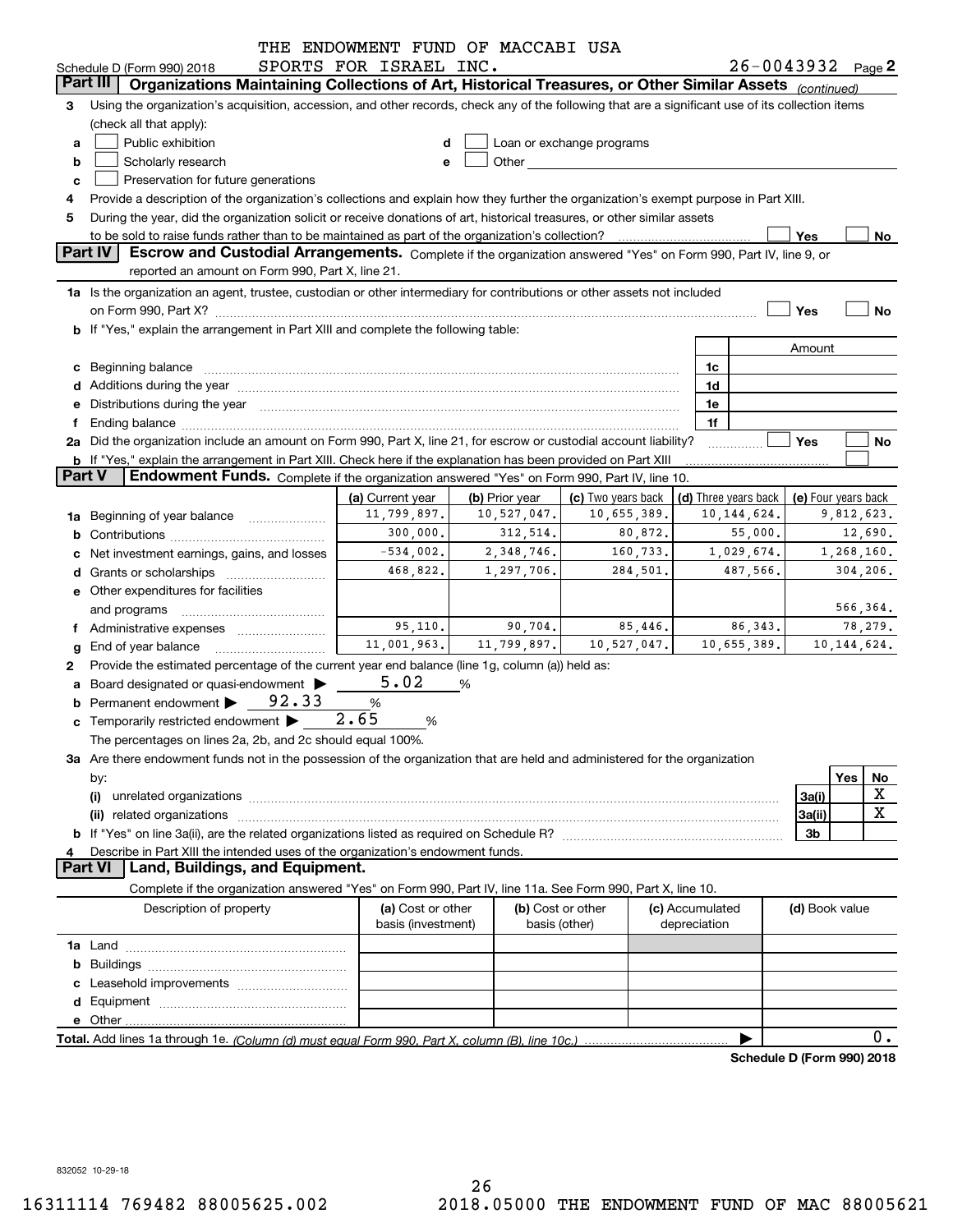|  |  |                        | THE ENDOWMENT FUND OF MACCABI USA |  |
|--|--|------------------------|-----------------------------------|--|
|  |  | SPORTS FOR ISRAEL INC. |                                   |  |

| Part VII Investments - Other Securities.<br>Complete if the organization answered "Yes" on Form 990, Part IV, line 11b. See Form 990, Part X, line 12.<br>(a) Description of security or category (including name of security)<br>$(3)$ Other<br>(A)<br>(B)<br>(C)<br>(D)<br>(E)<br>(F)<br>(G)<br>(H)<br>Total. (Col. (b) must equal Form 990, Part X, col. (B) line 12.) $\blacktriangleright$<br>Part VIII Investments - Program Related.<br>Complete if the organization answered "Yes" on Form 990, Part IV, line 11c. See Form 990, Part X, line 13.<br>(a) Description of investment<br>(1) | (b) Book value<br>(b) Book value |                |                      | (c) Method of valuation: Cost or end-of-year market value<br>(c) Method of valuation: Cost or end-of-year market value |
|---------------------------------------------------------------------------------------------------------------------------------------------------------------------------------------------------------------------------------------------------------------------------------------------------------------------------------------------------------------------------------------------------------------------------------------------------------------------------------------------------------------------------------------------------------------------------------------------------|----------------------------------|----------------|----------------------|------------------------------------------------------------------------------------------------------------------------|
|                                                                                                                                                                                                                                                                                                                                                                                                                                                                                                                                                                                                   |                                  |                |                      |                                                                                                                        |
|                                                                                                                                                                                                                                                                                                                                                                                                                                                                                                                                                                                                   |                                  |                |                      |                                                                                                                        |
|                                                                                                                                                                                                                                                                                                                                                                                                                                                                                                                                                                                                   |                                  |                |                      |                                                                                                                        |
|                                                                                                                                                                                                                                                                                                                                                                                                                                                                                                                                                                                                   |                                  |                |                      |                                                                                                                        |
|                                                                                                                                                                                                                                                                                                                                                                                                                                                                                                                                                                                                   |                                  |                |                      |                                                                                                                        |
|                                                                                                                                                                                                                                                                                                                                                                                                                                                                                                                                                                                                   |                                  |                |                      |                                                                                                                        |
|                                                                                                                                                                                                                                                                                                                                                                                                                                                                                                                                                                                                   |                                  |                |                      |                                                                                                                        |
|                                                                                                                                                                                                                                                                                                                                                                                                                                                                                                                                                                                                   |                                  |                |                      |                                                                                                                        |
|                                                                                                                                                                                                                                                                                                                                                                                                                                                                                                                                                                                                   |                                  |                |                      |                                                                                                                        |
|                                                                                                                                                                                                                                                                                                                                                                                                                                                                                                                                                                                                   |                                  |                |                      |                                                                                                                        |
|                                                                                                                                                                                                                                                                                                                                                                                                                                                                                                                                                                                                   |                                  |                |                      |                                                                                                                        |
|                                                                                                                                                                                                                                                                                                                                                                                                                                                                                                                                                                                                   |                                  |                |                      |                                                                                                                        |
|                                                                                                                                                                                                                                                                                                                                                                                                                                                                                                                                                                                                   |                                  |                |                      |                                                                                                                        |
|                                                                                                                                                                                                                                                                                                                                                                                                                                                                                                                                                                                                   |                                  |                |                      |                                                                                                                        |
|                                                                                                                                                                                                                                                                                                                                                                                                                                                                                                                                                                                                   |                                  |                |                      |                                                                                                                        |
|                                                                                                                                                                                                                                                                                                                                                                                                                                                                                                                                                                                                   |                                  |                |                      |                                                                                                                        |
|                                                                                                                                                                                                                                                                                                                                                                                                                                                                                                                                                                                                   |                                  |                |                      |                                                                                                                        |
|                                                                                                                                                                                                                                                                                                                                                                                                                                                                                                                                                                                                   |                                  |                |                      |                                                                                                                        |
|                                                                                                                                                                                                                                                                                                                                                                                                                                                                                                                                                                                                   |                                  |                |                      |                                                                                                                        |
| (2)                                                                                                                                                                                                                                                                                                                                                                                                                                                                                                                                                                                               |                                  |                |                      |                                                                                                                        |
| (3)                                                                                                                                                                                                                                                                                                                                                                                                                                                                                                                                                                                               |                                  |                |                      |                                                                                                                        |
|                                                                                                                                                                                                                                                                                                                                                                                                                                                                                                                                                                                                   |                                  |                |                      |                                                                                                                        |
| (4)                                                                                                                                                                                                                                                                                                                                                                                                                                                                                                                                                                                               |                                  |                |                      |                                                                                                                        |
| (5)                                                                                                                                                                                                                                                                                                                                                                                                                                                                                                                                                                                               |                                  |                |                      |                                                                                                                        |
| (6)                                                                                                                                                                                                                                                                                                                                                                                                                                                                                                                                                                                               |                                  |                |                      |                                                                                                                        |
| (7)                                                                                                                                                                                                                                                                                                                                                                                                                                                                                                                                                                                               |                                  |                |                      |                                                                                                                        |
| (8)                                                                                                                                                                                                                                                                                                                                                                                                                                                                                                                                                                                               |                                  |                |                      |                                                                                                                        |
| (9)                                                                                                                                                                                                                                                                                                                                                                                                                                                                                                                                                                                               |                                  |                |                      |                                                                                                                        |
| Total. (Col. (b) must equal Form 990, Part X, col. (B) line 13.)<br><b>Other Assets.</b>                                                                                                                                                                                                                                                                                                                                                                                                                                                                                                          |                                  |                |                      |                                                                                                                        |
| Part IX                                                                                                                                                                                                                                                                                                                                                                                                                                                                                                                                                                                           |                                  |                |                      |                                                                                                                        |
| Complete if the organization answered "Yes" on Form 990, Part IV, line 11d. See Form 990, Part X, line 15.                                                                                                                                                                                                                                                                                                                                                                                                                                                                                        |                                  |                |                      |                                                                                                                        |
|                                                                                                                                                                                                                                                                                                                                                                                                                                                                                                                                                                                                   | (a) Description                  |                |                      | (b) Book value                                                                                                         |
| (1)                                                                                                                                                                                                                                                                                                                                                                                                                                                                                                                                                                                               |                                  |                |                      |                                                                                                                        |
| (2)                                                                                                                                                                                                                                                                                                                                                                                                                                                                                                                                                                                               |                                  |                |                      |                                                                                                                        |
| (3)                                                                                                                                                                                                                                                                                                                                                                                                                                                                                                                                                                                               |                                  |                |                      |                                                                                                                        |
| (4)                                                                                                                                                                                                                                                                                                                                                                                                                                                                                                                                                                                               |                                  |                |                      |                                                                                                                        |
| (5)                                                                                                                                                                                                                                                                                                                                                                                                                                                                                                                                                                                               |                                  |                |                      |                                                                                                                        |
| (6)                                                                                                                                                                                                                                                                                                                                                                                                                                                                                                                                                                                               |                                  |                |                      |                                                                                                                        |
| (7)                                                                                                                                                                                                                                                                                                                                                                                                                                                                                                                                                                                               |                                  |                |                      |                                                                                                                        |
| (8)                                                                                                                                                                                                                                                                                                                                                                                                                                                                                                                                                                                               |                                  |                |                      |                                                                                                                        |
| (9)                                                                                                                                                                                                                                                                                                                                                                                                                                                                                                                                                                                               |                                  |                |                      |                                                                                                                        |
| <b>Total.</b> (Column (b) must equal Form 990. Part X, col. (B) line 15.) $\ldots$                                                                                                                                                                                                                                                                                                                                                                                                                                                                                                                |                                  |                |                      |                                                                                                                        |
| <b>Other Liabilities.</b><br>Part X                                                                                                                                                                                                                                                                                                                                                                                                                                                                                                                                                               |                                  |                |                      |                                                                                                                        |
| Complete if the organization answered "Yes" on Form 990, Part IV, line 11e or 11f. See Form 990, Part X, line 25.                                                                                                                                                                                                                                                                                                                                                                                                                                                                                 |                                  |                |                      |                                                                                                                        |
| (a) Description of liability<br>1.                                                                                                                                                                                                                                                                                                                                                                                                                                                                                                                                                                |                                  | (b) Book value |                      |                                                                                                                        |
| (1)<br>Federal income taxes                                                                                                                                                                                                                                                                                                                                                                                                                                                                                                                                                                       |                                  |                |                      |                                                                                                                        |
| DUE FROM/TO MACCABI USA<br>(2)                                                                                                                                                                                                                                                                                                                                                                                                                                                                                                                                                                    |                                  |                | $\overline{5,703}$ . |                                                                                                                        |
| (3)                                                                                                                                                                                                                                                                                                                                                                                                                                                                                                                                                                                               |                                  |                |                      |                                                                                                                        |
|                                                                                                                                                                                                                                                                                                                                                                                                                                                                                                                                                                                                   |                                  |                |                      |                                                                                                                        |
| (4)                                                                                                                                                                                                                                                                                                                                                                                                                                                                                                                                                                                               |                                  |                |                      |                                                                                                                        |
| (5)                                                                                                                                                                                                                                                                                                                                                                                                                                                                                                                                                                                               |                                  |                |                      |                                                                                                                        |
| (6)                                                                                                                                                                                                                                                                                                                                                                                                                                                                                                                                                                                               |                                  |                |                      |                                                                                                                        |
| (7)                                                                                                                                                                                                                                                                                                                                                                                                                                                                                                                                                                                               |                                  |                |                      |                                                                                                                        |
| (8)                                                                                                                                                                                                                                                                                                                                                                                                                                                                                                                                                                                               |                                  |                |                      |                                                                                                                        |
| (9)                                                                                                                                                                                                                                                                                                                                                                                                                                                                                                                                                                                               |                                  |                |                      |                                                                                                                        |
| Total. (Column (b) must equal Form 990. Part X, col. (B) line 25.)                                                                                                                                                                                                                                                                                                                                                                                                                                                                                                                                |                                  |                | 5,703.               |                                                                                                                        |
| 2. Liability for uncertain tax positions. In Part XIII, provide the text of the footnote to the organization's financial statements that reports the                                                                                                                                                                                                                                                                                                                                                                                                                                              |                                  |                |                      | $\mid$ X $\mid$                                                                                                        |

**Schedule D (Form 990) 2018**

832053 10-29-18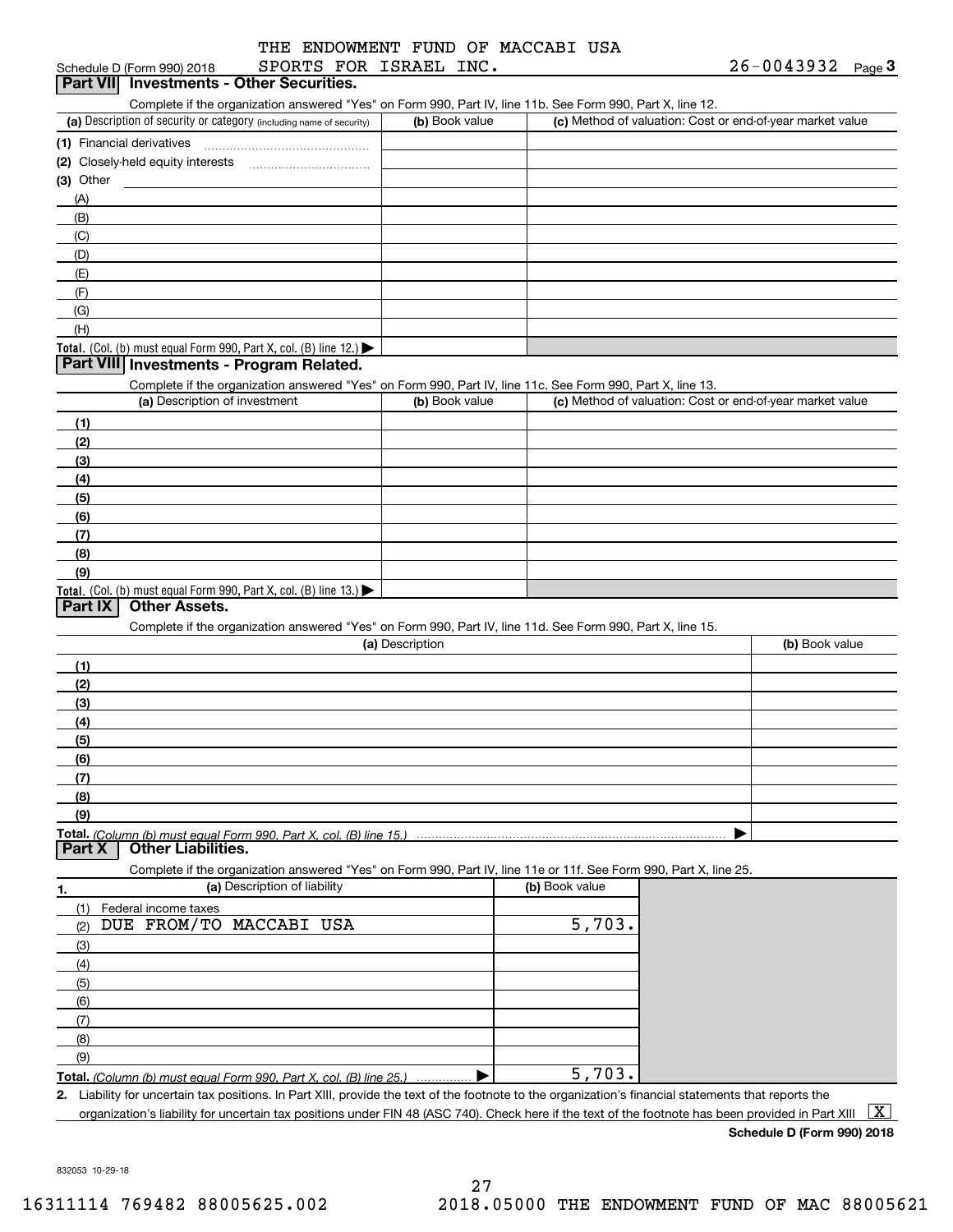|              | THE ENDOWMENT FUND OF MACCABI USA                                                                                                                                                                                                    |                |                |                         |                       |
|--------------|--------------------------------------------------------------------------------------------------------------------------------------------------------------------------------------------------------------------------------------|----------------|----------------|-------------------------|-----------------------|
|              | SPORTS FOR ISRAEL INC.<br>Schedule D (Form 990) 2018                                                                                                                                                                                 |                |                |                         | $26 - 0043932$ Page 4 |
|              | Reconciliation of Revenue per Audited Financial Statements With Revenue per Return.<br><b>Part XI</b>                                                                                                                                |                |                |                         |                       |
|              | Complete if the organization answered "Yes" on Form 990, Part IV, line 12a.                                                                                                                                                          |                |                |                         |                       |
| 1            | Total revenue, gains, and other support per audited financial statements                                                                                                                                                             |                |                | $\blacksquare$          | $-660,768.$           |
| 2            | Amounts included on line 1 but not on Form 990. Part VIII, line 12:                                                                                                                                                                  |                |                |                         |                       |
| a            |                                                                                                                                                                                                                                      | 2a             | $-976,023.$    |                         |                       |
| b            |                                                                                                                                                                                                                                      | 2 <sub>b</sub> |                |                         |                       |
| с            |                                                                                                                                                                                                                                      |                |                |                         |                       |
| d            |                                                                                                                                                                                                                                      | 2d             |                |                         |                       |
|              | e Add lines 2a through 2d                                                                                                                                                                                                            |                |                | 2e                      | $-976,023.$           |
| 3            |                                                                                                                                                                                                                                      |                |                | $\overline{\mathbf{3}}$ | 315, 255.             |
| 4            | Amounts included on Form 990, Part VIII, line 12, but not on line 1:                                                                                                                                                                 |                |                |                         |                       |
| a            | Investment expenses not included on Form 990, Part VIII, line 7b [1000000000000000000000000000000000                                                                                                                                 | 4a             | 95, 111.       |                         |                       |
| b            | Other (Describe in Part XIII.) <b>Construction Contract Construction</b> Chemistry Chemistry Chemistry Chemistry Chemistry                                                                                                           | 4 <sub>b</sub> |                |                         |                       |
|              | Add lines 4a and 4b                                                                                                                                                                                                                  | 4c             | <u>95,111.</u> |                         |                       |
| 5            |                                                                                                                                                                                                                                      |                |                | 410, 366.               |                       |
|              | Part XII   Reconciliation of Expenses per Audited Financial Statements With Expenses per Return.                                                                                                                                     |                |                |                         |                       |
|              | Complete if the organization answered "Yes" on Form 990, Part IV, line 12a.                                                                                                                                                          |                |                |                         |                       |
| 1            |                                                                                                                                                                                                                                      |                |                | $\blacksquare$          | 544,656.              |
| $\mathbf{2}$ | Amounts included on line 1 but not on Form 990, Part IX, line 25:                                                                                                                                                                    |                |                |                         |                       |
| a            |                                                                                                                                                                                                                                      | 2a             |                |                         |                       |
| b            |                                                                                                                                                                                                                                      | 2 <sub>b</sub> |                |                         |                       |
| c            |                                                                                                                                                                                                                                      | 2c             |                |                         |                       |
| d            | Other (Describe in Part XIII.) (COLORGIAL CONSERVISTION) (CONSERVISTION) (CONSERVISTION)                                                                                                                                             | 2d             |                |                         |                       |
| e            | Add lines 2a through 2d <b>contained a contained a contained a contained a contained a contained a contained a contained a contact a contact a contact a contact a contact a contact a contact a contact a contact a contact a c</b> |                |                | <b>2e</b>               | 0.                    |
| 3            |                                                                                                                                                                                                                                      |                |                | $\mathbf{3}$            | 544,656.              |
| 4            | Amounts included on Form 990, Part IX, line 25, but not on line 1:                                                                                                                                                                   |                |                |                         |                       |
| a            |                                                                                                                                                                                                                                      | 4a             | 95,111.        |                         |                       |
| b            | Other (Describe in Part XIII.)                                                                                                                                                                                                       | 4 <sub>h</sub> | 1.             |                         |                       |
|              | c Add lines 4a and 4b                                                                                                                                                                                                                |                |                | 4c                      | 95, 112.              |
| 5            |                                                                                                                                                                                                                                      |                |                | 5                       | 639,768.              |
|              | Part XIII Supplemental Information.                                                                                                                                                                                                  |                |                |                         |                       |

Provide the descriptions required for Part II, lines 3, 5, and 9; Part III, lines 1a and 4; Part IV, lines 1b and 2b; Part V, line 4; Part X, line 2; Part XI, lines 2d and 4b; and Part XII, lines 2d and 4b. Also complete this part to provide any additional information.

#### PART X, LINE 2:

THE ORGANIZATION QUALIFIES AS A TAX EXEMPT ORGANIZATION UNDER SECTION

501(C)(3) OF THE INTERNAL REVENUE CODE AND SIMILAR STATE LAWS, THEREFORE,

THERE IS NO PROVISION FOR FEDERAL OR STATE INCOME TAXES. THE ORGANIZATION

IS NOT A PRIVATE FOUNDATION.

#### PART XII, LINE 4B - OTHER ADJUSTMENTS:

### PRIOR PERIOD ADJUSTMENTS

PART V, LINE 4:

PERMANENTLY RESTRICTED NET ASSETS CONSIST OF ENDOWMENT FUND ASSETS TO BE

HELD INDEFINITELY. THE INCOME FROM THESE ASSETS IS TO BE USED TO SUPPORT

28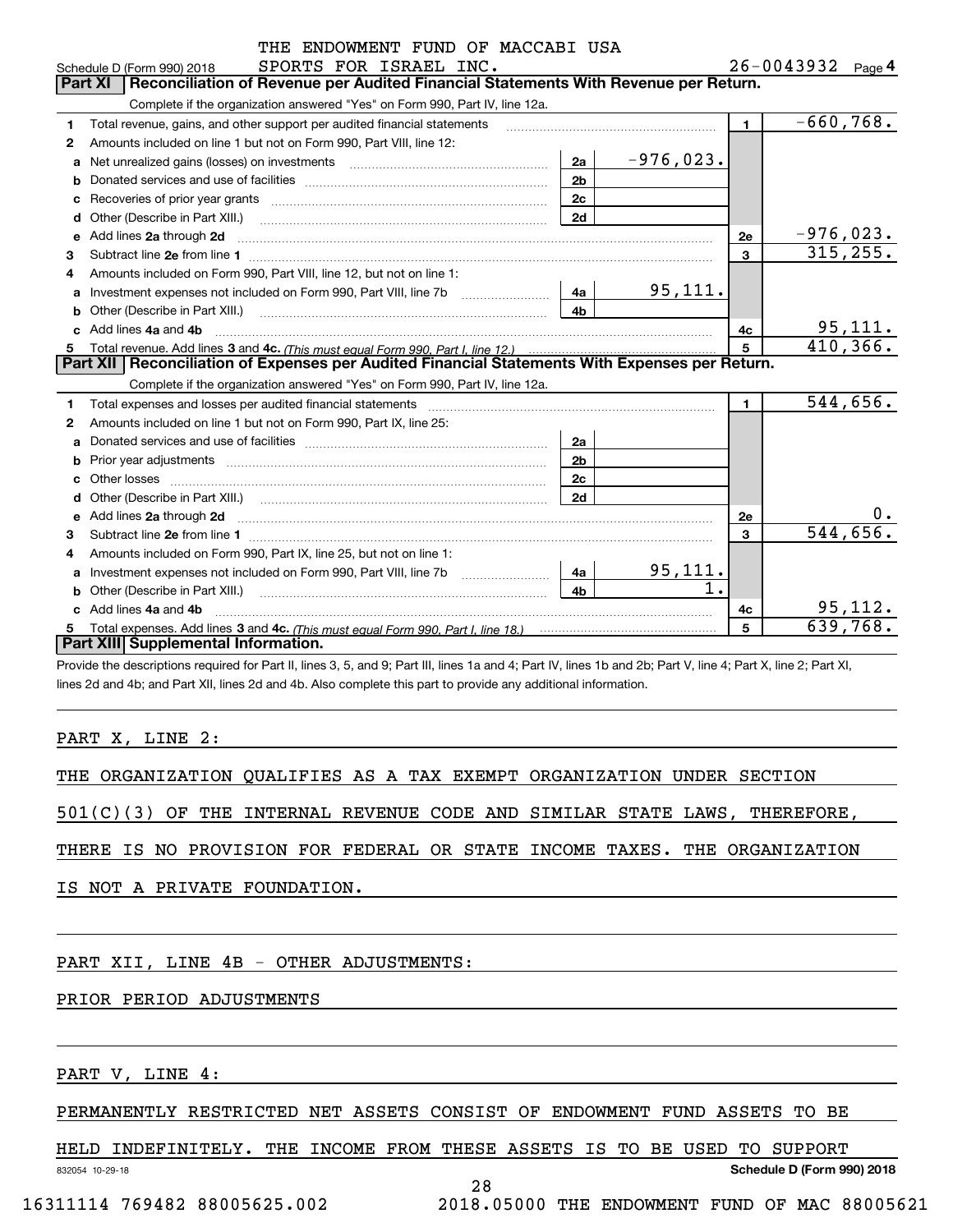*(continued)* **Part XIII Supplemental Information** 

QUALIFIED, CHARITABLE ORGANIZATIONS.

DURING 2014 THE ORGANIZATION FOLLOWED THE INCOME ONLY POLICY UNDER PA

STATE LAW. FOR 2015 AND FORWARD THE ORGANIZATION ADOPTED INVESTMENT AND

SPENDING POLICIES FOR ENDOWMENT ASSETS UNDER THE PERCENTAGE OF PORTFOLIO

REPORTING METHOD THAT ATTEMPTS TO PROVIDE A PREDICTABLE STREAM OF FUNDING

TO PROGRAM SERVICES SUPPORTED BY ITS ENDOWMENT WHILE SEEKING TO MAINTAIN

THE PURCHASING POWER OF THE ENDOWMENT ASSETS.

**Schedule D (Form 990) 2018**

832055 10-29-18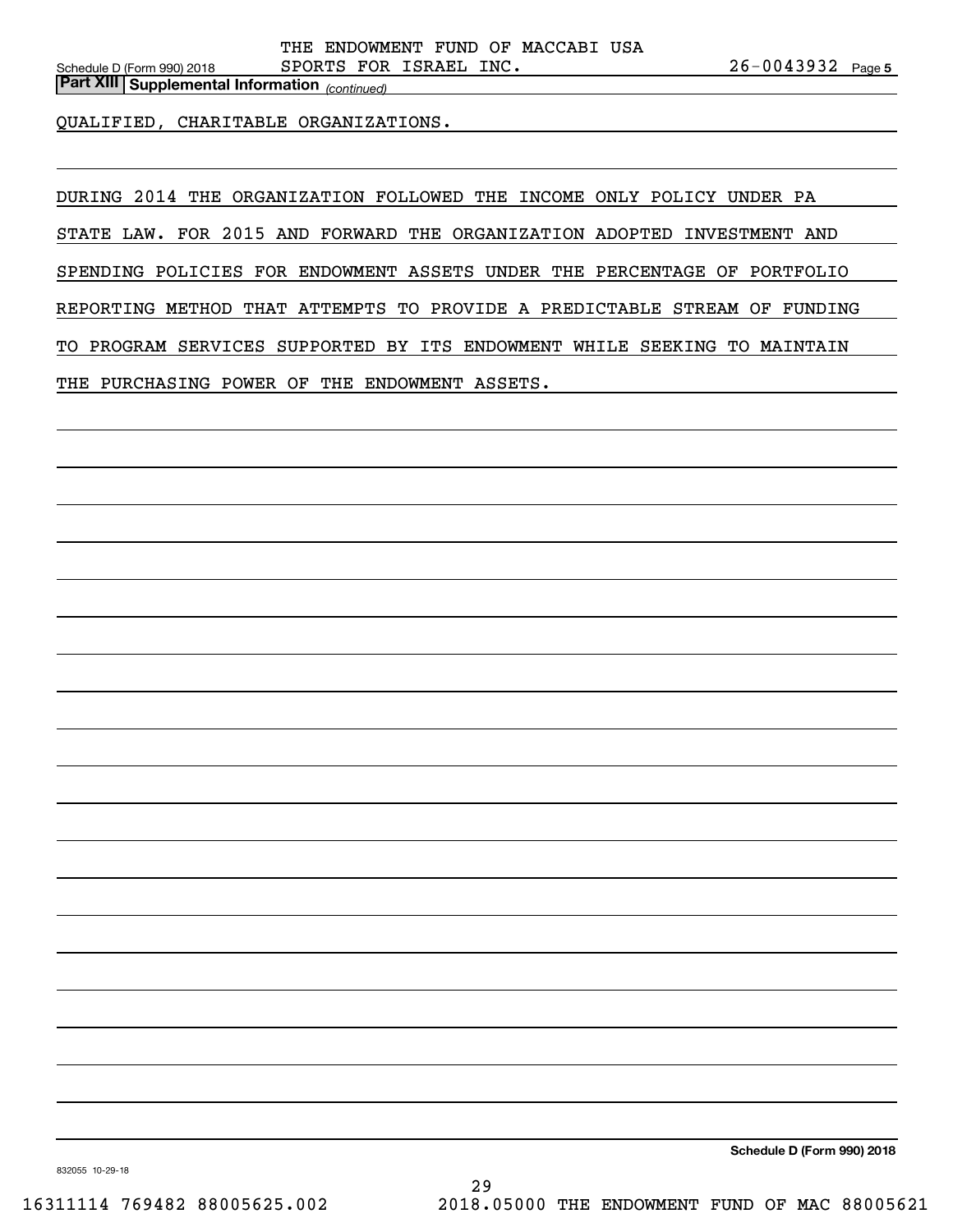| <b>SCHEDULE I</b>                                                                        |                                                                                                                                                                                                                                                                          |                        | <b>Grants and Other Assistance to Organizations,</b>                                                                                  |                                                                              |                                         |                                                                |                                          |                                        | OMB No. 1545-0047                                   |
|------------------------------------------------------------------------------------------|--------------------------------------------------------------------------------------------------------------------------------------------------------------------------------------------------------------------------------------------------------------------------|------------------------|---------------------------------------------------------------------------------------------------------------------------------------|------------------------------------------------------------------------------|-----------------------------------------|----------------------------------------------------------------|------------------------------------------|----------------------------------------|-----------------------------------------------------|
| (Form 990)                                                                               |                                                                                                                                                                                                                                                                          |                        | Governments, and Individuals in the United States<br>Complete if the organization answered "Yes" on Form 990, Part IV, line 21 or 22. |                                                                              |                                         |                                                                |                                          |                                        | 2018                                                |
| Department of the Treasury<br>Internal Revenue Service                                   |                                                                                                                                                                                                                                                                          |                        |                                                                                                                                       | Attach to Form 990.<br>Go to www.irs.gov/Form990 for the latest information. |                                         |                                                                |                                          |                                        | <b>Open to Public</b><br>Inspection                 |
| Name of the organization                                                                 |                                                                                                                                                                                                                                                                          | SPORTS FOR ISRAEL INC. | THE ENDOWMENT FUND OF MACCABI USA                                                                                                     |                                                                              |                                         |                                                                |                                          |                                        | <b>Employer identification number</b><br>26-0043932 |
| Part I                                                                                   | <b>General Information on Grants and Assistance</b>                                                                                                                                                                                                                      |                        |                                                                                                                                       |                                                                              |                                         |                                                                |                                          |                                        |                                                     |
|                                                                                          | 1 Does the organization maintain records to substantiate the amount of the grants or assistance, the grantees' eligibility for the grants or assistance, and the selection                                                                                               |                        |                                                                                                                                       |                                                                              |                                         |                                                                |                                          |                                        | $\sqrt{X}$ No<br>Yes                                |
| $\mathbf{2}$                                                                             | Describe in Part IV the organization's procedures for monitoring the use of grant funds in the United States.                                                                                                                                                            |                        |                                                                                                                                       |                                                                              |                                         |                                                                |                                          |                                        |                                                     |
| Part II                                                                                  | Grants and Other Assistance to Domestic Organizations and Domestic Governments. Complete if the organization answered "Yes" on Form 990, Part IV, line 21, for any<br>recipient that received more than \$5,000. Part II can be duplicated if additional space is needed |                        |                                                                                                                                       |                                                                              |                                         |                                                                |                                          |                                        |                                                     |
|                                                                                          | <b>1 (a)</b> Name and address of organization<br>or government                                                                                                                                                                                                           | $(b)$ EIN              | (c) IRC section<br>(if applicable)                                                                                                    | (d) Amount of<br>cash grant                                                  | (e) Amount of<br>non-cash<br>assistance | (f) Method of<br>valuation (book,<br>FMV, appraisal,<br>other) | (g) Description of<br>noncash assistance |                                        | (h) Purpose of grant<br>or assistance               |
| ISRAEL INC TA MACCABI USA - 1511<br>WALNUT STREET, SUITE 401 -<br>PHILADELPHIA, PA 19102 | UNITED STATES COMMITTEE SPORTS FOR                                                                                                                                                                                                                                       | 13-1810938 501 (C) (3) |                                                                                                                                       | 468,822.                                                                     | $\mathbf 0$ .                           |                                                                |                                          | PROGRAMS OF THE<br><b>ORGANIZATION</b> |                                                     |
|                                                                                          |                                                                                                                                                                                                                                                                          |                        |                                                                                                                                       |                                                                              |                                         |                                                                |                                          |                                        |                                                     |
|                                                                                          |                                                                                                                                                                                                                                                                          |                        |                                                                                                                                       |                                                                              |                                         |                                                                |                                          |                                        |                                                     |
|                                                                                          |                                                                                                                                                                                                                                                                          |                        |                                                                                                                                       |                                                                              |                                         |                                                                |                                          |                                        |                                                     |
|                                                                                          |                                                                                                                                                                                                                                                                          |                        |                                                                                                                                       |                                                                              |                                         |                                                                |                                          |                                        |                                                     |
|                                                                                          |                                                                                                                                                                                                                                                                          |                        |                                                                                                                                       |                                                                              |                                         |                                                                |                                          |                                        |                                                     |
| $\mathbf{2}$                                                                             | Enter total number of section $501(c)(3)$ and government organizations listed in the line 1 table                                                                                                                                                                        |                        |                                                                                                                                       |                                                                              |                                         |                                                                |                                          |                                        | $1$ .                                               |
| 3                                                                                        | Enter total number of other organizations listed in the line 1 table                                                                                                                                                                                                     |                        |                                                                                                                                       |                                                                              |                                         |                                                                |                                          |                                        | $1$ .                                               |
|                                                                                          | LHA For Paperwork Reduction Act Notice, see the Instructions for Form 990.                                                                                                                                                                                               |                        |                                                                                                                                       |                                                                              |                                         |                                                                |                                          |                                        | Schedule I (Form 990) (2018)                        |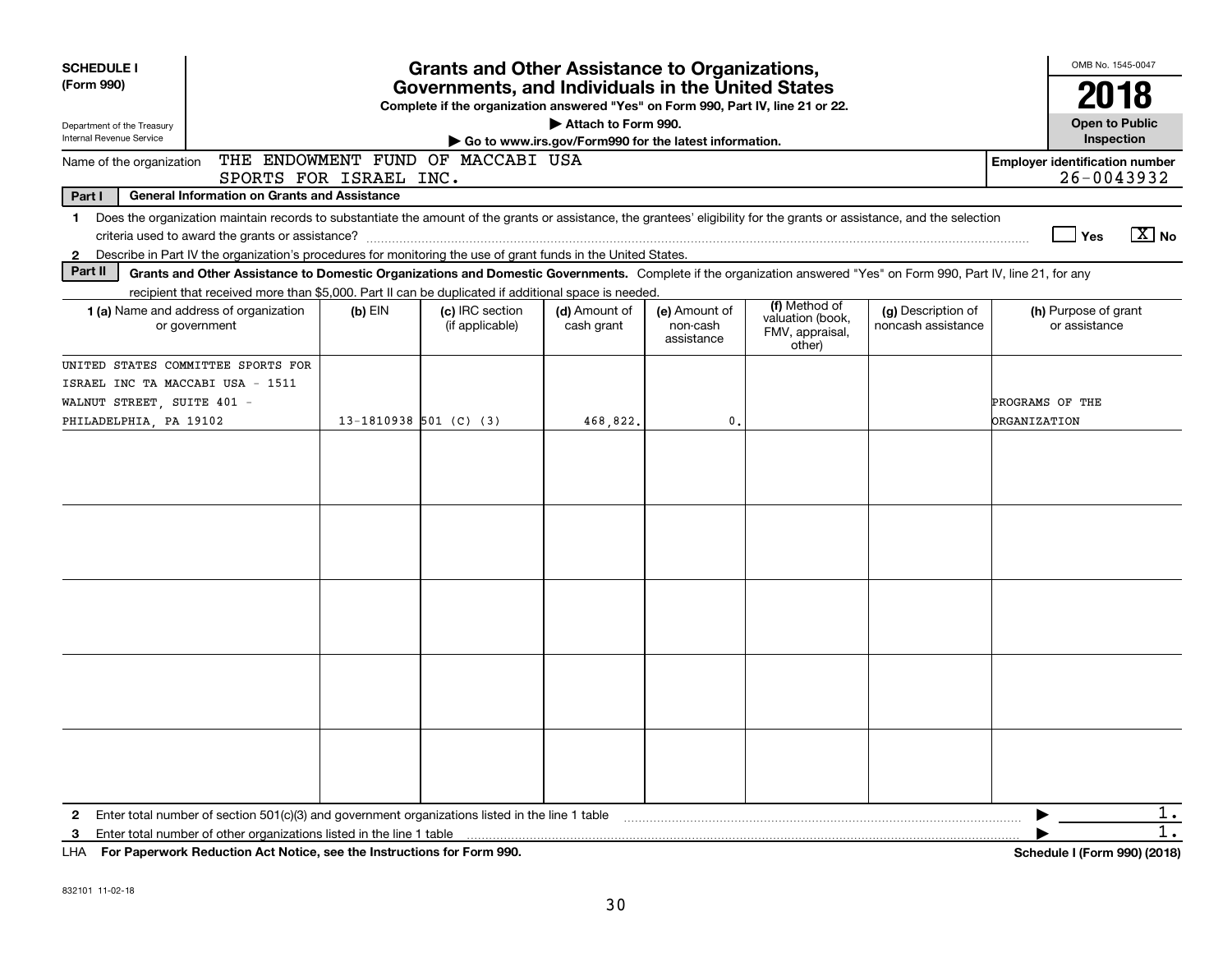Schedule I (Form 990) (2018)  ${\tt SPORTS}$   ${\tt FOR}$   ${\tt ISRAEL}$   ${\tt INC}$  .  $\hfill$   $\hfill$   $\hfill$   $\hfill$   $\hfill$   $\hfill$   $\hfill$   $\hfill$   $\hfill$   $\hfill$   $\hfill$   $\hfill$   $\hfill$   $\hfill$   $\hfill$   $\hfill$   $\hfill$   $\hfill$   $\hfill$   $\hfill$   $\hfill$   $\hfill$   $\hfill$   $\hfill$   $\hfill$   $\hfill$ 

**Part III | Grants and Other Assistance to Domestic Individuals. Complete if the organization answered "Yes" on Form 990, Part IV, line 22.** Part III can be duplicated if additional space is needed.

| (a) Type of grant or assistance | (b) Number of<br>recipients | (c) Amount of<br>cash grant | (d) Amount of non-<br>cash assistance | (e) Method of valuation<br>(book, FMV, appraisal, other) | (f) Description of noncash assistance |  |  |  |
|---------------------------------|-----------------------------|-----------------------------|---------------------------------------|----------------------------------------------------------|---------------------------------------|--|--|--|
|                                 |                             |                             |                                       |                                                          |                                       |  |  |  |
|                                 |                             |                             |                                       |                                                          |                                       |  |  |  |
|                                 |                             |                             |                                       |                                                          |                                       |  |  |  |
|                                 |                             |                             |                                       |                                                          |                                       |  |  |  |
|                                 |                             |                             |                                       |                                                          |                                       |  |  |  |
|                                 |                             |                             |                                       |                                                          |                                       |  |  |  |
|                                 |                             |                             |                                       |                                                          |                                       |  |  |  |
|                                 |                             |                             |                                       |                                                          |                                       |  |  |  |
|                                 |                             |                             |                                       |                                                          |                                       |  |  |  |
|                                 |                             |                             |                                       |                                                          |                                       |  |  |  |

Part IV | Supplemental Information. Provide the information required in Part I, line 2; Part III, column (b); and any other additional information.

**2**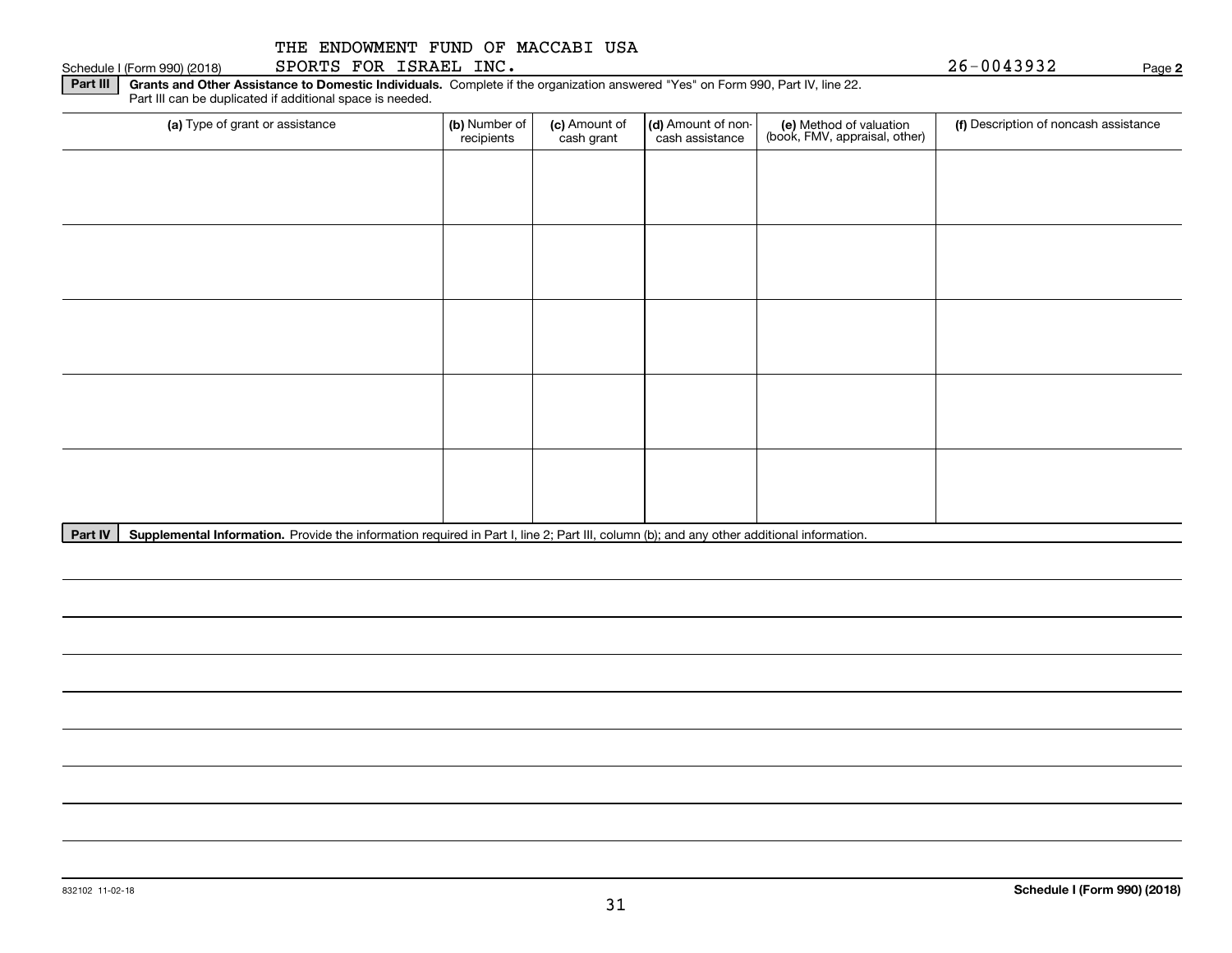Internal Revenue Service

Department of the Treasury **(Form 990 or 990-EZ)**

Name of the organization

**Complete to provide information for responses to specific questions on Form 990 or 990-EZ or to provide any additional information. | Attach to Form 990 or 990-EZ. | Go to www.irs.gov/Form990 for the latest information. SCHEDULE O Supplemental Information to Form 990 or 990-EZ** OMB No. 1545-0047 **Open to Public Inspection2018**

SPORTS FOR ISRAEL INC. 26-0043932 THE ENDOWMENT FUND OF MACCABI USA

**Employer identification number**

#### FORM 990, PART I, LINE 1, DESCRIPTION OF ORGANIZATION MISSION:

ENDOWMENT FUNDS CONTRIBUTED

FORM 990, PART VI, SECTION B, LINE 11B:

A COPY OF THE FORM 990 IS E-MAILED TO BOARD PRIOR TO FILING.

FORM 990, PART VI, SECTION C, LINE 19:

INFORMATION IS MADE AVAILABLE UPON REQUEST.

LHA For Paperwork Reduction Act Notice, see the Instructions for Form 990 or 990-EZ. Schedule O (Form 990 or 990-EZ) (2018)

32

832211 10-10-18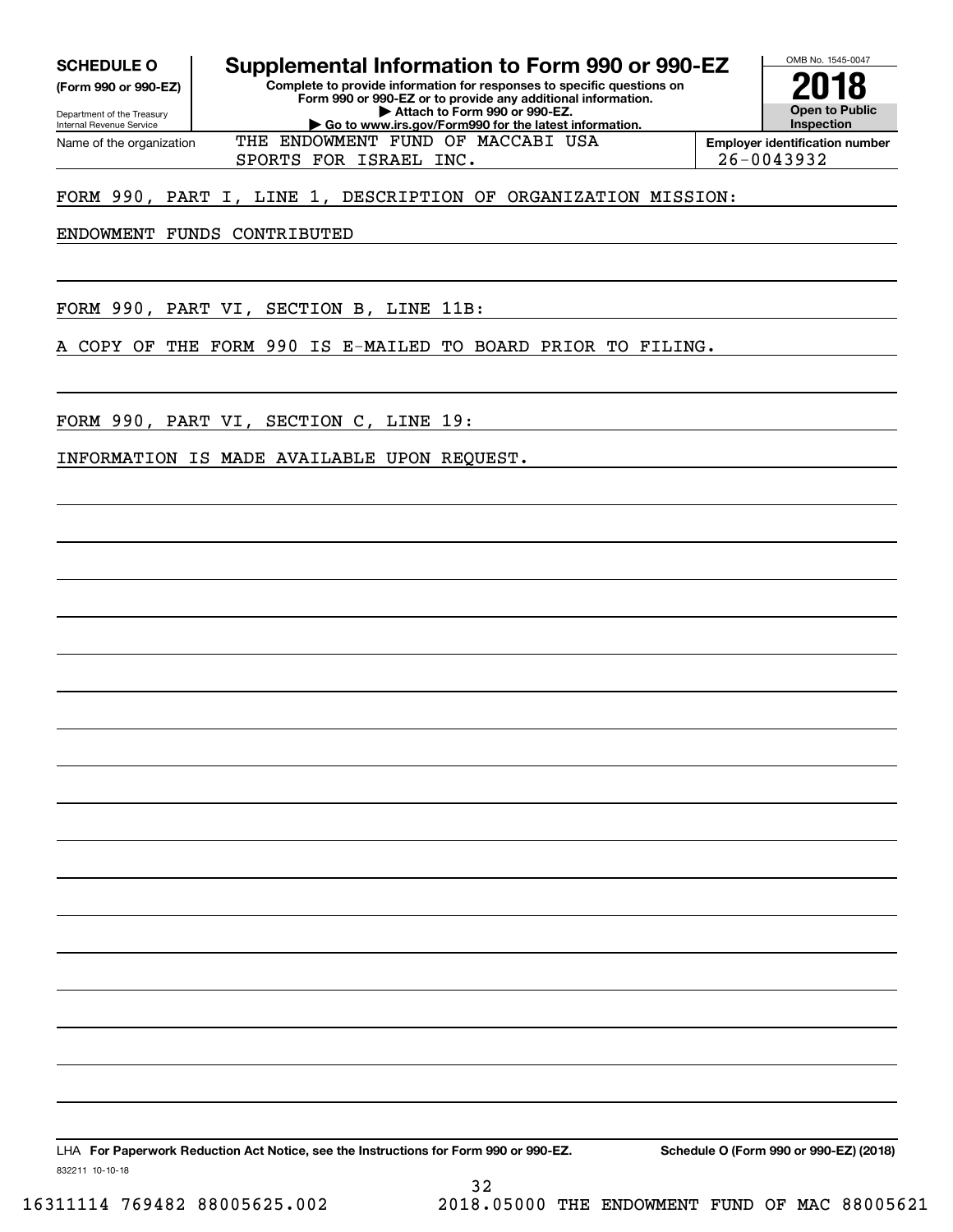| <b>SCHEDULE R</b><br>(Form 990)<br>Department of the Treasury<br>Internal Revenue Service<br>Name of the organization<br>Part I | SPORTS FOR ISRAEL INC.<br>Identification of Disregarded Entities. Complete if the organization answered "Yes" on Form 990, Part IV, line 33.                                                                       | <b>Related Organizations and Unrelated Partnerships</b><br>> Complete if the organization answered "Yes" on Form 990, Part IV, line 33, 34, 35b, 36, or 37.<br>Go to www.irs.gov/Form990 for instructions and the latest information.<br>THE ENDOWMENT FUND OF MACCABI USA | Attach to Form 990.                                 |                                      |                                                          |                                     | <b>Employer identification number</b><br>26-0043932 | OMB No. 1545-0047<br>2018<br><b>Open to Public</b><br>Inspection   |             |
|---------------------------------------------------------------------------------------------------------------------------------|--------------------------------------------------------------------------------------------------------------------------------------------------------------------------------------------------------------------|----------------------------------------------------------------------------------------------------------------------------------------------------------------------------------------------------------------------------------------------------------------------------|-----------------------------------------------------|--------------------------------------|----------------------------------------------------------|-------------------------------------|-----------------------------------------------------|--------------------------------------------------------------------|-------------|
|                                                                                                                                 | (a)<br>Name, address, and EIN (if applicable)<br>of disregarded entity                                                                                                                                             | (b)<br>Primary activity                                                                                                                                                                                                                                                    | (c)<br>Legal domicile (state or<br>foreign country) | (d)<br>Total income                  | (e)<br>End-of-year assets                                |                                     | Direct controlling                                  | (f)<br>entity                                                      |             |
| Part II                                                                                                                         | Identification of Related Tax-Exempt Organizations. Complete if the organization answered "Yes" on Form 990, Part IV, line 34, because it had one or more related tax-exempt<br>organizations during the tax year. |                                                                                                                                                                                                                                                                            |                                                     |                                      |                                                          |                                     |                                                     |                                                                    |             |
| (a)<br>Name, address, and EIN<br>of related organization                                                                        |                                                                                                                                                                                                                    | (b)<br>Primary activity                                                                                                                                                                                                                                                    | (c)<br>Legal domicile (state or<br>foreign country) | (d)<br><b>Exempt Code</b><br>section | (e)<br>Public charity<br>status (if section<br>501(c)(3) | (f)<br>Direct controlling<br>entity |                                                     | $(g)$<br>Section 512(b)(13)<br>controlled<br>entity?<br><b>Yes</b> | No          |
| 401 PHILADELPHIA PA 19102                                                                                                       | UNITED STATES COMMITTEE SPORTS FOR ISRAEL<br>INC - 13-1810938, 1511 WALNUT STREET, SUITE                                                                                                                           | BUILDING JEWISH PRIDE<br>THROUGH SPORTS                                                                                                                                                                                                                                    | PENNSYLVANIA                                        | 501(C)(3)                            | LINE 7                                                   | N/A                                 |                                                     |                                                                    | $\mathbf X$ |
|                                                                                                                                 |                                                                                                                                                                                                                    |                                                                                                                                                                                                                                                                            |                                                     |                                      |                                                          |                                     |                                                     |                                                                    |             |

**For Paperwork Reduction Act Notice, see the Instructions for Form 990. Schedule R (Form 990) 2018**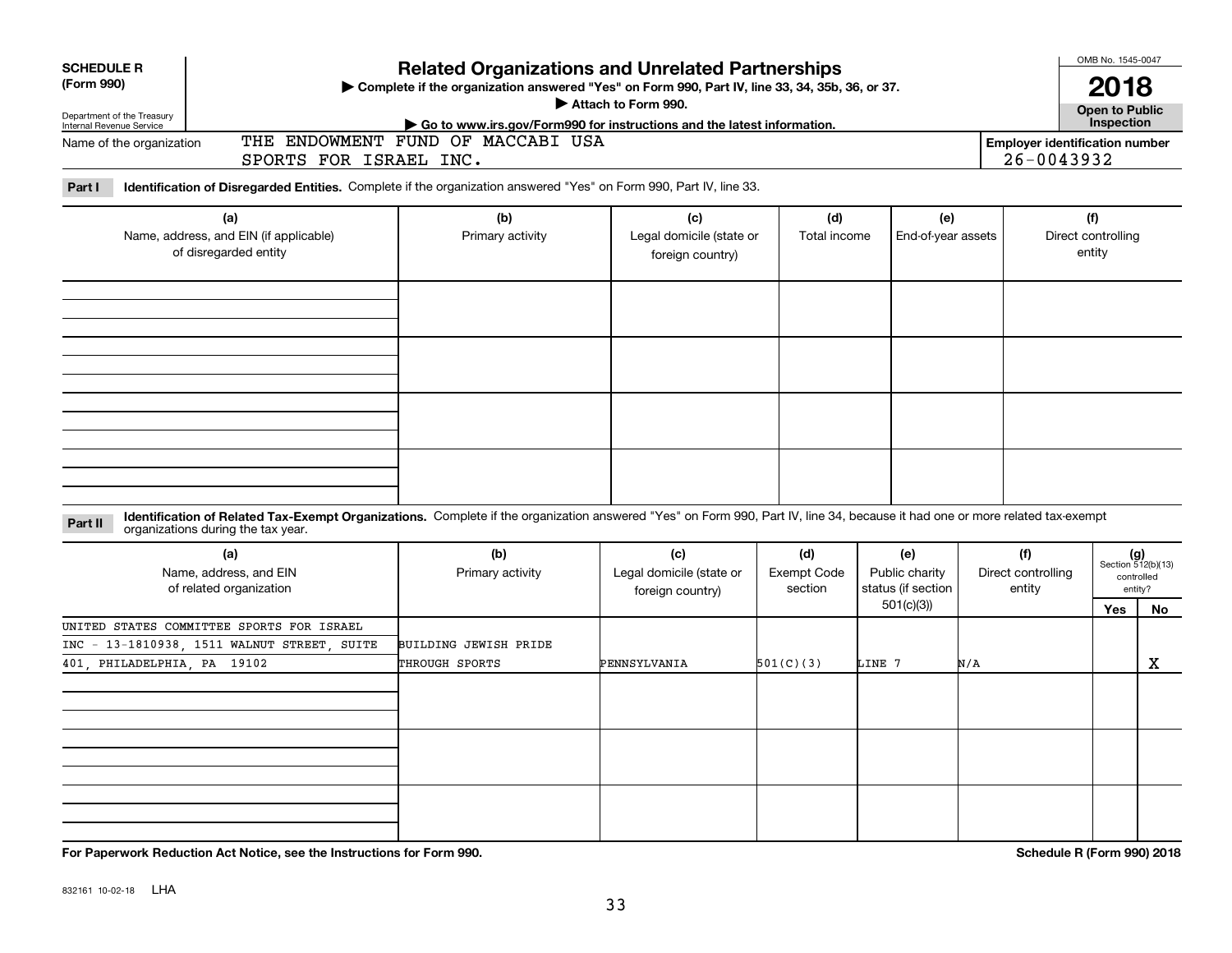#### Schedule R (Form 990) 2018  ${\tt SPORTS}$   ${\tt FOR}$   ${\tt ISRAEL}$   ${\tt INC}$  .  ${\tt QSE}$  .  ${\tt QSE}$  .  ${\tt QSE}$  .  ${\tt QSE}$  .  ${\tt QSE}$  .  ${\tt QSE}$  .  ${\tt QSE}$  .  ${\tt QSE}$  .  ${\tt QSE}$  .  ${\tt QSE}$  .  ${\tt QSE}$  .  ${\tt QSE}$  .  ${\tt QSE}$  .  ${\tt QSE}$  .  ${\tt QSE}$  .  ${\tt QSE}$

**2**

**Identification of Related Organizations Taxable as a Partnership.** Complete if the organization answered "Yes" on Form 990, Part IV, line 34, because it had one or more related **Part III** organizations treated as a partnership during the tax year.

| (a)                                               | (b)              | (c)                  | (d)                          | (e)                                                                   | (f)                      | (g)                     |              | (h)              | (i)                                      | (i) | (k)                                                     |
|---------------------------------------------------|------------------|----------------------|------------------------------|-----------------------------------------------------------------------|--------------------------|-------------------------|--------------|------------------|------------------------------------------|-----|---------------------------------------------------------|
| Name, address, and EIN<br>of related organization | Primary activity | Legal<br>domicile    | Direct controlling<br>entity | Predominant income                                                    | Share of total<br>income | Share of<br>end-of-year |              | Disproportionate | Code V-UBI<br>amount in box              |     | General or Percentage<br>managing ownership<br>partner? |
|                                                   |                  | (state or<br>foreign |                              |                                                                       |                          | assets                  | allocations? |                  |                                          |     |                                                         |
|                                                   |                  | country)             |                              | ricolated, unrelated,<br>excluded from tax under<br>sections 512-514) |                          |                         | Yes $ $      | No               | 20 of Schedule<br>K-1 (Form 1065) Yes No |     |                                                         |
|                                                   |                  |                      |                              |                                                                       |                          |                         |              |                  |                                          |     |                                                         |
|                                                   |                  |                      |                              |                                                                       |                          |                         |              |                  |                                          |     |                                                         |
|                                                   |                  |                      |                              |                                                                       |                          |                         |              |                  |                                          |     |                                                         |
|                                                   |                  |                      |                              |                                                                       |                          |                         |              |                  |                                          |     |                                                         |
|                                                   |                  |                      |                              |                                                                       |                          |                         |              |                  |                                          |     |                                                         |
|                                                   |                  |                      |                              |                                                                       |                          |                         |              |                  |                                          |     |                                                         |
|                                                   |                  |                      |                              |                                                                       |                          |                         |              |                  |                                          |     |                                                         |
|                                                   |                  |                      |                              |                                                                       |                          |                         |              |                  |                                          |     |                                                         |
|                                                   |                  |                      |                              |                                                                       |                          |                         |              |                  |                                          |     |                                                         |
|                                                   |                  |                      |                              |                                                                       |                          |                         |              |                  |                                          |     |                                                         |
|                                                   |                  |                      |                              |                                                                       |                          |                         |              |                  |                                          |     |                                                         |
|                                                   |                  |                      |                              |                                                                       |                          |                         |              |                  |                                          |     |                                                         |
|                                                   |                  |                      |                              |                                                                       |                          |                         |              |                  |                                          |     |                                                         |
|                                                   |                  |                      |                              |                                                                       |                          |                         |              |                  |                                          |     |                                                         |
|                                                   |                  |                      |                              |                                                                       |                          |                         |              |                  |                                          |     |                                                         |
|                                                   |                  |                      |                              |                                                                       |                          |                         |              |                  |                                          |     |                                                         |
|                                                   |                  |                      |                              |                                                                       |                          |                         |              |                  |                                          |     |                                                         |

**Identification of Related Organizations Taxable as a Corporation or Trust.** Complete if the organization answered "Yes" on Form 990, Part IV, line 34, because it had one or more related **Part IV** organizations treated as a corporation or trust during the tax year.

| (a)<br>Name, address, and EIN<br>of related organization | (b)<br>Primary activity | (c)<br>Legal domicile<br>(state or<br>foreign | (d)<br>Direct controlling<br>entity | (e)<br>Type of entity<br>(C corp, S corp,<br>or trust) | (f)<br>Share of total<br>income | (g)<br>Share of<br>end-of-year<br>assets | (h)<br> Percentage <br>ownership | (i)<br>Section<br>512(b)(13)<br>controlled | entity? |
|----------------------------------------------------------|-------------------------|-----------------------------------------------|-------------------------------------|--------------------------------------------------------|---------------------------------|------------------------------------------|----------------------------------|--------------------------------------------|---------|
|                                                          |                         | country)                                      |                                     |                                                        |                                 |                                          |                                  | Yes No                                     |         |
|                                                          |                         |                                               |                                     |                                                        |                                 |                                          |                                  |                                            |         |
|                                                          |                         |                                               |                                     |                                                        |                                 |                                          |                                  |                                            |         |
|                                                          |                         |                                               |                                     |                                                        |                                 |                                          |                                  |                                            |         |
|                                                          |                         |                                               |                                     |                                                        |                                 |                                          |                                  |                                            |         |
|                                                          |                         |                                               |                                     |                                                        |                                 |                                          |                                  |                                            |         |
|                                                          |                         |                                               |                                     |                                                        |                                 |                                          |                                  |                                            |         |
|                                                          |                         |                                               |                                     |                                                        |                                 |                                          |                                  |                                            |         |
|                                                          |                         |                                               |                                     |                                                        |                                 |                                          |                                  |                                            |         |
|                                                          |                         |                                               |                                     |                                                        |                                 |                                          |                                  |                                            |         |
|                                                          |                         |                                               |                                     |                                                        |                                 |                                          |                                  |                                            |         |
|                                                          |                         |                                               |                                     |                                                        |                                 |                                          |                                  |                                            |         |
|                                                          |                         |                                               |                                     |                                                        |                                 |                                          |                                  |                                            |         |
|                                                          |                         |                                               |                                     |                                                        |                                 |                                          |                                  |                                            |         |
|                                                          |                         |                                               |                                     |                                                        |                                 |                                          |                                  |                                            |         |
|                                                          |                         |                                               |                                     |                                                        |                                 |                                          |                                  |                                            |         |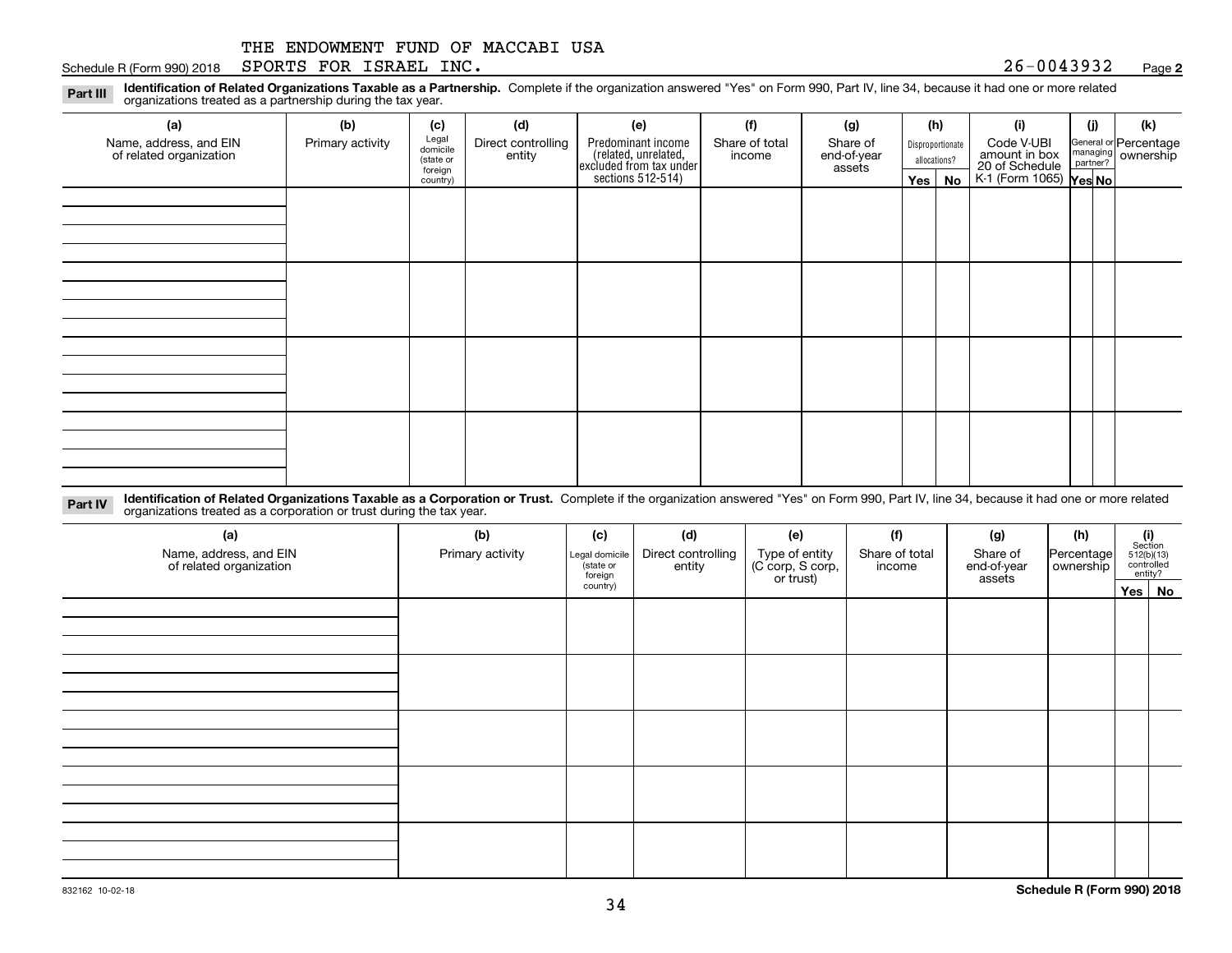Schedule R (Form 990) 2018  ${\tt SPORTS}$   ${\tt FOR}$   ${\tt ISRAEL}$   ${\tt INC}$  .  ${\tt QSE}$  .  ${\tt QSE}$  .  ${\tt QSE}$  .  ${\tt QSE}$  .  ${\tt QSE}$  .  ${\tt QSE}$  .  ${\tt QSE}$  .  ${\tt QSE}$  .  ${\tt QSE}$  .  ${\tt QSE}$  .  ${\tt QSE}$  .  ${\tt QSE}$  .  ${\tt QSE}$  .  ${\tt QSE}$  .  ${\tt QSE}$  .  ${\tt QSE}$ 

|  |  | Part V Transactions With Related Organizations. Complete if the organization answered "Yes" on Form 990, Part IV, line 34, 35b, or 36. |  |  |  |
|--|--|----------------------------------------------------------------------------------------------------------------------------------------|--|--|--|
|--|--|----------------------------------------------------------------------------------------------------------------------------------------|--|--|--|

|  | Note: Complete line 1 if any entity is listed in Parts II, III, or IV of this schedule.                                                                                                                                        |                 | Yes         | No                      |  |  |  |  |
|--|--------------------------------------------------------------------------------------------------------------------------------------------------------------------------------------------------------------------------------|-----------------|-------------|-------------------------|--|--|--|--|
|  | During the tax year, did the organization engage in any of the following transactions with one or more related organizations listed in Parts II-IV?                                                                            |                 |             |                         |  |  |  |  |
|  |                                                                                                                                                                                                                                | 1a              |             | $\mathbf x$             |  |  |  |  |
|  | b Gift, grant, or capital contribution to related organization(s) manufaction contracts and contribution to related organization(s)                                                                                            | 1 <sub>b</sub>  | X           |                         |  |  |  |  |
|  |                                                                                                                                                                                                                                | 1 <sub>c</sub>  |             | X                       |  |  |  |  |
|  | d Loans or loan guarantees to or for related organization(s) www.communically.com/www.communically.com/www.communically.com/www.communically.com/www.communically.com/www.communically.com/www.communically.com/www.communical | 1d              |             | X                       |  |  |  |  |
|  |                                                                                                                                                                                                                                | 1e              |             | X                       |  |  |  |  |
|  |                                                                                                                                                                                                                                |                 |             |                         |  |  |  |  |
|  | Dividends from related organization(s) manufactured and contract and contract or produced and contract and contract and contract and contract and contract and contract and contract and contract and contract and contract an | 1f              |             | X                       |  |  |  |  |
|  | g Sale of assets to related organization(s) www.assettion.com/www.assettion.com/www.assettion.com/www.assettion.com/www.assettion.com/www.assettion.com/www.assettion.com/www.assettion.com/www.assettion.com/www.assettion.co | 1g              |             | $\overline{\mathbf{X}}$ |  |  |  |  |
|  | h Purchase of assets from related organization(s) manufactured contains and contains a set of assets from related organization(s)                                                                                              | 1 <sub>h</sub>  |             | $\mathbf x$             |  |  |  |  |
|  |                                                                                                                                                                                                                                | 1i              |             | X                       |  |  |  |  |
|  | Lease of facilities, equipment, or other assets to related organization(s) material content and content and content and content and content and content and content and content and content and content and content and conten | 1i              |             | X                       |  |  |  |  |
|  |                                                                                                                                                                                                                                |                 |             |                         |  |  |  |  |
|  |                                                                                                                                                                                                                                | 1k              |             | х                       |  |  |  |  |
|  |                                                                                                                                                                                                                                | 11              |             | X                       |  |  |  |  |
|  | m Performance of services or membership or fundraising solicitations by related organization(s)                                                                                                                                | 1 <sub>m</sub>  |             | $\mathbf x$             |  |  |  |  |
|  |                                                                                                                                                                                                                                | 1n              | $\mathbf X$ |                         |  |  |  |  |
|  | o Sharing of paid employees with related organization(s) manufactured and content to the content of the content of the content of the content of the content of the content of the content of the content of the content of th | 10 <sub>o</sub> |             | X                       |  |  |  |  |
|  |                                                                                                                                                                                                                                |                 |             |                         |  |  |  |  |
|  | p Reimbursement paid to related organization(s) for expenses [1111] and the content of the content of the content of the content of the content of the content of the content of the content of the content of the content of  | 1p              |             | х                       |  |  |  |  |
|  |                                                                                                                                                                                                                                | 1a              |             | $\overline{\mathbf{X}}$ |  |  |  |  |
|  |                                                                                                                                                                                                                                |                 |             |                         |  |  |  |  |
|  | Other transfer of cash or property to related organization(s)                                                                                                                                                                  | 1r              | х           |                         |  |  |  |  |
|  |                                                                                                                                                                                                                                |                 |             | $\mathbf{x}$            |  |  |  |  |

**2**If the answer to any of the above is "Yes," see the instructions for information on who must complete this line, including covered relationships and transaction thresholds.

| (a)<br>Name of related organization                     | (b)<br>Transaction<br>type (a-s) | (c)<br>Amount involved | (d)<br>Method of determining amount involved |
|---------------------------------------------------------|----------------------------------|------------------------|----------------------------------------------|
| UNITED STATES COMMITTEE SPORTS FOR ISRAEL<br>$(1)$ INC. | B                                | 468,822. COST          |                                              |
| (2)                                                     |                                  |                        |                                              |
| (3)                                                     |                                  |                        |                                              |
| (4)                                                     |                                  |                        |                                              |
| (5)                                                     |                                  |                        |                                              |
| (6)                                                     |                                  |                        |                                              |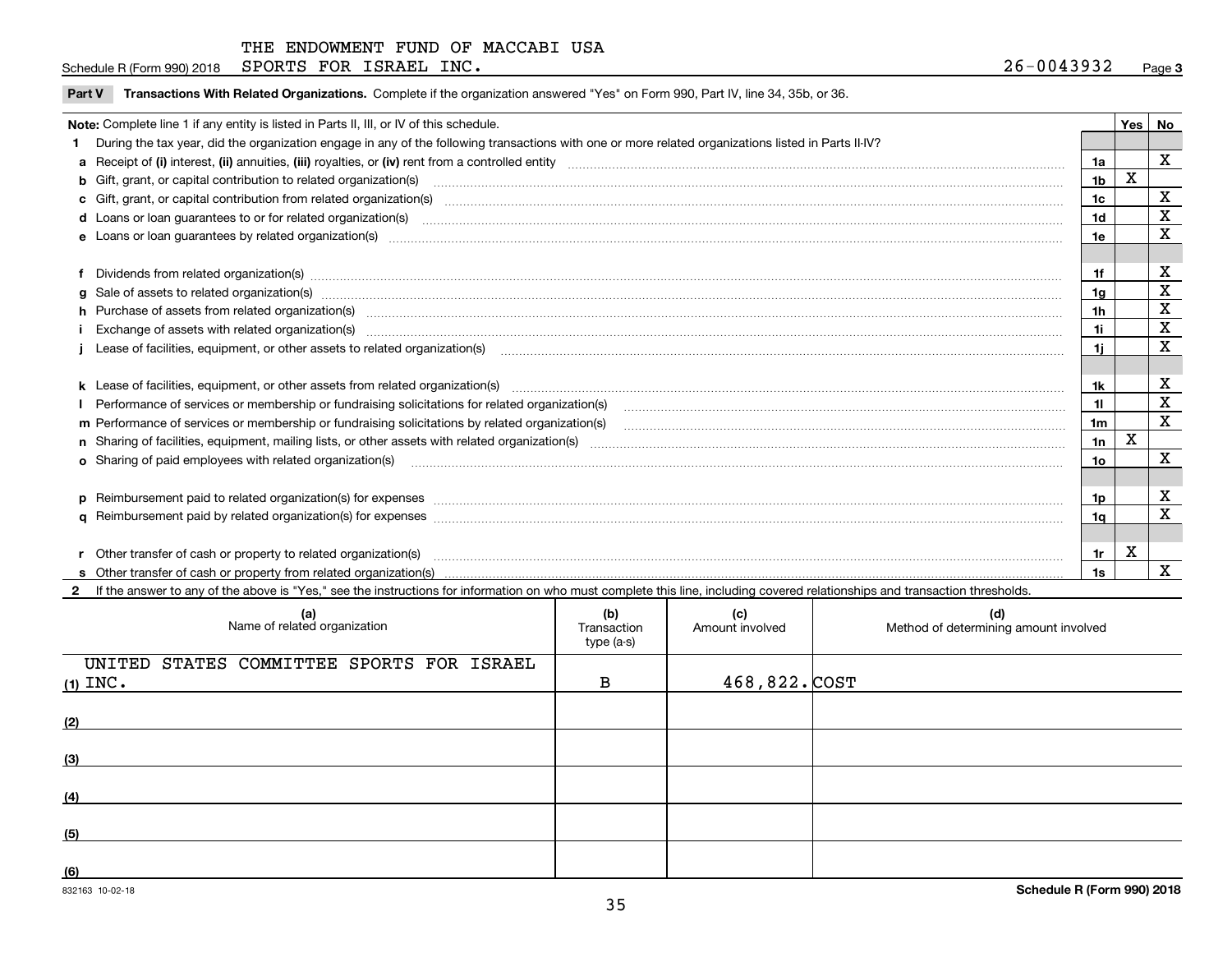Schedule R (Form 990) 2018  ${\tt SPORTS}$   ${\tt FOR}$   ${\tt ISRAEL}$   ${\tt INC}$  .  ${\tt QSE}$  . And  ${\tt QSE}$  .  ${\tt QSE}$  .  ${\tt QSE}$  .  ${\tt QSE}$  .  ${\tt QSE}$  .  ${\tt QSE}$  .  ${\tt QSE}$  .  ${\tt QSE}$  .  ${\tt QSE}$  .  ${\tt QSE}$  .  ${\tt QSE}$  .  ${\tt QSE}$  .  ${\tt QSE}$  .  ${\tt QSE}$  .  ${\tt$ 

**Part VI Unrelated Organizations Taxable as a Partnership. Complete if the organization answered "Yes" on Form 990, Part IV, line 37.** 

Provide the following information for each entity taxed as a partnership through which the organization conducted more than five percent of its activities (measured by total assets or gross revenue) that was not a related organization. See instructions regarding exclusion for certain investment partnerships.

| (a)<br>Name, address, and EIN<br>of entity | (b)<br>Primary activity | (c)<br>Legal domicile<br>(state or foreign<br>country) | (d)<br>Predominant income<br>(related, unrelated,<br>excluded from tax under<br>sections 512-514) | $\begin{array}{c} \textbf{(e)}\\ \text{Are all} \\ \text{partners sec.}\\ 501(c)(3)\\ \text{orgs.?} \end{array}$<br>$Yes$ No | (f)<br>Share of<br>total<br>income | (g)<br>Share of<br>end-of-year<br>assets | (h)<br>Dispropor-<br>tionate<br>allocations?<br>Yes No | (i)<br>Code V-UBI<br>amount in box 20 managing<br>of Schedule K-1 partner? ownership<br>(Form 1065)<br>ves No | (i)<br>Yes No | (k) |
|--------------------------------------------|-------------------------|--------------------------------------------------------|---------------------------------------------------------------------------------------------------|------------------------------------------------------------------------------------------------------------------------------|------------------------------------|------------------------------------------|--------------------------------------------------------|---------------------------------------------------------------------------------------------------------------|---------------|-----|
|                                            |                         |                                                        |                                                                                                   |                                                                                                                              |                                    |                                          |                                                        |                                                                                                               |               |     |
|                                            |                         |                                                        |                                                                                                   |                                                                                                                              |                                    |                                          |                                                        |                                                                                                               |               |     |
|                                            |                         |                                                        |                                                                                                   |                                                                                                                              |                                    |                                          |                                                        |                                                                                                               |               |     |
|                                            |                         |                                                        |                                                                                                   |                                                                                                                              |                                    |                                          |                                                        |                                                                                                               |               |     |
|                                            |                         |                                                        |                                                                                                   |                                                                                                                              |                                    |                                          |                                                        |                                                                                                               |               |     |
|                                            |                         |                                                        |                                                                                                   |                                                                                                                              |                                    |                                          |                                                        |                                                                                                               |               |     |
|                                            |                         |                                                        |                                                                                                   |                                                                                                                              |                                    |                                          |                                                        |                                                                                                               |               |     |
|                                            |                         |                                                        |                                                                                                   |                                                                                                                              |                                    |                                          |                                                        |                                                                                                               |               |     |

**Schedule R (Form 990) 2018**